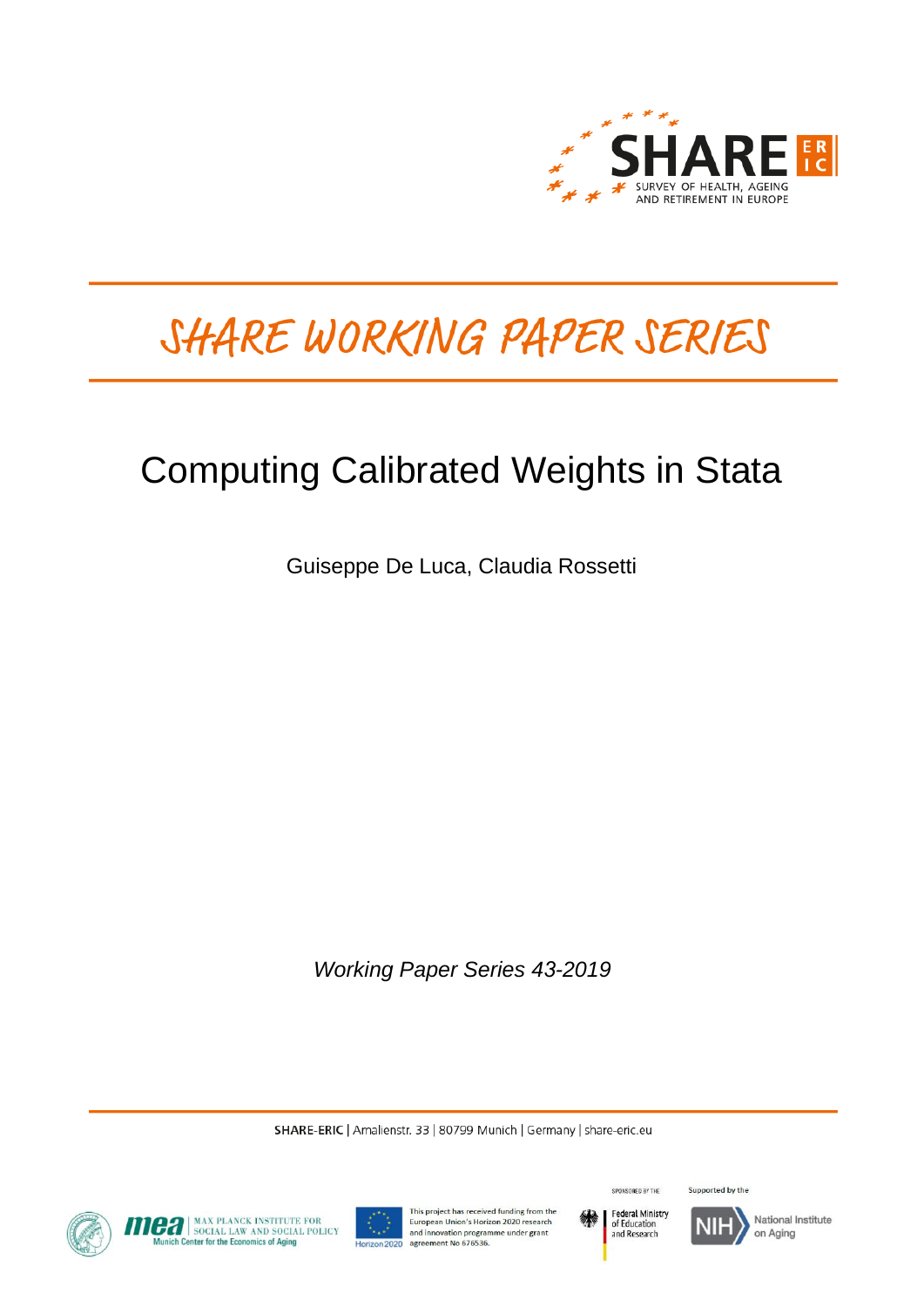## Stata program to compute calibrated weights from scientific usefile and additional database

Giuseppe De Luca University of Palermo, Italy

Claudio Rossetti University of Naples Federico II, Italy

#### Abstract

This report provide a description of the Stata programs available to create calibrated weights from scientific usefile and additional database. After reviewing the key features of the calibration approach of Deville and Särndal (1992), we show how to compute calibrated cross-sectional weights in the first wave of the SHARE panel and calibrated longitudinal weights between the first two waves. Both types of weights are computed at the individual level for inference to the target population of individuals and at the household level for inference to the target population of households.

## Contents

| 1 Introduction                          |                         |  |  |  |  |  |
|-----------------------------------------|-------------------------|--|--|--|--|--|
| 2 The calibration approach              | $\overline{\mathbf{2}}$ |  |  |  |  |  |
| 3 Computing calibrated weights in Stata | 6                       |  |  |  |  |  |
| 3.1                                     |                         |  |  |  |  |  |
| 3.2                                     |                         |  |  |  |  |  |
| 3.3                                     |                         |  |  |  |  |  |
| 3.4                                     |                         |  |  |  |  |  |
| 3.5                                     |                         |  |  |  |  |  |
|                                         |                         |  |  |  |  |  |
| 4 Conclusions                           | 41                      |  |  |  |  |  |
| References                              | 42                      |  |  |  |  |  |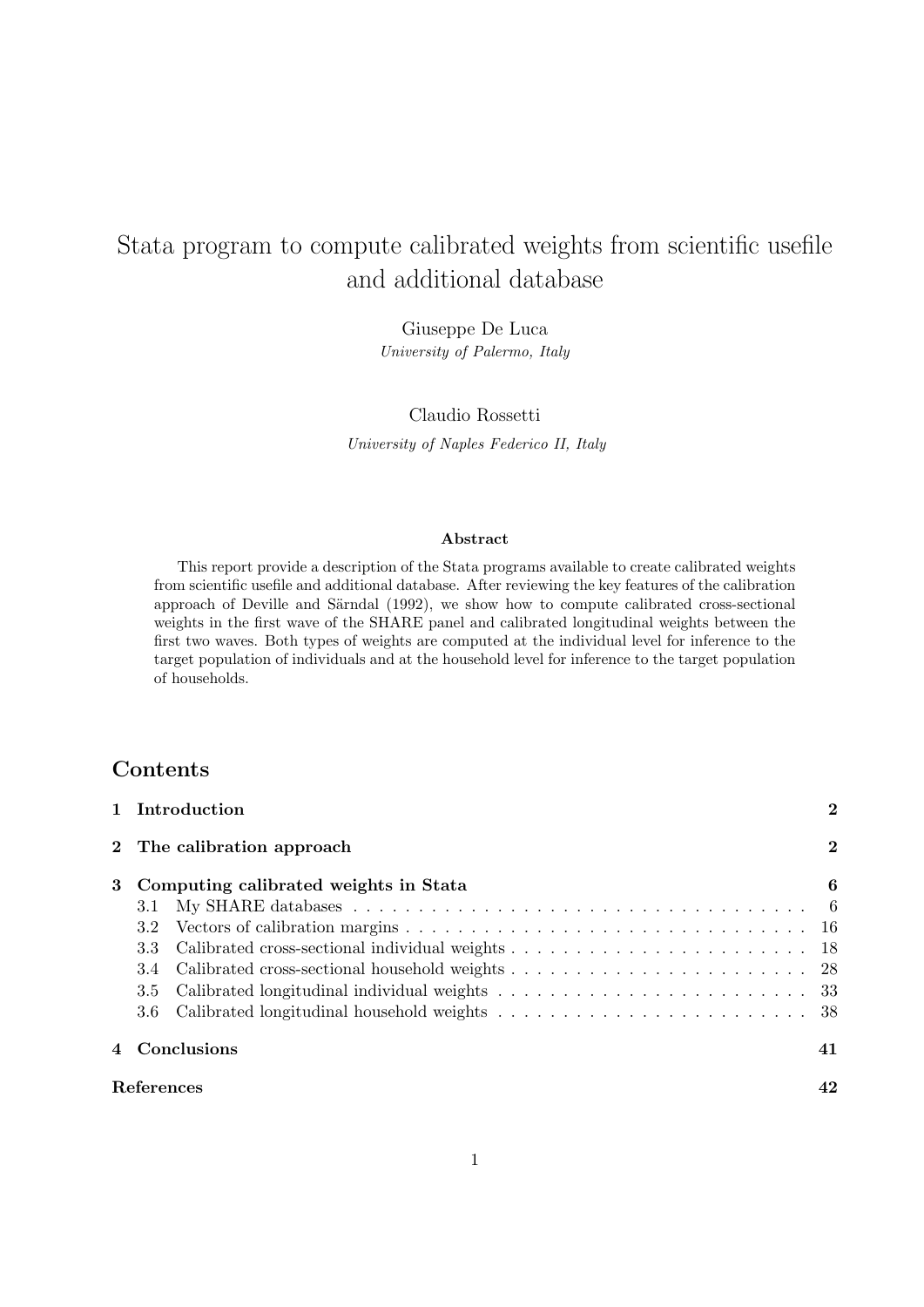## 1 Introduction

In this user guide, we describe the Stata programs available to create calibrated weights from scientific usefile and additional database.

After reviewing the key features of the calibration approach introduced by Deville and Särndal (1992), we provide a variety of examples on the construction of calibrated weights based on data from the Survey on Health, Ageing and Retirement in Europe (SHARE). Here, calibration is used to compensate for both problems of unit nonresponse in the baseline and refreshment samples of each wave, and problems of attrition in the longitudinal samples of different waves. The cross-sectional and longitudinal dimensions of the SHARE data, as well as their multi-national nature, allow us to illustrate the great generality of the calibration approach. More precisely, we show how to compute calibrated cross-sectional weights in the first wave of the SHARE panel and calibrated longitudinal weights between the first two waves. Since the basic units of analysis can be either individuals or households, both types of weights are computed at the individual level for inference to the target population of individuals and at the household level for inference to the target population of households. In these examples, calibrated weights allow us to adjust the original design weights so that weighted survey estimates match the known population totals (the so-called calibration margins) for a given set of control variables. Calibration margins for the target populations investigated by SHARE are taken from the regional demographic statistics given by Eurostat. This external source of data contains population figures and number of deaths by year, NUTS1 regional area, gender and age. The rationale behind the calibration adjustment is that by ensuring consistency between the sample and the population distributions of these benchmark variables, the calibrated weights will also perform well when applied to other study variables of interest.

## 2 The calibration approach

The calibration approach of Deville and Särndal (1992) is a well-known and widely used procedure to adjust the survey weights so that the weighted sum of a vector of benchmark variables over the sample units equals the corresponding vector of known population totals.

Let  $U = \{1, \ldots, i, \ldots, N\}$  be a finite population of N elements, from which a probability sample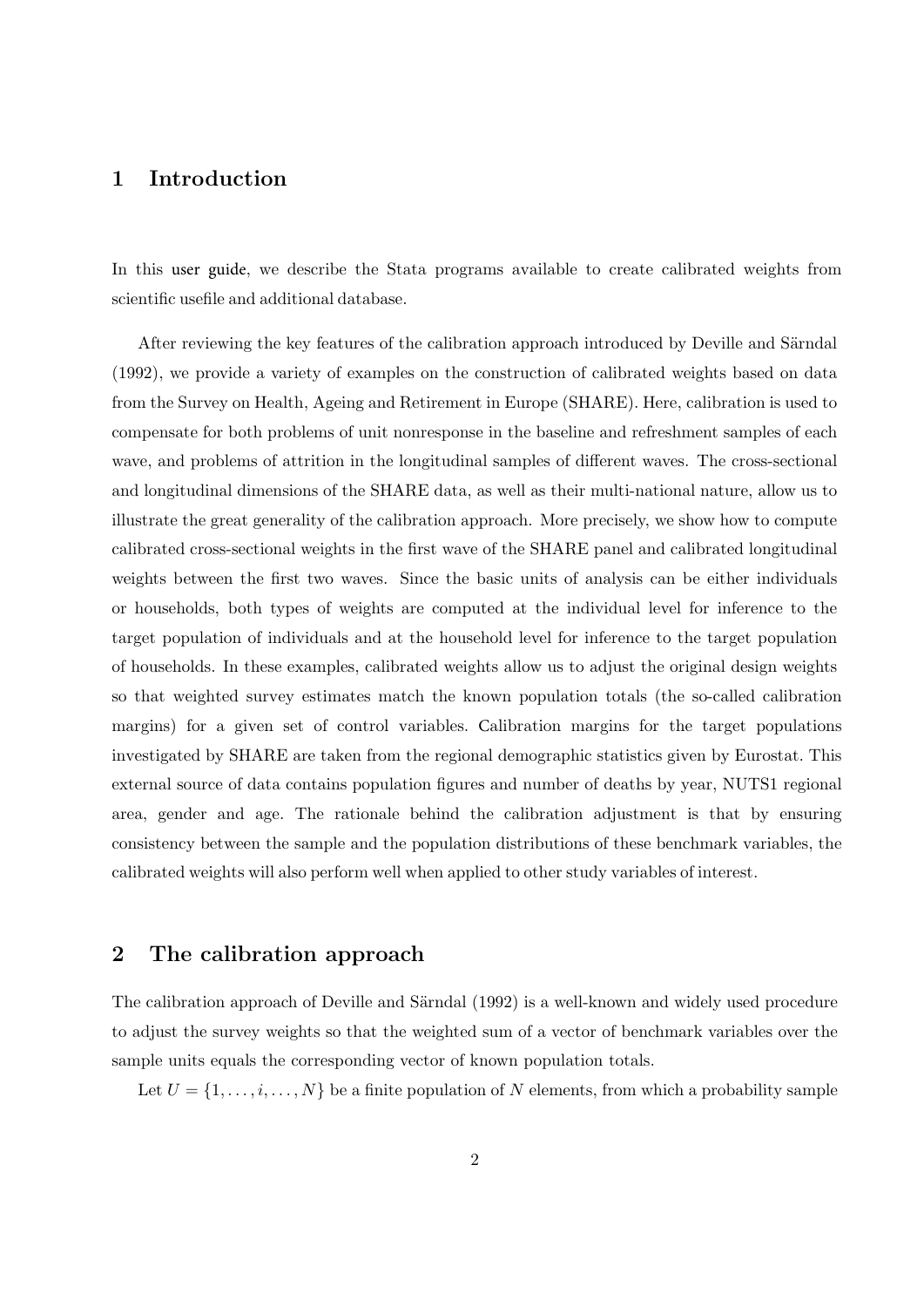$s = \{1, \ldots, i, \ldots, n\} \subseteq U$  of size  $n \leq N$  is drawn according to the sampling design  $p(\cdot)$ . Unless otherwise specified, we shall assume that the inclusion probability  $\pi_i = \Pr(i \in s)$  and the associated design weights  $w_i = \pi_i^{-1}$  are known and strictly positive for all population units. The availability of the design weights  $w_i$  allows us to account for the randomness due to probability sampling. For example, if we wish to estimate the population total  $t_y = \sum_{i \in U} y_i$  of a study variable y, then the Horvitz-Thompson estimator

$$
\widehat{t}_y = \sum_{i \in s} w_i y_i \tag{1}
$$

is known to be design unbiased, that is  $\mathbb{E}_p(\hat{t}_y) = t_y$ , where  $\mathbb{E}_p(\cdot)$  denotes the expectation with respect to the sampling design.

Next, we assume that additional information is available to construct a class of more efficient estimators. More precisely, let  $x_i = (x_{i1}, \ldots, x_{iq})^\top$  be a q-vector of auxiliary (categorical) variables for which we known the corresponding vector of population totals  $t_x = \sum_{i \in U} x_i$  from either the sampling frame or other external sources such as census data and administrative archives. We shall refer to the auxiliary variables  $x_i$  as calibration variables and to the population totals  $t_x$  as U-level calibration margins. The basic idea of the calibration approach is to determine a new set of calibrated weights  $w_i^*$  that are close as possible (in an average sense with respect to a given distance function) to the design weights  $w_i$ , while also satisfying the constraints

$$
\sum_{i \in s} w_i^* x_i = t_x. \tag{2}
$$

Thus, given a distance function  $G(w_i^*, w_i)$ , calibration consists of minimizing the aggregate distance  $\sum_{i\in s} G(w_i^*, w_i)$  with respect to  $w_i^*$  subject to the q equality constraints in (2). Following Deville and Särndal (1992), we assume that the distance function  $G(w_i^*, w_i)$  is nonnegative, differentiable with respect to  $w_i^*$ , strictly convex, and such that  $G(w_i, w_i) = 0$ . We also assume that its first partial derivative with respect to  $w_i^*$  can be written as

$$
\frac{\partial G(w^*_i,w_i)}{\partial w^*_i} = g\left(\frac{w^*_i}{w_i}\right),
$$

where  $g(\cdot)$  is continuous and strictly increasing function of  $w_i^*/w_i$ , such that  $g(1) = 0$  and  $g'(1) = 1$ .<sup>1</sup> Under these regularity conditions, the Lagrangian for this constrained optimization problem leads to the following set of first-order conditions

$$
g\left(\frac{w_i^*}{w_i}\right) - \eta_i = 0, \qquad i = 1, \dots, n,
$$

<sup>&</sup>lt;sup>1</sup> Exact regularity conditions for the specification of the distance function  $G(w_i^*, w_i)$  and its first partial derivative can be found in Deville and Särndal (1992, p. 377)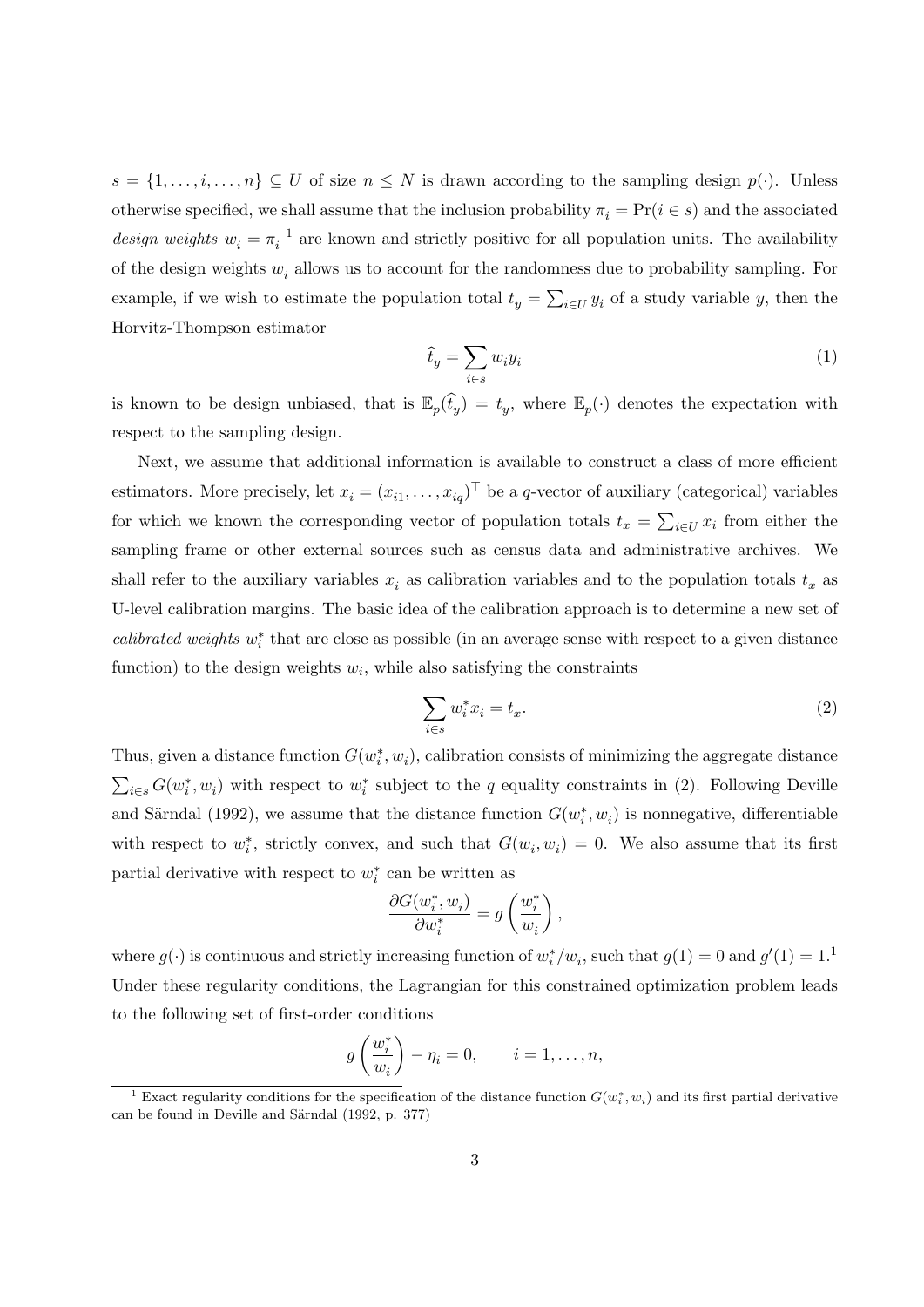where  $\eta_i = x_i^{\top} \lambda$  is a linear combination of the calibration variables  $x_i$  and  $\lambda = (\lambda_1, \ldots, \lambda_q)^{\top}$  is a q-vector of Lagrangian multipliers associated with the constraints (2). If a solution exists, then it is unique and is given by

$$
w_i^* = w_i F(\eta_i), \qquad i = 1, \dots, n,
$$
\n(3)

where  $F(u) = g^{-1}(u)$  denote the inverse function of  $g(\cdot)$ . Substituting (3) in (2) gives

$$
t_x = \sum_{i \in s} w_i F(x_i^\top \lambda) x_i,
$$

so that the vector of Lagrange multipliers can be obtained by minimizing the function

$$
f(\lambda) = t_x - \hat{t}_x = \sum_{i \in s} w_i (F(x_i^\top \lambda) - 1) x_i,
$$
\n<sup>(4)</sup>

where  $\hat{t}_x = \sum_{i \in s} w_i x_i$  is the sample estimate of  $t_x$  based on the sampling design weights  $w_i$ . Give a solution for  $\lambda$ , we can find the calibrated weights  $w_i^*$  directly from (3).

A distinguishing feature of this approach is that many traditional re-weighting procedure such as post-stratification, raking, and generalized linear regression (GREG) can be viewed as special cases of the calibration estimator

$$
\widehat{t}_y^* = \sum_{i \in s} w_i^* y_i,\tag{5}
$$

for particular choices of the calibration function  $F(\cdot)$  (or, equivalently, the distance function  $G(\cdot, \cdot)$ ) and the vector of calibration variables  $x_i$ . Popular specifications of the distance function  $G(w_i^*, w_i)$ and the associated functions  $g(w_i^*/w_i)$  and  $F(\eta_i)$  are listed in Table 1 of Deville and Särndal (1992). The chi-quare distance function  $G(w_i^*, w_i) = (w_i^* - w_i)^2/2w_i$ , which leads to the widely used GREG estimator, has the advantage of ensuring a closed form solution for the calibrated weights  $w_i^*$ . The main drawback is that, depending on the chosen set of calibration variables, the resulting weights can be negative or extremely large because this distance function is unbounded. Other specifications of the calibration function allow us to avoid these issues, but a solution for the calibration problem may not exist and the associated Lagrangian multipliers must be obtained by some iterative procedure. For example, the distance function  $G(w_i^*, w_i) = w_i^* (\ln(w_i^* / w_i) - 1) - w_i$ and the associated calibration function  $F(\eta_i) = \exp(\eta_i)$  still ensure that a solution for the calibrated weights  $w_i^*$  exists. However, this distance function is still subject to the issue of large variability of the calibrated weights which in turn may affect the precision of the calibration estimator  $\hat{t}_y^*$ . The logit specification

$$
G(w_i^*, w_i; u, l) \propto \left(\frac{w_i^*}{w_i} - l\right) \ln\left(\frac{w_i^*/w_i - l}{1 - l}\right) + \left(u - \frac{w_i^*}{w_i}\right) \ln\left(\frac{u - w_i^*/w_i}{u - 1}\right)
$$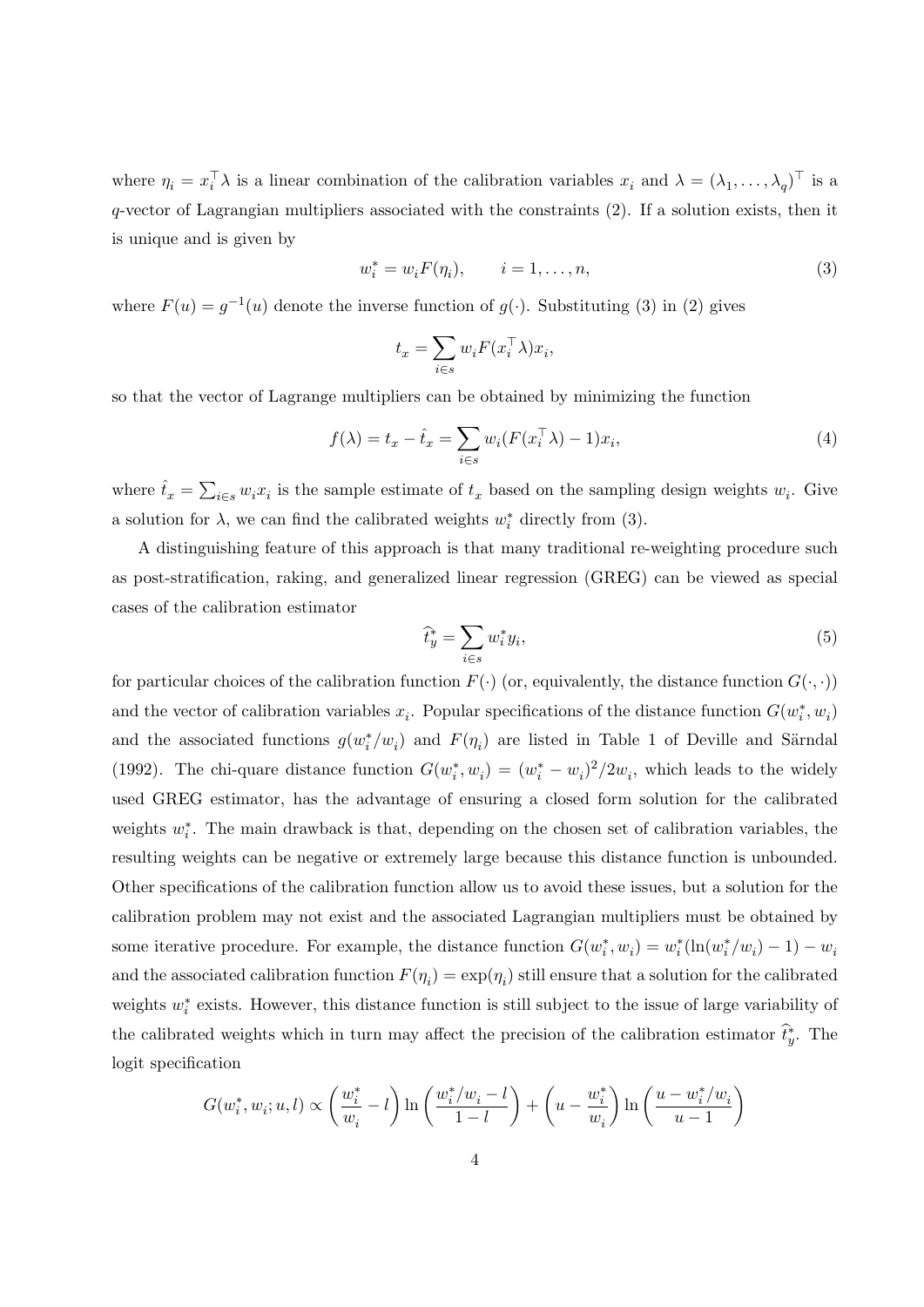which leads to a calibrated function of the form

$$
F(\eta_i; u, l) = \frac{l(u - 1) + u(1 - l) \exp(a \eta_i)}{u - 1 + (1 - l) \exp(a \eta_i)},
$$

with  $a = ((1 - l)(m - 1))^{-1}(u - l)$ , is usually preferred to the other specifications because it allows to restrict in advance the range of feasible values for the calibrated weights by suitable choices of the lower bound  $l$  and the upper bound  $u$ . More precisely, if a solution exists, then this distance function ensures that  $lw_i \leq w_i^* \leq uw_i$ .

As argued by Deville and Särndal (1992), effectiveness of the calibrated weights depends crucially on the correlation between the study variable  $y$  and the calibration variables  $x$ . In the extreme case when y can be expressed as a linear combination of x the calibrated estimator  $\hat{t}^*_y$  gives an exact estimate of  $t_y$  for every realized sample s. They also show that, under suitable regularity conditions, the calibration estimator  $\hat{t}^*_{y}$  has desirable asymptotic properties. Moreover, the calibration estimators resulting from alternative specifications of the distance function are asymptotically equivalent to the GREG estimator resulting from the chi-squared specification. Thus, in large samples, calibrated weights are robust to arbitrary choices of the functional form for  $F(\cdot)$ .

Unfortunately, this robustness property does not necessarily extend to the more realistic setting where survey data are affected by nonresponse errors. The calibration approach can be easily applied to the complete-case data  $\{(y_i, x_i, w_i) : i \in s_r\}$ , where  $s_r \subseteq s$  is a subsample of  $n_r \leq n$  units who agree to participate into the survey. However, the statistical properties of the nonresponse calibration estimator can be substantially different from those achieved in the complete response setting because of the additional randomness due to the nonresponse mechanism. Lundström and Särndal (1999) give expressions for the bias, the variance and the MSE of the GREG estimator which is a special case of the nonresponse calibration estimator when  $F(\cdot)$  has a linear specification. A more general expression for the bias of the nonresponse calibrated estimator can be found in Haziza and Lesage (2016). These studies suggests that, unlike the complete response setting, alternative specifications of the calibration function  $F(\cdot)$  correspond in practice to different parametric models for the relationship between the response propensity and the calibration variables. In other words, assumptions about the nonresponse mechanism are implicit in the specification of the calibration function  $F(\cdot)$  and the misspecification of this functional form may now lead to biased nonresponse calibrated estimators. A more explicit approach to deal with nonresponse errors can be based on two-step procedure which involves a propensity-score adjustment of sampling design weights in the first step and a standard calibration adjustment of the propensity-score adjusted weights in the second step (see, e.g., Lundström and Särndal 1999; Särndal and Lundström 2005; Brick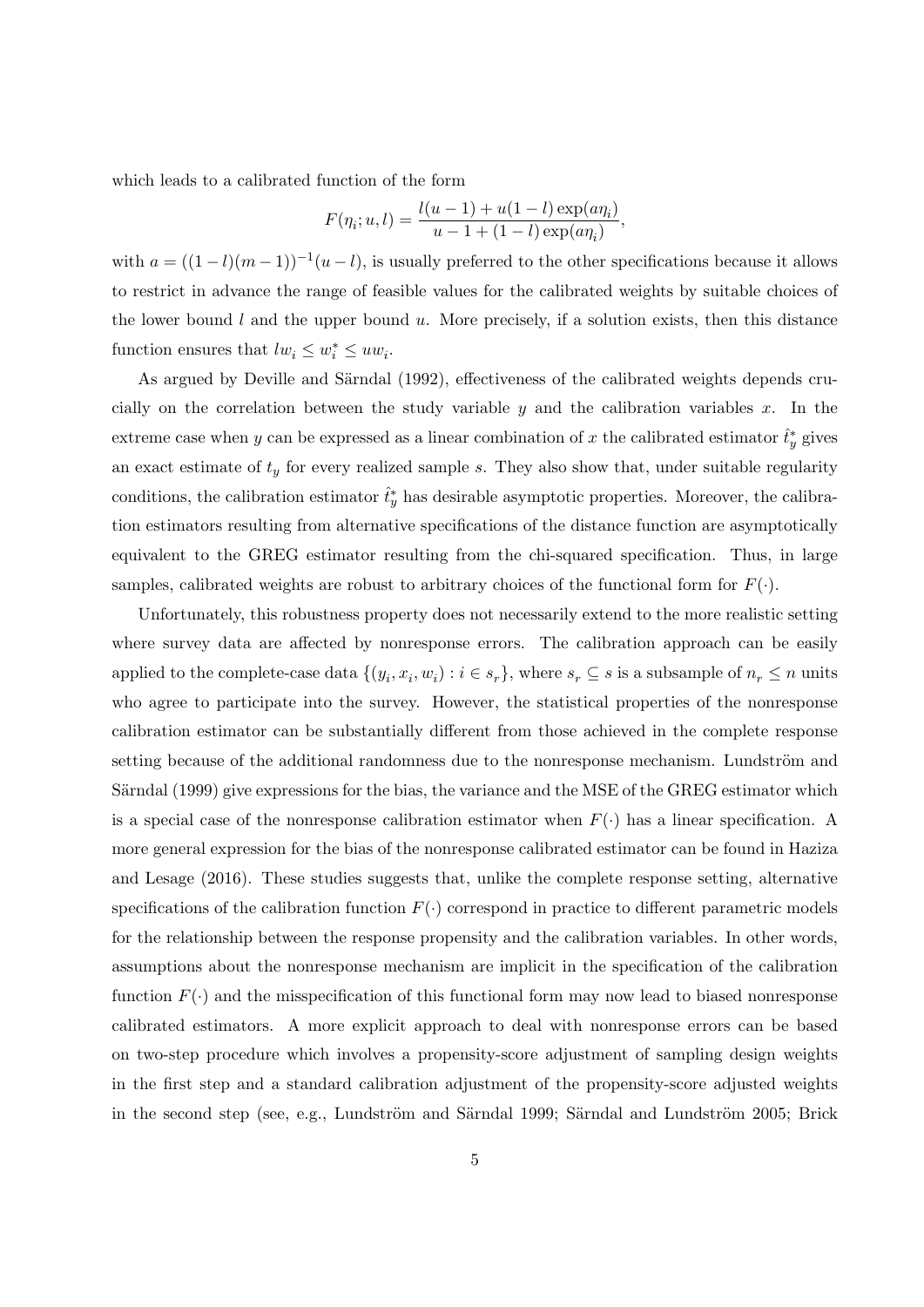2013; Haziza and Lesage 2016). Notice that, if  $\hat{w}_i$  and  $\hat{w}_i^*$  denote, respectively, the propensity-score adjusted weights and the nonresponse calibrated weights computed in this two-step procedure, then the calibration equations in the second step can be based on either a set of U-level calibration margins

$$
\sum_{i \in s_r} \widehat{w}_i^* x_i = t_x \tag{6}
$$

or a set of S-level calibration margins

$$
\sum_{i \in s_r} \widehat{w}_i^* x_i = \sum_{i \in s} \widehat{w}_i x_i.
$$
\n<sup>(7)</sup>

The latter set of constraints requires that the auxiliary variables  $x_i$  are observed for all sample units, but it allows us to replace the possibly lacking information on the population totals  $t<sub>x</sub>$  with an unbiased sample estimate. A review of the available approaches for estimating the propensityscore adjusted weights  $\hat{w}_i$  can be found in Brick (2013).

### 3 Computing calibrated weights in Stata

This section focuses on the computation of calibrated weights in Stata by the sreweight command (Pacifico 2014). We provide a variety of examples based on data from release 6.0.0 of SHARE, a unique longitudinal survey with rich micro-level information on people aged 50 and older in 20 European countries and Israel. Although five waves of SHARE are currently available, we restrict attention to the calibrated cross-sectional weights in the first wave of the SHARE panel and to the calibrated longitudinal weights between the first two waves. Both types of weights are computed at the individual level for inference to the target population of individuals and at the household level for inference to the target population of households.

#### 3.1 My SHARE databases

SHARE data can be used for a variety of cross-sectional and longitudinal studies. For the purposes of cross-sectional studies, the target population in each country consists of persons of 50 years or older at a particular point in time and their possibly younger spouses/partners, who speak (one of) the official language(s) of the country (regardless of nationality and citizenship) and who do not live either abroad or in institutions such as prisons and hospitals during the entire fieldwork period (Bergmann et al. 2017). For longitudinal studies, the target population is typically defined as the cross-sectional target population at the beginning of a time reference period that survives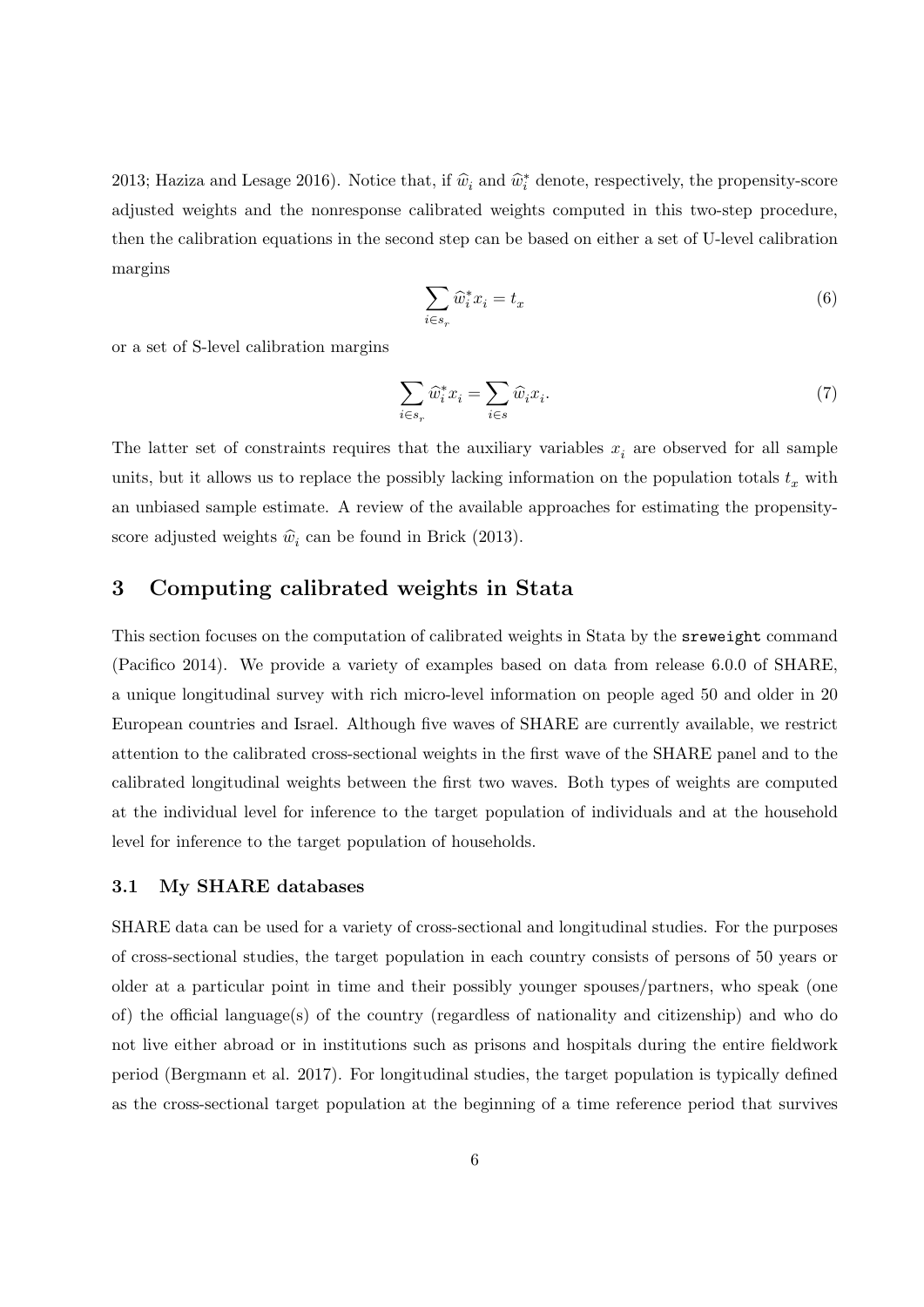up to the end of the period considered (see, e.g., Lynn, 2009). These target populations could also be defined in terms of households as all households with at least one member belonging to the cross-sectional/longitudinal target population of individuals.

In this section we show how to extract cross-sectional and longitudinal samples of individuals and households for representing these alternative variants of the SHARE target population. Below, we consider the sample of individuals interviewed in the first wave.

```
. *-----------------------------------------------------------------------------
. * Extract individual data from SHARE wave 1
. *-----------------------------------------------------------------------------
. local SHARE_w1 "C:\DATA\SHARE\sharew1\Release 6.0.0"
.
. qui use "`SHARE_w1´\sharew1_rel6-0-0_cv_r", clear
. keep mergeid hhid1 country gender yrbirth interview
. qui gen age_w1=2004-yrbirth if yrbirth>0
. qui keep if interview==1
. drop interview
. qui merge mergeid using "`SHARE_w1´\sharew1_rel6-0-0_gv_weights", ///<br>> keen(dy w1 cciw w1) sort
          > keep(dw_w1 cciw_w1) sort
. assert _merge==3
. drop merge
. qui merge mergeid using "`SHARE_w1´\sharew1_rel6-0-0_gv_housing", ///<br>> keep(nuts1 2003) sort
          > keep(nuts1_2003) sort
. assert _merge==3
. drop _merge
. sort mergeid
. qui saveold mydata_w1_ind, replace
.
. tab country
      Country
   identifier Freq. Percent Cum.
       Austria 1,569 5.16 5.16<br>Germany 2,997 9.85 15.00
       Germany
        Sweden 3,049 10.02 25.02
  Netherlands 2,968 9.75 34.77<br>Spain 2,316 7.61 42.38
         Spain 2,316 7.61 42.38<br>
Italy 2,553 8.39 50.77
        Italy 2,553 8.39 50.77
                      France 3,122 10.26 61.03<br>1.706 5.61 66.64
       Denmark 1,706 5.61 66.64
        Greece 2,897 9.52 76.15<br>
erland 997 3.28 79.43
  Switzerland 997 3.28 79.43<br>Belgium 3,810 12.52 91.95
       Belgium 3,810 12.52<br>Israel 2,450 8.05
                                              100.00Total 30,434 100.00
```
.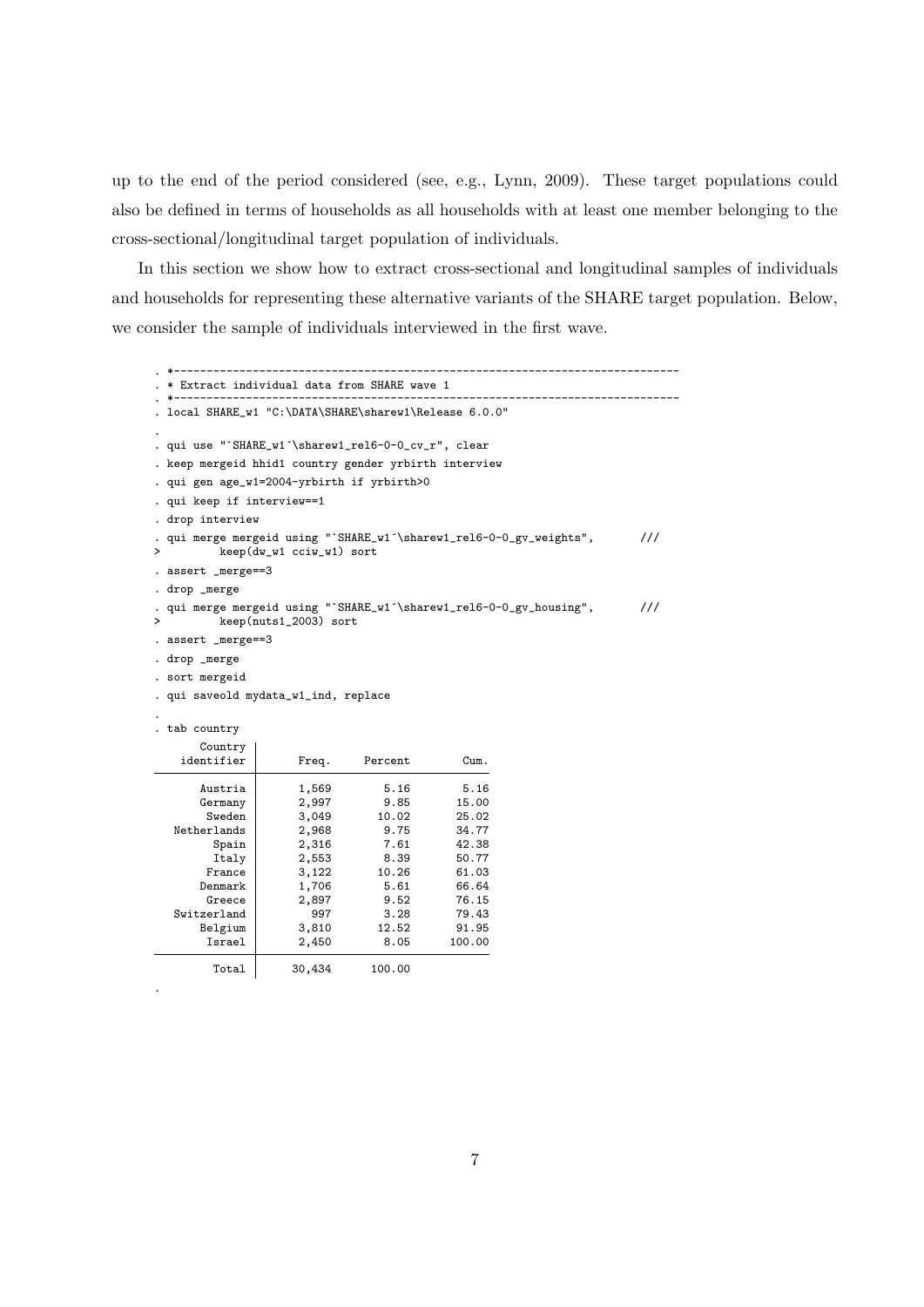| . describe    |  |           |                                      |         |                                                                   |
|---------------|--|-----------|--------------------------------------|---------|-------------------------------------------------------------------|
| obs:          |  | 30,434    | Contains data from mydata_w1_ind.dta |         |                                                                   |
| vars:         |  | 10        |                                      |         | 27 Dec 2017 12:10                                                 |
| size:         |  | 2,495,588 |                                      |         | ( dta has notes)                                                  |
|               |  | storage   | display                              | value   |                                                                   |
| variable name |  | type      | format                               | label   | variable label                                                    |
| mergeid       |  | str12     | %12s                                 |         | Person identifier (fix across modules and waves)                  |
| hhid1         |  | str11     | %11s                                 |         | Household identifier (wave 1)                                     |
| country       |  | byte      | %14.0g                               | country | Country identifier                                                |
| gender        |  | byte      | %10.0f                               | gender  | Male or female                                                    |
| yrbirth       |  | int       | $\frac{\%}{\%}10.0f$                 | dkrf    | Year of birth                                                     |
| age_w1        |  | float     | %9.0g                                |         |                                                                   |
| dw_w1         |  | double    | %10.0g                               |         | Design weight - wave 1                                            |
| cciw_w1       |  | double    | %10.0g                               |         | Calibrated cross-sectional individual weight - wave 1             |
| $nuts1_2003$  |  | str27     | %27s                                 |         | NUTS level 1: nomenclature of territorial units for<br>statistics |

Sorted by: mergeid

.

. list mergeid hhid1 country gender yrbirth in 1/5, sepby(hhid1) noobs

| mergeid      | hhid1             | country | gender | yrbirth |
|--------------|-------------------|---------|--------|---------|
| AT-000327-01 | $AT - 000327 - A$ | Austria | Male   | 1952    |
| AT-000327-02 | AT-000327-A       | Austria | Female | 1955    |
| AT-001816-01 | $AT - 001816 - A$ | Austria | Female | 1943    |
| AT-001816-02 | AT-001816-A       | Austria | Male   | 1948    |
| AT-002132-01 | $AT - 002132 - A$ | Austria | Female | 1933    |

In total, the release 6.0.0 of the wave 1 data includes 30,434 respondents, with national samples ranging from a minimum size of 997 observations in Switzerland and a maximum size of 3,810 observations in Belgium. The database mydata w1 ind contains information on the individual and household identifiers, the country indicator, basic demographic characteristics of the respondents (gender, year of birth, age at the time of the wave 1 interview, and NUTS level 1), the design weights, and the calibrated cross-sectional individual weights. In Section 3.3, we shall illustrate how to reproduce the calibrated weights cciw\_w1.

In addition to individual level information, SHARE collects a variety of household level data about consumption, income and wealth. For this type of studies, we are often interested in constructing a sample of households. Our Stata code to extract household level data is similar before, but some attention is needed when reshaping the individual level data to select one observation for each household.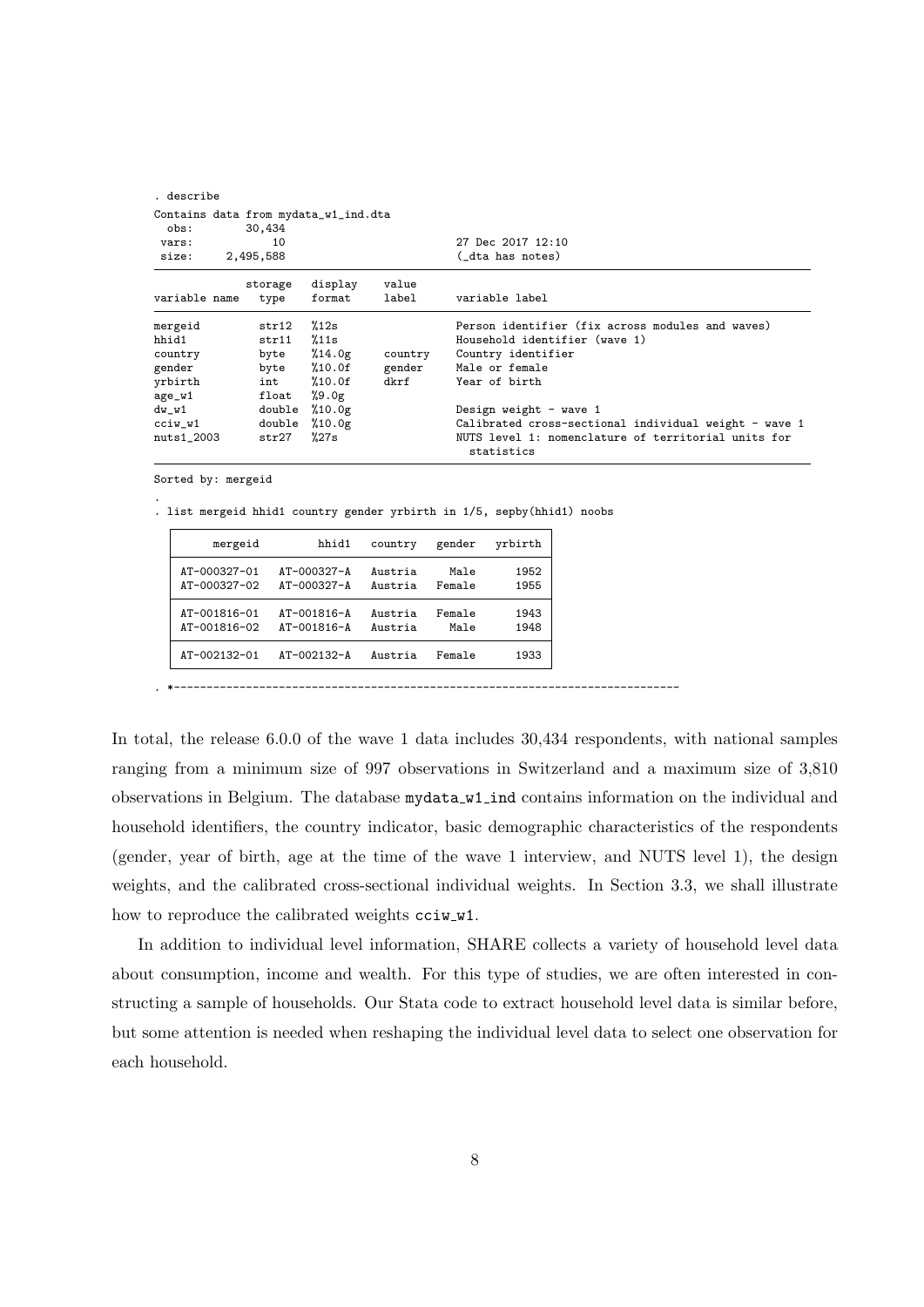```
. *-----------------------------------------------------------------------------
. * Extract household data from SHARE wave 1
. *-----------------------------------------------------------------------------
. local SHARE_w1 "C:\DATA\SHARE\sharew1\Release 6.0.0"
.
. qui use "`SHARE_w1´\sharew1_rel6-0-0_cv_r", clear
. keep mergeid hhid1 country gender yrbirth interview
. qui gen age_w1=2004-yrbirth if yrbirth>0
. sort mergeid
. bys hhid1: gen member=_n
. drop mergeid
. rename gender gender_
. rename yrbirth yrbirth_
. rename age_w1 age_w1_
. rename interview interview_
. reshape wide gender_ yrbirth_ age_ interview_, i(hhid1) j(member)
(note: j = 1 2 3 4 5 6 7 8 9 10)
Data long \rightarrow wide
Number of obs. <br>
Number of variables<br>
7 \rightarrow 42Number of variables<br>
j variable (10 values) 17 -> 42<br>
member -> (dropped)
j variable (10 values)
xij variables:
                                   gender_ -> gender_1 gender_2 ... gender_10
                                  yrbirth_  -> yrbirth_1 yrbirth_2 ... yrbirth_10<br>age_w1_  -> age_w1_1 age_w1_2 ... age_w1_10age_w1_ - \rightarrow age_w1_1 \text{ age}_w1_2 \dots \text{ age}_w1_10<br>interview_ -> interview_1 interview_2 ... interview_2 ...
                                                    interview_1 interview_2 ... interview_10
. qui compress
.
. sort hhid1
. qui merge hhid1 using "`SHARE_w1´\sharew1_rel6-0-0_gv_weights", \frac{1}{16}> keep(dw_w1 cchw_w1)
. assert _merge==3
. qui bys hhid1: keep if _n==1
. drop _merge
.
. sort hhid1
. qui merge hhid1 using "`SHARE_w1´\sharew1_rel6-0-0_gv_housing", \frac{1}{2003}\mathbb{R}eep(nuts1_2003)
. assert _merge==3
. qui bys hhid1: keep if _n==1
. drop _merge
.
. sort hhid1
. qui saveold mydata_w1_hhs, replace
.
```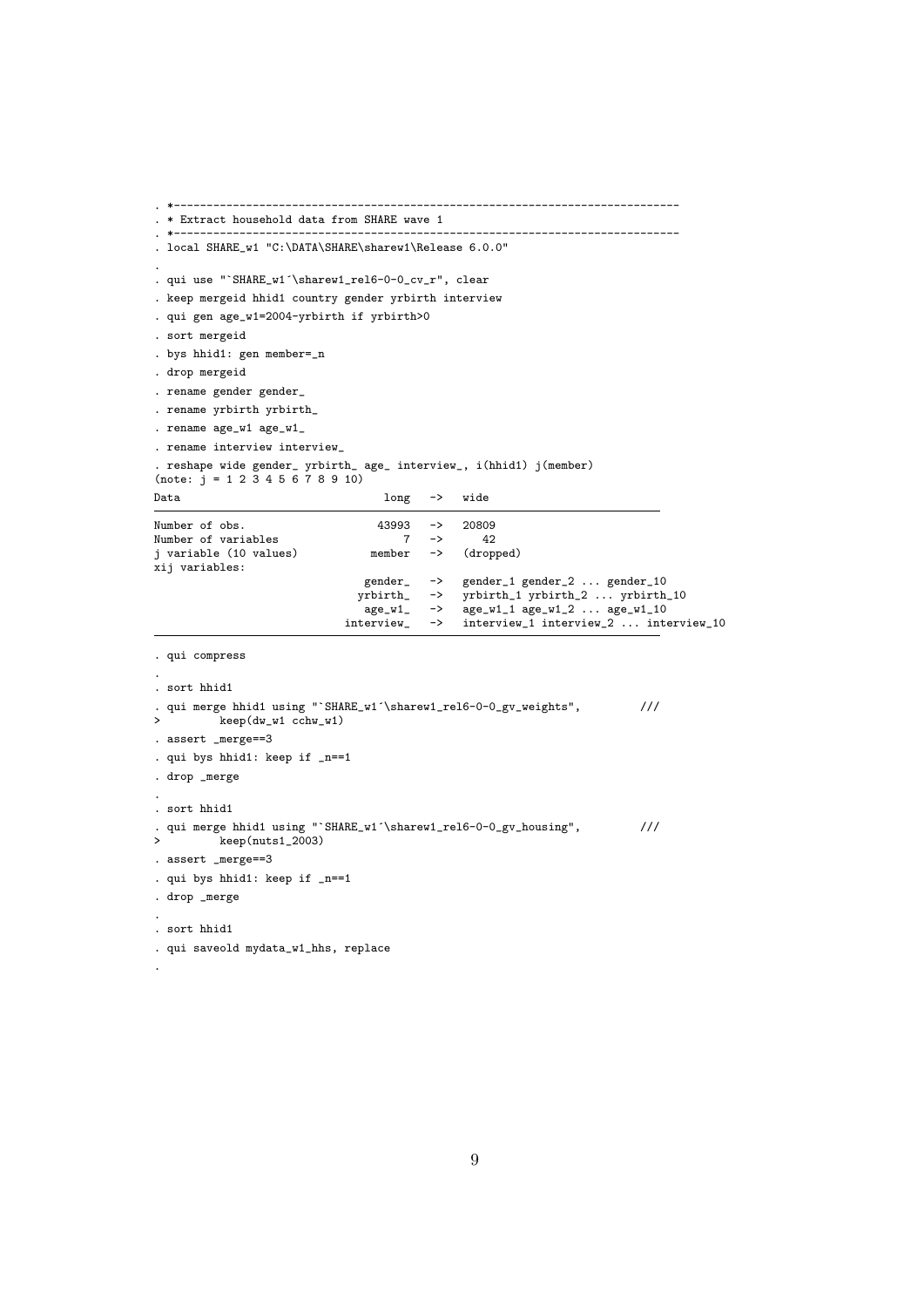|  |  | tab country |
|--|--|-------------|
|--|--|-------------|

| Country<br>identifier | Freq.  | Percent | Cum.   |
|-----------------------|--------|---------|--------|
| Austria               | 1,173  | 5.64    | 5.64   |
| Germany               | 1,993  | 9.58    | 15.21  |
| Sweden                | 2,137  | 10.27   | 25.48  |
| Netherlands           | 1,946  | 9.35    | 34.84  |
| Spain                 | 1,686  | 8.10    | 42.94  |
| Italy                 | 1,772  | 8.52    | 51.45  |
| France                | 2,053  | 9.87    | 61.32  |
| Denmark               | 1,175  | 5.65    | 66.97  |
| Greece                | 1,981  | 9.52    | 76.49  |
| Switzerland           | 706    | 3.39    | 79.88  |
| Belgium               | 2,519  | 12.11   | 91.98  |
| Israel                | 1,668  | 8.02    | 100.00 |
| Total                 | 20,809 | 100.00  |        |

. describe

Contains data from mydata\_w1\_hhs.dta<br>obs: 20,809 obs: 20,809<br>vars: 45

| size:            | 2,226,563       |                   |                | (_dta has notes)                                                  |
|------------------|-----------------|-------------------|----------------|-------------------------------------------------------------------|
| variable name    | storage<br>type | display<br>format | value<br>label | variable label                                                    |
| hhid1            | str11           | %11s              |                | Household identifier (wave 1)                                     |
| gender_1         | byte            | %10.0f            | gender         | 1 gender_                                                         |
| yrbirth_1        | int             | %10.0f            | dkrf           | 1 yrbirth_                                                        |
| interview_1      | byte            | %21.0g            | interview      |                                                                   |
|                  |                 |                   |                | 1 interview_                                                      |
| $age_w1_1$       | int             | %9.0g             |                | 1 $age_w1$                                                        |
| (output omitted) |                 |                   |                |                                                                   |
| gender_10        | byte            | %10.0f            | gender         | 10 gender_                                                        |
| yrbirth_10       | int             | %10.0f            | dkrf           | 10 yrbirth_                                                       |
| interview_10     | byte            | %21.0g            | interview      |                                                                   |
|                  |                 |                   |                | 10 interview_                                                     |
| $age_w1_10$      | byte            | $\frac{9.0g}{2}$  |                | 10 $age_w1$                                                       |
| country          | byte            | %14.0g            | country        | Country identifier                                                |
| $dw_w1$          | double          | %10.0g            |                | Design weight - wave 1                                            |
| $c$ chw_w $1$    | double          | %10.0g            |                | Calibrated cross-sectional household weight - wave 1              |
| $nuts1_2003$     | str27           | %27s              |                | NUTS level 1: nomenclature of territorial units for<br>statistics |
|                  |                 |                   |                |                                                                   |

29 Dec 2017 00:49

Sorted by: hhid1

. \*-----------------------------------------------------------------------------

The database mydata w1 hhs consists of 20,809 households, with national samples ranging from a minimum size of 706 observations in Switzerland and a maximum size of 2,519 observations in Belgium. Notice that, for the purpose of reproducing the calibrated cross-sectional household weights cchw w1, we have stored the information about gender, year of birth, age and interview status of all household members in a wide format. The construction of this type of calibrated weights is discussed in Section 3.4.

Our next example concerns the balanced sample of individuals interviewed in both the first and second waves useful for longitudinal studies. Our Stata code is similar to the one for extracting the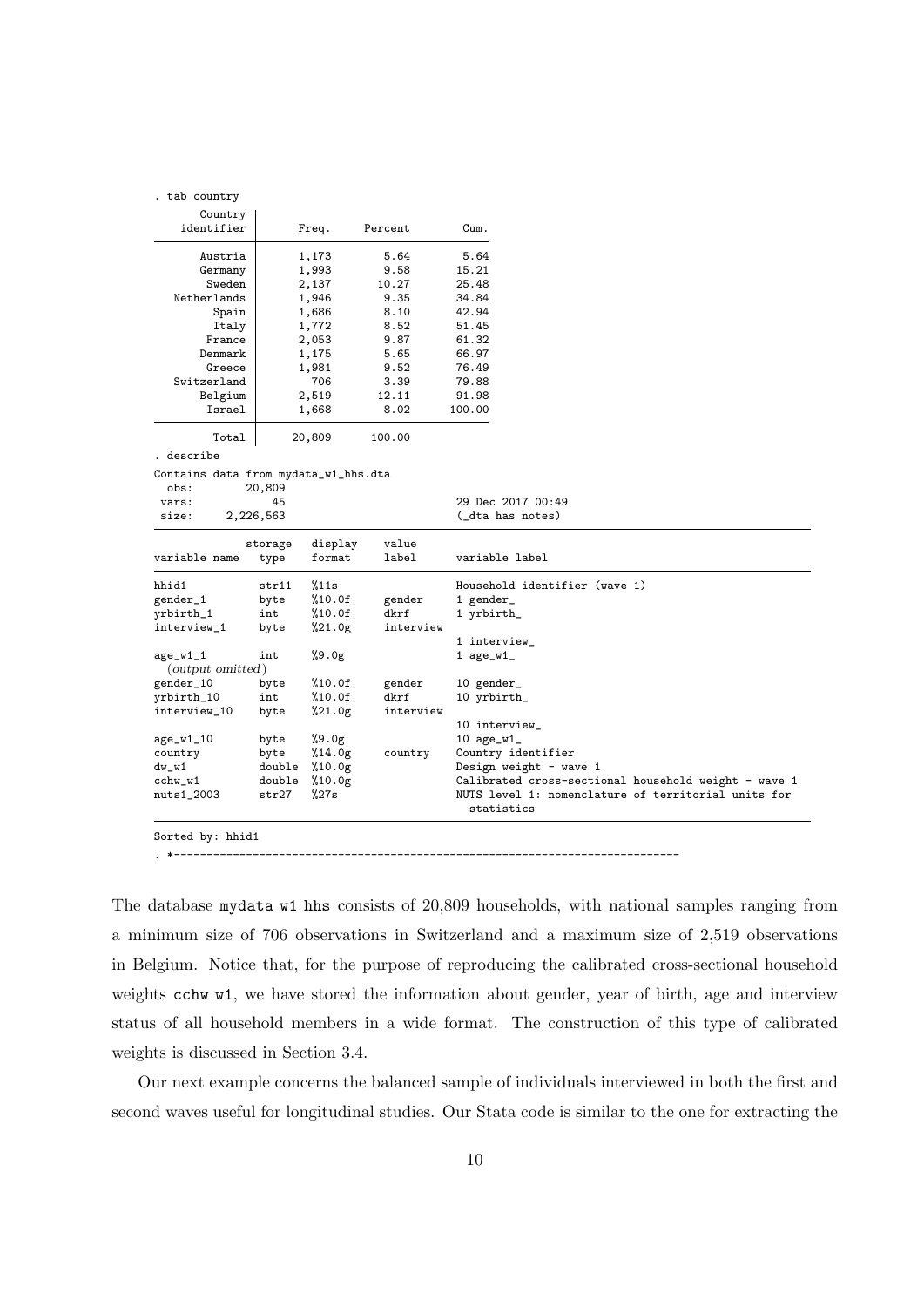cross-sectional sample of individuals, but now we must pay specific attention to correctly selecting the longitudinal sample of respondents that were present in both waves (balanced sample). The underlying code is as follows:

```
. *-----------------------------------------------------------------------------
. * Extract individual data for longitudinal sample
. *-----------------------------------------------------------------------------
. local SHARE "C:\DATA\SHARE"
. local wi = 1 // initial wave //
. local wf = 2 // final wave //
. *-----------------------------------------------------------------------------
. global w = "l_`wi'_`ur'''. * Identify longitudinal (balanced) sample
. forvalues wj=`wi´(1)`wf´ {
 2. qui use "data/sharew`wj´_rel6-0-0_cv_r", clear
 3. qui keep if interview==1
 4. qui keep mergeid<br>5. if `wj´>`wi´qui
  5. if `wj´>`wi´ qui merge 1:1 mergeid using temp_balanced_ii, keep(3) nogen 6.
              6. sort mergeid
  7. qui save temp_balanced_ii,replace
 8. }
. * Merge longitudinal sample
. qui use "data/sharew`wi´_rel6-0-0_cv_r", clear
. keep mergeid hhid1 country gender yrbirth interview
. qui gen age_w1 = 2004 - yrbirth if yrbirth>0
. qui keep if interview==1
. drop interview
. qui merge 1:1 mergeid using "data/sharewX_rel6-0-0_gv_longitudinal_weights_w1w2", ///<br>> keeppus(dw w1 cliw b) assert(1 3) nogen
          > keepus(dw_w1 cliw_b) assert(1 3) nogen
 qui merge 1:1 mergeid using "data/sharew`wi´_rel6-0-0_gv_housing", \frac{1}{1} ///
> keepus(nuts1_2003) assert(3) nogen
. qui merge 1:1 mergeid using temp_balanced_ii
. gen balanced = _merge==3
. cap lab drop balanced
. lab define balanced 0 "not all waves" 1 "all waves"
. lab value balanced balanced
. tab country balanced,m
    Country balanced<br>identifier not all w all
                  not all w all waves | Total
       Austria 1, 437 1, 132 1, 569<br>Germany 1, 398 1, 599 2, 997
       Germany 1,398 1,599 2,997<br>Sweden 959 2,090 3.049
        Sweden 959 2,090 3,049<br>
erlands 1,167 1,801 2,968
   Netherlands 1,167 1,801 2,968<br>Spain 824 1,492 2,316
         Spain 824 1,492 2,316<br>Ttaly 782 1,771 2,553
        \begin{array}{|c|c|c|c|c|}\n\hline\n\text{Italy} & 782 & 1,771 & 2,553 \\
\text{France} & 1.090 & 2.032 & 3.122\n\end{array}Propose 2,032 3,122<br>443 1,263 1,706
       Denmark 443 1,263 1,706<br>Greece 447 2,450 2,897
                         447 2,450 2,897<br>267 730 997
   Switzerland 267 730 997<br>Belgium 942 2,868 3,810
       Belgium 942 2,868 3,810<br>Israel 762 1,688 2,450
        Israel 762 1,688
         Total 9,518 20,916 30,434
. drop if balanced==0
(9,518 observations deleted)
```
. drop \_merge balanced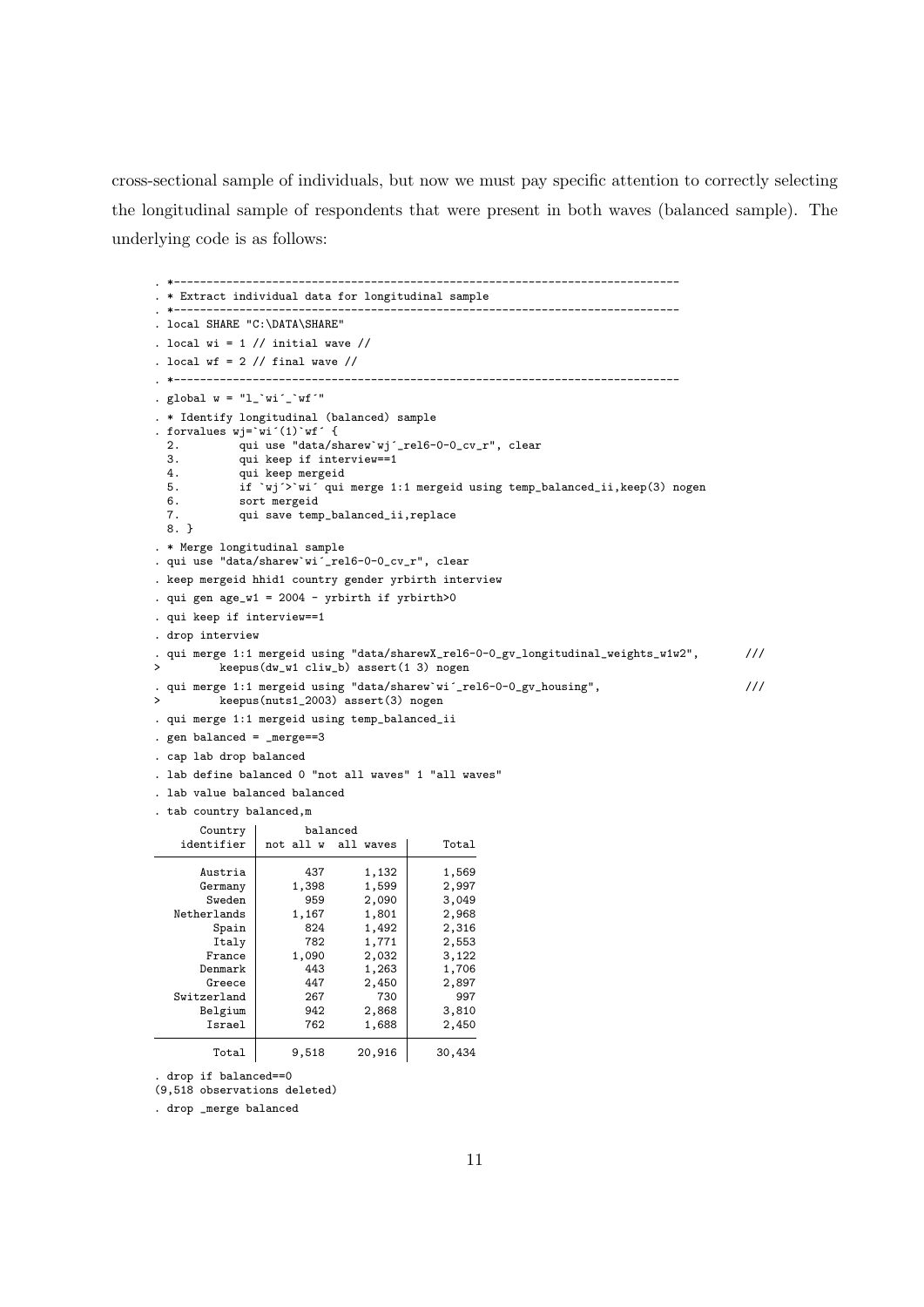| . * Save data                                  |                                        |                   |                |                                                                                                                             |  |  |  |  |  |
|------------------------------------------------|----------------------------------------|-------------------|----------------|-----------------------------------------------------------------------------------------------------------------------------|--|--|--|--|--|
| . qui compress                                 |                                        |                   |                |                                                                                                                             |  |  |  |  |  |
| . sort mergeid                                 |                                        |                   |                |                                                                                                                             |  |  |  |  |  |
|                                                | . qui saveold mydata_long_ind, replace |                   |                |                                                                                                                             |  |  |  |  |  |
| describe.                                      |                                        |                   |                |                                                                                                                             |  |  |  |  |  |
| Contains data from mydata_long_ind.dta<br>obs: | 20,916                                 |                   |                |                                                                                                                             |  |  |  |  |  |
| vars:                                          | 9                                      |                   |                | 12 Jan 2018 12:55                                                                                                           |  |  |  |  |  |
| size:                                          | 1,505,952                              |                   |                | (_dta has notes)                                                                                                            |  |  |  |  |  |
| variable name                                  | storage<br>type                        | display<br>format | value<br>label | variable label                                                                                                              |  |  |  |  |  |
| mergeid                                        | str12                                  | %12s              |                | Person identifier (fix across modules and waves)                                                                            |  |  |  |  |  |
| hhid1                                          | str11                                  | %11s              |                | Household identifier (wave 1)                                                                                               |  |  |  |  |  |
| country                                        | byte                                   | %14.0g            | country        | Country identifier                                                                                                          |  |  |  |  |  |
| gender                                         | byte                                   | %10.0f            | gender         | Male or female                                                                                                              |  |  |  |  |  |
| yrbirth                                        | int                                    | %10.0f            | dkrf           | Year of birth                                                                                                               |  |  |  |  |  |
| age_w1                                         | int                                    | $\frac{9.0g}{2}$  |                |                                                                                                                             |  |  |  |  |  |
| $dw_w1$                                        | double                                 | %10.0g            |                | Design weight - wave 1                                                                                                      |  |  |  |  |  |
| $cliw_b$<br>$nuts1_2003$                       | double<br>str27                        | %10.0g<br>%27s    |                | Calibrated longitudinal individual weight - panel: 1_2<br>NUTS level 1: nomenclature of territorial units for<br>statistics |  |  |  |  |  |
|                                                |                                        |                   |                |                                                                                                                             |  |  |  |  |  |

```
Sorted by: mergeid
```
. list mergeid hhid1 country gender yrbirth in 1/5, sepby(hhid1) noobs

| mergeid                      | hhid1                                  | country            | gender         | yrbirth      |
|------------------------------|----------------------------------------|--------------------|----------------|--------------|
| AT-000327-01<br>AT-000327-02 | $AT - 000327 - A$<br>$AT - 000327 - A$ | Austria<br>Austria | Male<br>Female | 1952<br>1955 |
| AT-001816-02                 | AT-001816-A                            | Austria            | Male           | 1948         |
| AT-002132-01                 | $AT - 002132 - A$                      | Austria            | Female         | 1933         |
| AT-004234-01                 | $AT - 004234 - A$                      | Austria            | Male           | 1950         |

. \*-----------------------------------------------------------------------------

The release 6.0.0 of the SHARE data includes 20,916 respondents that were present in the first two waves, with national samples ranging from a minimum size of 730 observations in Switzerland and a maximum size of 2,868 observations in Belgium. In total, there are 9,518 respondents interviewed in wave 1 but not in wave 2 that have been dropped from our longitudinal sample. The database mydata long ind contains information on the individual and household identifiers, the country indicator, basic demographic characteristics of the respondents (gender, year of birth, age at the time of the wave 1 interview, and NUTS level 1), the design weights in wave 1, and the calibrated longitudinal individual weights for the balanced panel from wave 1 to wave 2. In Section 3.5, we shall illustrate how to reproduce the calibrated weights cliw\_b.

Like we mentioned above, we are often interested in extracting a sample of households. This is also true for studies involving longitudinal samples. Thus, the sample of interest could also be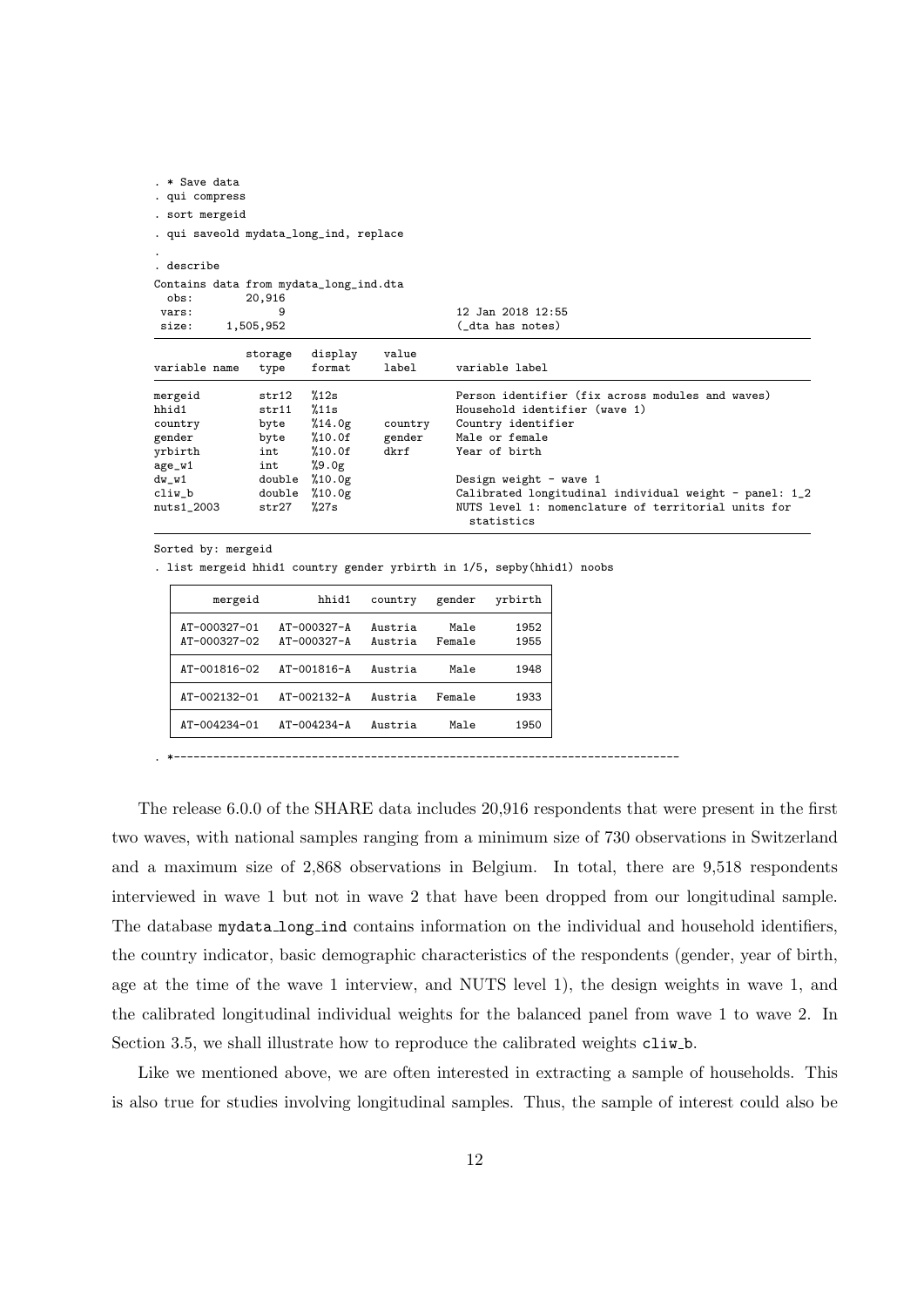defined in terms of balanced panel of households. Specifically, in this case we are interested in all households with at least one member belonging to the longitudinal sample of individuals. Our Stata code to extract household level data is similar to the previous one, but again we must pay special attention to correctly selecting the longitudinal sample of households with at least one member present both in wave 1 and in wave 2 (balanced sample). Furthermore, as in the cross-sectional case, some attention is needed to select one observation for each household.

```
. *-----------------------------------------------------------------------------
. * Extract household data for longitudinal sample (e.g. from wave 1 to wave 2)
. *-----------------------------------------------------------------------------
. local SHARE "C:\DATA\SHARE"
. local wi = 1 // initial wave //
. local wf = 2 // final wave //
. global w = "l_`wi'_`ur'''.
. * Identify longitudinal (balanced) sample
. forvalues wj=`wi´(1)`wf´ {
 2. qui use "data/sharew`wj´_rel6-0-0_cv_r", clear
 3. gen str9 hhmergeid = mergeid<br>4. keep hhmergeid
 4. keep hhmergeid<br>5. bys hhmergeid:
  5. bys hhmergeid: keep if _n == 1<br>6. if \vert \text{vi} \rangle and merge 1:1
  6. if `wj´>`wi´ qui merge 1:1 hhmergeid using temp_balanced_hh,keep(3) nogen
             sort hhmergeid
  8. qui save temp_balanced_hh,replace
 9. }
. * Merge longitudinal sample
. use "data/sharewX_rel6-0-0_gv_longitudinal_weights_w1w2",replace
. gen str9 hhmergeid = mergeid
qui bys hhmergeid: keep if _n==1
. keep hhmergeid dw_w1 clhw_b
. qui save temp_long,replace
.
. qui use "data/sharew`wi´_rel6-0-0_cv_r", clear
. gen str9 hhmergeid = mergeid
. keep hhmergeid hhid1 country gender yrbirth interview
. qui gen age_w1 = 2004 - yrbirth if yrbirth>0
. bys hhid1: gen member = _n
. rename gender gender_
. rename yrbirth yrbirth_
. rename age_w1 age_w1_
. rename interview interview_
 . reshape wide gender_ yrbirth_ age_ interview_, i(hhid1) j(member)
(note: i = 1 2 \overline{3} 4 5 \overline{6} 7 8 9 10)Data long -> wide
Number of obs. 43993 -> 20809<br>Number of variables 8 -> 43
Number of variables 8 -> 43<br>j variable (10 values) member -> (dropped)
j variable (10 values)
xij variables:
                                  gender_ -> gender_1 gender_2 ... gender_10<br>yrbirth_ -> yrbirth_1 yrbirth_2 ... yrbirth
                                  yrbirth_  -> yrbirth_1 yrbirth_2 ... yrbirth_10<br>age_w1_ -> age_w1_1 age_w1_2 ... age_w1_10age_w1_1 \text{ age}_w1_2 \dots \text{ age}_w1_10interview_ -> interview_1 interview_2 ... interview_10
```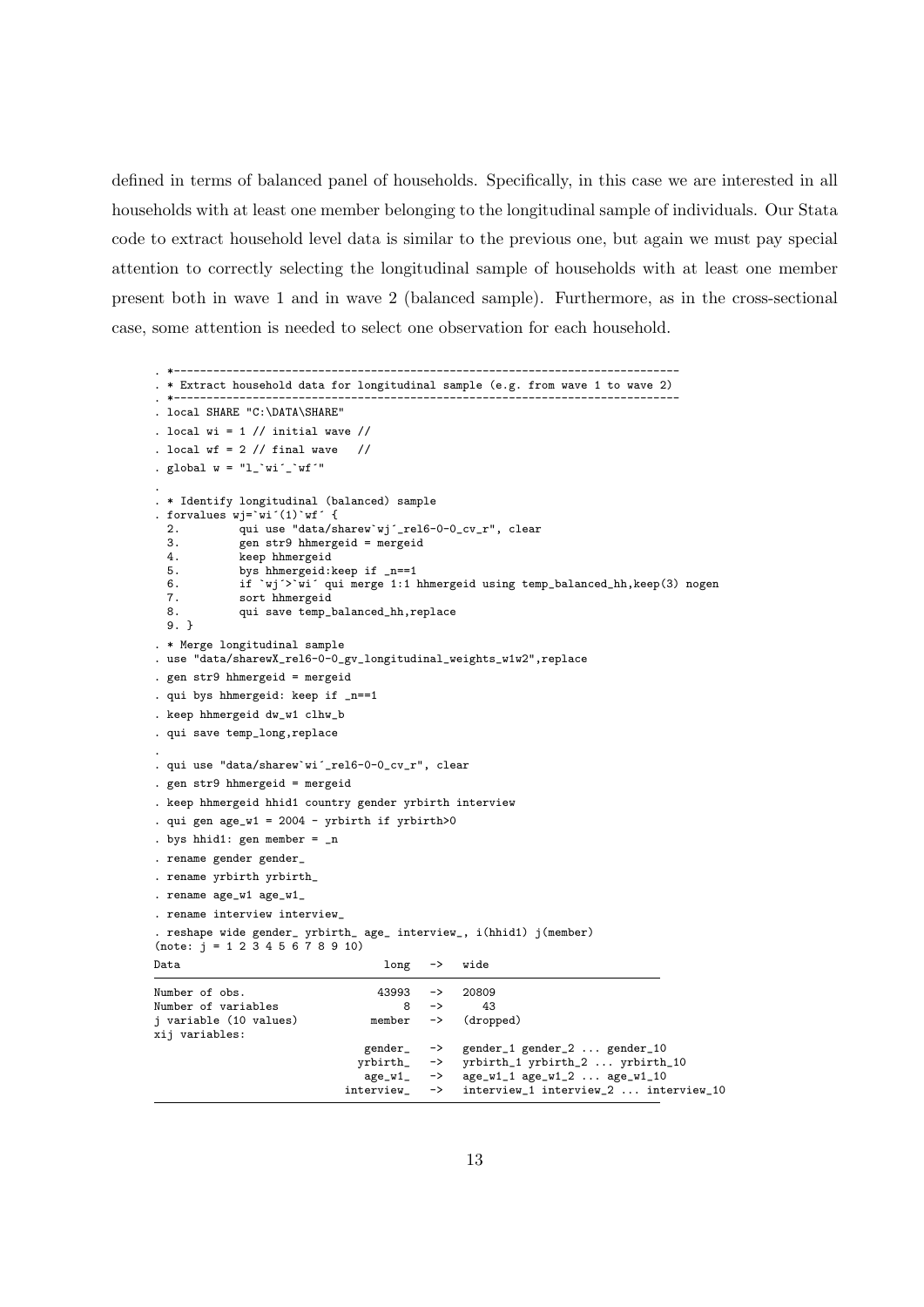| $\geq$ | . qui merge 1:1 hhmergeid using temp_long,<br>$keepus(dw_w1$ clhw_b) assert(1 3) nogen                   | ///           |
|--------|----------------------------------------------------------------------------------------------------------|---------------|
| $\geq$ | . qui merge 1:m hhid1 using "data/sharew`wi´_rel6-0-0_gv_housing",<br>keepus(nuts1_2003) assert(3) nogen | $\frac{1}{1}$ |
|        | . qui bys hhid1: keep if _n==1                                                                           |               |
|        | . qui merge 1:1 hhmergeid using temp_balanced_hh, assert (1 3)                                           |               |
|        | . gen balanced = $_m$ erge==3                                                                            |               |

. cap lab drop balanced

Denmark

. drop if balanced==0 (5,358 observations deleted) . drop \_merge balanced

. qui saveold mydata\_long\_hhs, replace

Contains data from mydata\_long\_hhs.dta 15,451

interview\_1 byte %21.0g interview

. \* Save data . qui compress . sort hhid1

. describe

interview\_3

.

. lab value balanced balanced . noi tab country balanced,m

Country balanced<br>identifier not all w all

. lab define balanced 0 "not all waves" 1 "all waves"

Austria 273 900 1,173<br>Germany 874 1,119 1,993 (ermany 874 1,119 1,993<br>Sweden 517 1,620 2,137

Greece 252 1,729 1,981<br>
Experiment 153 553 706 Switzerland 153 553 706<br>Belgium 519 2,000 2,519 Belgium 519 2,000 2,519<br>Israel 353 1,315 1,668

Total 5,358 15,451 20,809

vars: 46 12 Jan 2018 12:55<br>size: 1,792,316 (dta has notes) size: 1,792,316 (dta has notes)

hhid1 str11 %11s Household identifier (wave 1)<br>gender\_1 byte %10.0f gender 1 gender\_

1 interview\_

2 interview\_

3 interview\_

4 gender\_

14

int %10.0f dkrf 1 yrbirth\_<br>byte %21.0g interview

byte %10.0f gender 2 gender\_<br>int %10.0f dkrf 2 yrbirth\_

int %10.0f dkrf 3 yrbirth\_<br>byte %21.0g interview

storage display value variable name type format label variable label

gender\_1 byte %10.0f gender 1 gender\_<br>yrbirth\_1 int %10.0f dkrf 1 yrbirth

age\_w1\_1 int %9.0g 1 age\_w1\_<br>gender\_2 byte %10.0f gender 2 gender\_

yrbirth\_2 int %10.0f dkrf 2 yrbirth\_

 $age_w1_2$  byte  $%9.0g$  2  $age_w1_2$ <br>gender\_3 byte  $%10.0f$  gender 3 gender\_ gender\_3 byte %10.0f gender 3 gender\_<br>
yrbirth\_3 int %10.0f dkrf 3 yrbirth

 $age_w1\_3$  int  $\%9.0g$  3  $age_w1\_gender\_4$  byte  $\%10.0f$  gender 4 gender

interview\_2 byte %21.0g interview

Netherlands 606 1,340 1,946<br>Spain 467 1,219 1,686 Spain  $\begin{array}{|c|c|c|c|c|}\n \hline \text{Staily} & \text{467} & \text{1,219} & \text{1,686} \\
 \hline \text{Itally} & \text{505} & \text{1,267} & \text{1,772}\n \hline \end{array}$  $\begin{array}{c|cc} 1 & 505 & 1,267 & 1,772 \\ 1 & 601 & 1,452 & 2,053 \end{array}$ 

not all w all waves | Total

517 1,620 2,137<br>606 1,340 1,946

 $\begin{array}{c|c} 601 & 1,452 \\ 238 & 937 \end{array}$   $\begin{array}{c} 2,053 \\ 1,175 \end{array}$ 

1,315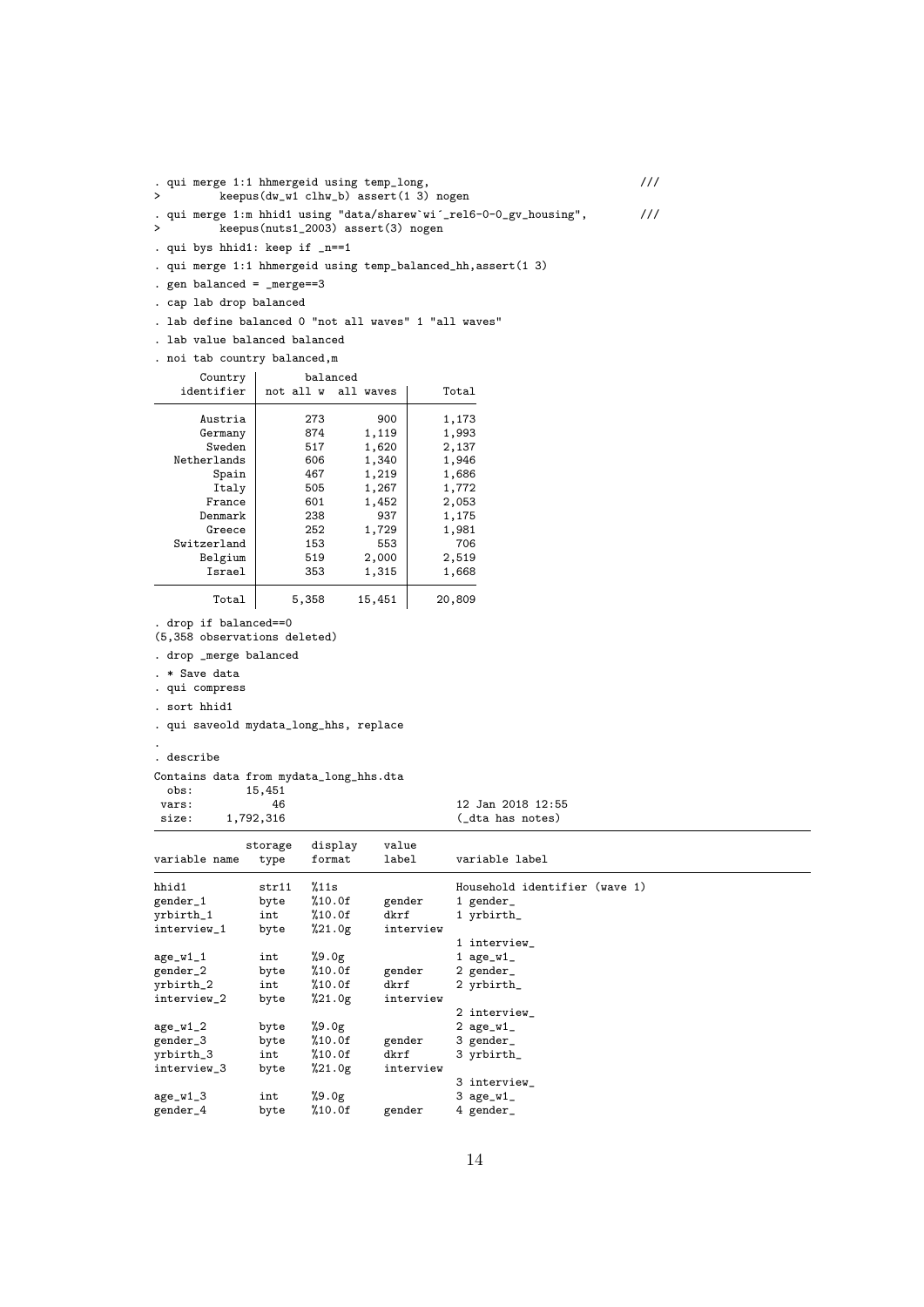| yrbirth_4    | int    | %10.0f | dkrf      | 4 yrbirth_                                            |
|--------------|--------|--------|-----------|-------------------------------------------------------|
| interview_4  | byte   | %21.0g | interview |                                                       |
|              |        |        |           | 4 interview_                                          |
| $age_w1_4$   | byte   | %9.0g  |           | $4$ age_w1_                                           |
| gender_5     | byte   | %10.0f | gender    | 5 gender_                                             |
| yrbirth_5    | int    | %10.0f | dkrf      | 5 yrbirth_                                            |
| interview_5  | byte   | %21.0g | interview |                                                       |
|              |        |        |           | 5 interview_                                          |
| $age_w1_5$   | byte   | %9.0g  |           | $5 \text{ age\_w1}$                                   |
| gender_6     | byte   | %10.0f | gender    | 6 gender_                                             |
| yrbirth_6    | int    | %10.0f | dkrf      | 6 yrbirth_                                            |
| interview_6  | byte   | %21.0g | interview |                                                       |
|              |        |        |           | 6 interview_                                          |
| $age_w1_6$   | byte   | %9.0g  |           | 6 $age_w1$                                            |
| gender_7     | byte   | %10.0f | gender    | 7 gender_                                             |
| yrbirth_7    | int    | %10.0f | dkrf      | 7 yrbirth_                                            |
| interview_7  | byte   | %21.0g | interview |                                                       |
|              |        |        |           | 7 interview_                                          |
| $age_w1_7$   | byte   | %9.0g  |           | $7 \text{ age\_w1}$                                   |
| gender_8     | byte   | %10.0f | gender    | 8 gender_                                             |
| yrbirth_8    | int    | %10.0f | dkrf      | 8 yrbirth_                                            |
| interview_8  | byte   | %21.0g | interview |                                                       |
|              |        |        |           | 8 interview_                                          |
| $age_w1_8$   | byte   | %9.0g  |           | 8 $age_w1$                                            |
| gender_9     | byte   | %10.0f | gender    | 9 gender_                                             |
| yrbirth_9    | int    | %10.0f | dkrf      | 9 yrbirth_                                            |
| interview_9  | byte   | %21.0g | interview |                                                       |
|              |        |        |           | 9 interview_                                          |
| $age_w1_9$   | byte   | %9.0g  |           | $9$ age_w1_                                           |
| gender_10    | byte   | %10.0f | gender    | 10 gender_                                            |
| yrbirth_10   | int    | %10.0f | dkrf      | 10 yrbirth_                                           |
| interview_10 | byte   | %21.0g | interview |                                                       |
|              |        |        |           | 10 interview_                                         |
| age_w1_10    | byte   | %9.0g  |           | 10 $age_w1$                                           |
| country      | byte   | %14.0g | country   | Country identifier                                    |
| hhmergeid    | str9   | %9s    |           |                                                       |
| $dw_w1$      | double | %10.0g |           | Design weight - wave 1                                |
| clhw_b       | double | %10.0g |           | Calibrated longitudinal household weight - panel: 1_2 |
| nuts1_2003   | str27  | %27s   |           | NUTS level 1: nomenclature of territorial units for   |
|              |        |        |           | statistics                                            |

Sorted by: hhid1

. list hhid1 country gender\_1 gender\_2 yrbirth\_1 yrbirth\_2 in 1/3, noobs

| hhid1             | country | gender_1 | gender_2 | yrbirt~1 | yrbirt~2 |
|-------------------|---------|----------|----------|----------|----------|
| AT-000327-A       | Austria | Male     | Female   | 1952     | 1955     |
| $AT - 001816 - A$ | Austria | Female   | Male     | 1943     | 1948     |
| $AT - 002132 - A$ | Austria | Female   | Male     | 1933     | 1966     |

. \*-----------------------------------------------------------------------------

In total, the release 6.0.0 of the SHARE data includes 15,451 households with at least one member present both in wave 1 and in wave 2 (balanced sample), with national samples ranging from a minimum size of 553 observations in Switzerland and a maximum size of 2,000 observations in Belgium. The other 5,358 households of the 20,809 in wave 1 had no members present in wave 2. Thus, these households were not used in our longitudinal sample contained in the database mydata long hhs. Again, for the purpose of reproducing the calibrated longitudinal household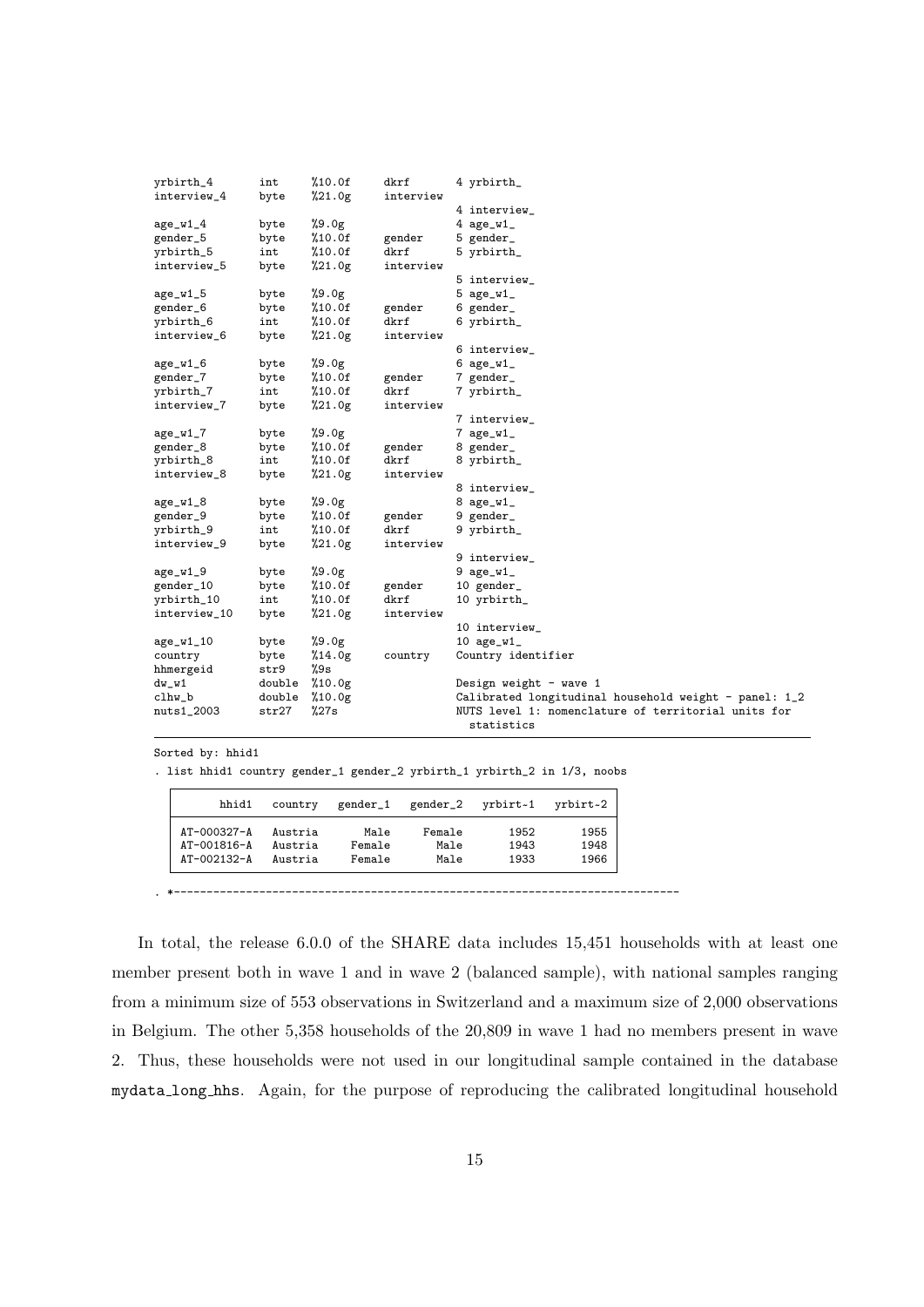weights for the balanced panel clhw\_b, we have stored the information about gender, year of birth, age and interview status of all household members in a wide format. The construction of this type of calibrated weights is discussed in Section 3.6.

#### 3.2 Vectors of calibration margins

In this section we show how to construct the vector of calibration margins used to compute calibrated weights. We exploit the database margins nuts1.dta, which contains population figures and number of deaths by year, region, age and gender for all countries involved in the first six waves of SHARE. The data comes from the Central Bureau of Statistics for Israel, and from Eurostat for all other European countries. Regions for European countries are statistical regions at NUTS1 level Age is defined in most countries as single years from the age of 30 to 88, plus the open-ended class aged 89 or over. Finally, population and number of deaths are included separately for males and females. Detailed documentation of the database margins nuts1 is provided in "Deliverable 2.9".

Below we discuss the do-file CalMar. By setting macros properly, this file allows creating vectors of population margins for gender and age groups for a specific country. Population can refer either to population in a given year (used for cross-sectional weights), or to population in a given year that survives up to a certain later year (used for longitudinal weights). The latter is obtained from the do-file CalMar by subtracting from the population in the initial year the number of deaths in the following years up to the final one. Specifically, this do-file creates one scalar and three vectors. The first scalar contains, for the specific country, the target population related to the chosen age groups and years (for example population  $50+$  in  $2004$ ). The first two vectors contain, respectively, the total population by gender-age group (i.e. males and females in the chosen age groups) and of the population by NUTS1 regional area. Stacking together the gender-age group vector and the vector obtained by excluding the first component of the NUTS1 vector yields the vector of calibration margins used to construct the SHARE calibrated weights.

The macros needed to initialize the do-file CalMar are the country label (macro cc), the country number (macro cc num), the reference year (macro pop time), the final year (macro mort time), the number of age groups (macro age groups), and the lower (macro age thr low) and upper (macro age thr upp) thresholds of the age groups. The macro mort time (final year) is only used for computing longitudinal weights, i.e. for population in reference year surviving in final year. For cross-sectional weights this macro must be set to zero. The macro w defines simply a label for the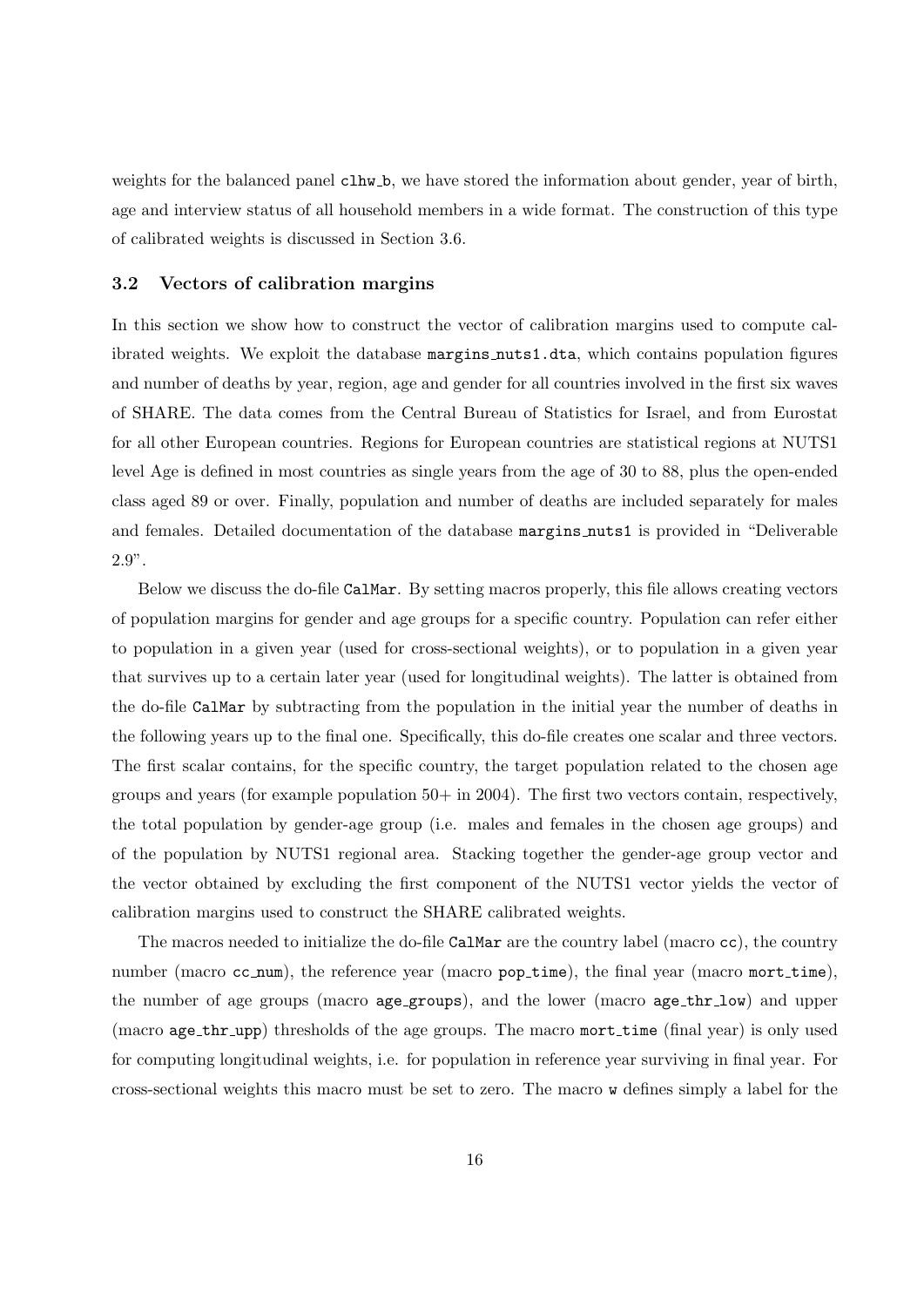wave of interest.

```
. *-------------------------------------------------------------------------------------------------
. * Set local macros
. *-------------------------------------------------------------------------------------------------
. local cc f{cc} // country
. local cc_num {Cc\_num} // country number //
. local pop_time $ {pop_time} // reference year
. local mort_time ${mort_time} // final year
. local w = \frac{\${w}}{\${w}}. local age_groups ${age_groups} // number of age groups
. local age_thr_low ${age_thr_low} // lower thresholds of age groups
. local age_thr_upp ${age_thr_upp} // upper thresholds of age groups
. *-----------------------------------------------------------------------------
. * Vector of calibration margins from margins_nuts1.dta
. *-----------------------------------------------------------------------------
. qui use "margins_nuts1", clear
. qui keep if country=="`cc´"
.
. gen age_mort = age - (year - `pop_time´)
. local age_min: word `age_groups´ of `age_thr_low´
. local age_max: word 1 of `age_thr_upp´
. qui drop if age<`age_min´
. assert age>=`age_min´ & age<=`age_max´
.
. * Joint age-sex classification
. local rname ""
. local t=1
. matrix `cc´_w`w´_P=0
. cap matrix drop `cc´_w`w´_P_AGE_THR
. cap matrix drop `cc´_w`w´_P_SA
. forvalues ss=0(1)1 {
  2. if `ss´==0 local slab "M"
  3. if `ss´==1 local slab "F"
  4. forvalues aa=1(1)`age_groups´ {
  5. local age_upp: word `aa´ of `age_thr_upp´
  6. local age_low: word `aa´ of `age_thr_low´
  7. qui sum pop if year==`pop_time´ ///
> & sex==`ss´ ///
> & (age>=`age_low´ & age<=`age_upp´)
       local \, \, \text{marg} \, \, \text{t} = r(\text{sum})9. qui sum deaths if year>=`pop_time´ ///
> & year<`mort_time´ ///
> & sex==`ss´ ///
> & (age_mort>=`age_low´ & age_mort<=`age_upp´)
        local <math>margin='t'='marg='t'='-r(sum)</math>11. assert \text{marg}_{\text{m}} t^2 > 012. matrix \text{`cc'_w`w'_P} = \text{`cc'_w`w'_P} + \text{`marg_*`t''}13. matrix \ccor \_w w'_P_S A = null \text{mat}(\ccor \_w w'_P_S A) \ \ ( \text{marg} \_t')14. if `aa´==1 local rname "`rname´ `slab´-`age_low´+"
 15. else local rname "`rname´ `slab´-`age_low´-`age_upp´"
 16. if `ss´==0 matrix `cc´_w`w´_P_AGE_THR=nullmat(`cc´_w`w´_P_AGE_THR)\(`age_low´,`age_upp´)<br>17. local t=`t´+1
        local t='t'+1
 18. }
 19. }
. matrix coln `cc´_w`w´_P_SA =POP
. matrix rown \text{`cc'_w`w'_P\_SA} =`rname
. matrix \text{coln} \text{cc}'\text{-}w\text{'}w\text{'}\text{-}P =POP
. matrix rown \text{`cc'}_w\text{'w'}_P =TOT
```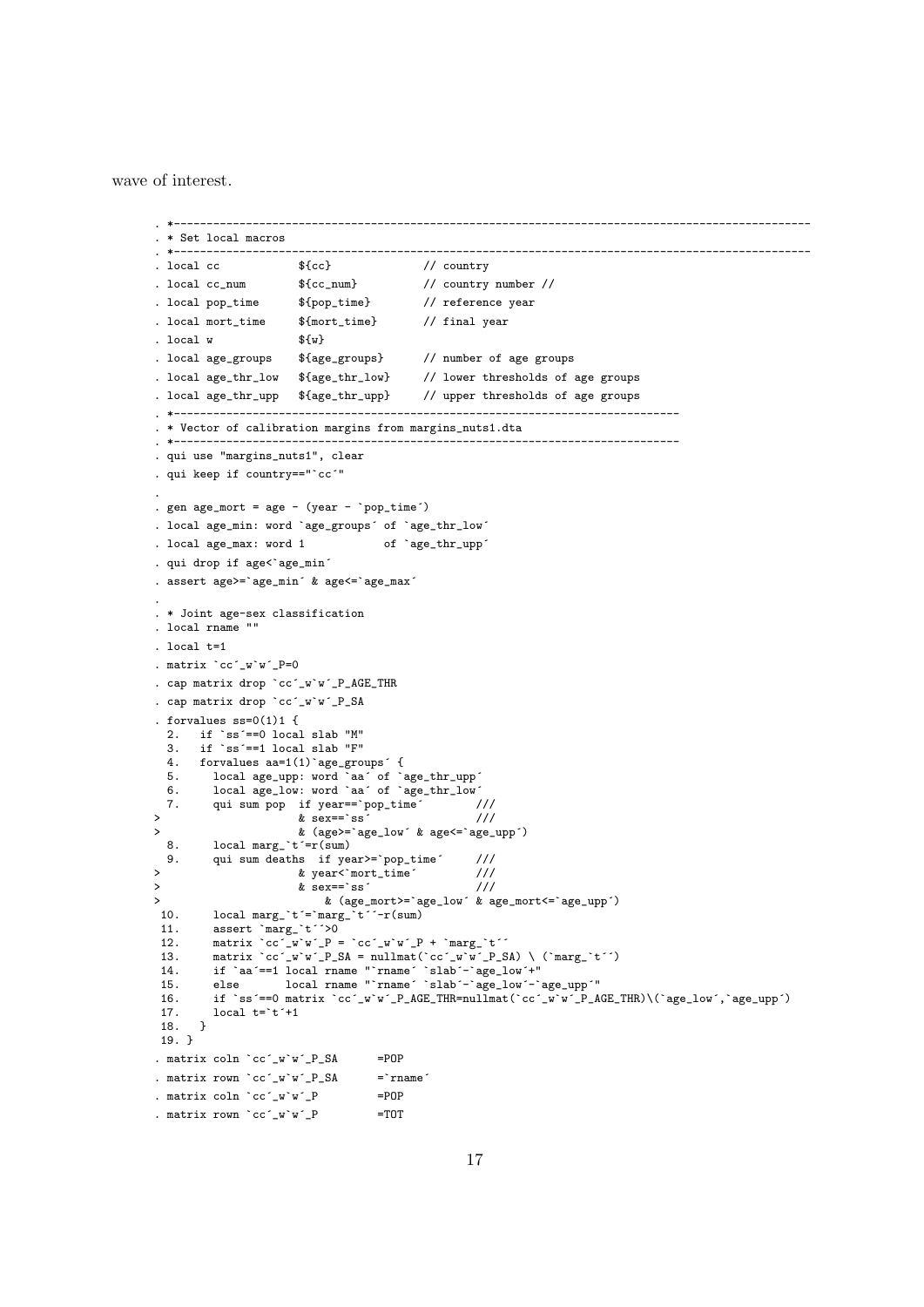```
. matrix coln `cc´_w`w´_P_AGE_THR ="age_thr_low age_thr_upp"
. matrix list `cc´_w`w´_P
. matrix list `cc´_w`w´_P_SA
.
. * NUTS1 classification
. qui tab nuts1
. local nreg=r(r)
. if ^{\circ}nreg^{\circ}>1 {
      . cap matrix drop `cc´_w`w´_P_NUTS1
     . local rname ""
     local t=1
     . encode nuts1, gen(REG)
  forvalue nn=1(1)<sup>nreg</sup> {<br>2. local nnlab: label
  2. local nn_lab: label REG `nn´<br>3. qui sum pop if year==`po
                                     \begin{array}{cc} \text{if } \text{year} == \text{'pop_time'} & // \ \text{\& } \text{sex} == 2 & // \end{array}> & sex==2 ///
  \& nuts1=="`nn_lab'"<br>4.      local marg `t'=r(sum)
   4. local\, margin.*'=r(sum)<br>5. qui sum deaths if ye.
             qui sum deaths if year>=`pop_time´ ///<br>& year<`mort_time´ ///
> \frac{1}{2} & year<`mort_time´ ///<br>
> & sex==2 ///
                                  \& sex==2
> & (age_mort>=`age_min´) ///
y muts1=="`nn_lab<sup>'"</sup><br>6. local marg_`t'=`marg_`t''-r(sum)
   6. local marg_'t'='marg_'t''-r(sum)<br>7. assert 'marg_'t''>0
   7. assert \text{marg}_t t<sup>o</sup> >0<br>8. matrix cc w w P N
    8. matrix \text{`cc'}_w w'_P_NNUTS1 = nullmat(\text{`cc'}_w w'_P_N_N_NIP_NUTS1)\(\text{`marg}_t t'´)
    9. local rname "`rname´ `nn_lab´"
             local t='t' + 1\begin{matrix} 10. \\ 11. \end{matrix} }
. matrix coln `cc´_w`w´_P_NUTS1 =POP
. matrix rown `cc´_w`w´_P_NUTS1 =`rname´
. matrix \text{`cc'}_w\text{`w'}_P_N = \text{`cc'}_w\text{`w'}_P_NUVTS1[2..\text{`nreg'},1]matrix \text{`cc'}_w \text{`w'}_P_MMARG = \text{`cc'}_w \text{`w'}_P_SA \ \text{`cc'}_w \text{`w'}_P_N. }
. else {
     matrix \operatorname{cc}^{\prime} \operatorname{cc}^{\prime} \operatorname{w}^{\prime} \mathsf{P} NUTS1 = \operatorname{cc}^{\prime} \operatorname{w}^{\prime} \mathsf{v}^{\prime} \mathsf{P} \operatorname{MARG} = \operatorname{cc}^{\prime} \operatorname{w}^{\prime} \mathsf{v}^{\prime} \mathsf{P} \operatorname{MARG} = \operatorname{cc}^{\prime} \operatorname{w}^{\prime} \mathsf{v}^{\prime}\text{c}\text{c} w w \text{P} MARG = \text{c}\text{c} w \text{w} P_SA
. }
. matrix list `cc´_w`w´_P_NUTS1
. matrix list `cc´_w`w´_P_MARG
. *-----------------------------------------------------------------------------
```
#### 3.3 Calibrated cross-sectional individual weights

In this section we show how to reproduce the calibrated cross-sectional individual weights (i.e. the variable cciw w1) for a given country participating in first wave of SHARE. Without loss of generality we focus on Germany (country label DE - country number 12) by setting the following global macros

| . *---------                                        |                                    |
|-----------------------------------------------------|------------------------------------|
| . * Select wave $(e.g. w1)$ and country $(e.g. DE)$ |                                    |
| . *-------------                                    |                                    |
| . global cc "DE"                                    | // country label //                |
| . global cc_num "12"                                | // country number $\frac{1}{\ell}$ |
| . global pop_time 2004                              | // reference year $\frac{1}{2}$    |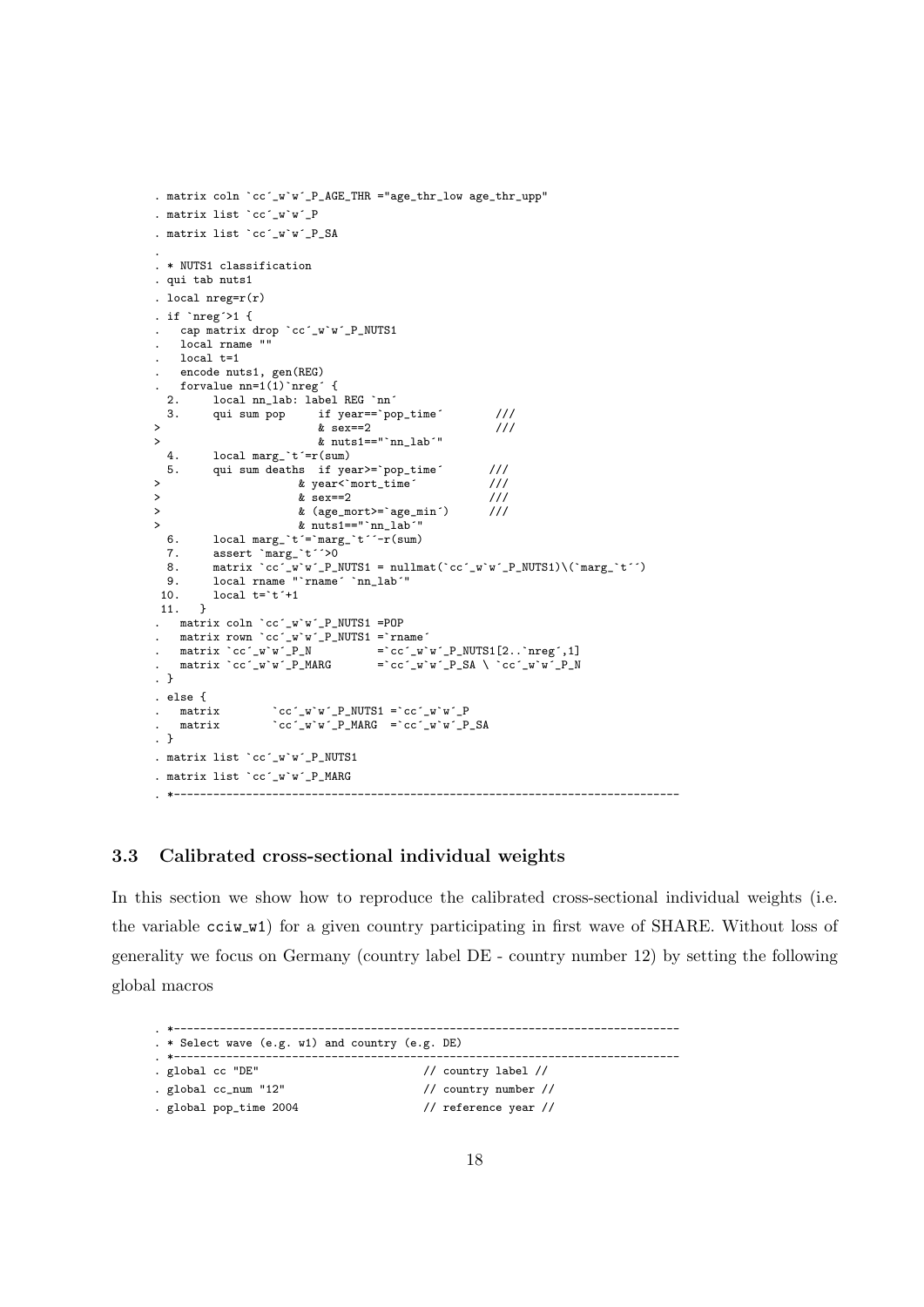```
. global mort_time 0 // final year //
. global w "1" \frac{1}{2} // initial wave //
. global age_groups 4 // number of age groups
. global age_thr_low "80 70 60 50" // lower thresholds of age groups
. global age_thr_upp "89 79 69 59" // upper thresholds of age groups
. *-----------------------------------------------------------------------------
```
The remainder of our code can be easily adapted to the other countries and waves by changing the values of these global macros. Next, we run the do-file CalMar to define the vector of calibration margins for the chosen wave-country combination.

. \*----------------------------------------------------------------------------- . \* Get local macros . \*------------------------------------------------------------------------------------------------- . local cc  $\{c\}$  // country label // . local cc\_num  $f{cc_$ text{num}} // country number // . local  $w = \frac{1}{w}$ . \*----------------------------------------------------------------------------- . \* Run CalMar.do<br>. \*---------------. \*----------------------------------------------------------------------------- . noi run CalMar.do symmetric DE\_w1\_P[1,1] POP TOT 30274231 DE\_w1\_P\_SA[8,1] POP M-80+ 946653 M-70-79 2680171 M-60-69 5051384 M-50-59 4962760 F-80+ 2501710 F-70-79 3769107 F-60-69 5387424 F-50-59 4975022 DE\_w1\_P\_NUTS1[16,1] POP DE1 3728737 DE2 4411850 DE3 1207394<br>DE4 969617 DE4 969617<br>DE5 257730 DE5 257730 620420 DE7 2222275<br>DE8 640323 640323 DE9 2930725 DEA 6584773 DEB 1492760<br>DEC 413126 DEC 413126 DED 1779562 DEE 1018621 DEF 1067047 DEG 929271 DE\_w1\_P\_MARG[23,1] POP<br>946653  $M - 80 +$ M-70-79 2680171 M-60-69 5051384 M-50-59 4962760 F-80+ 2501710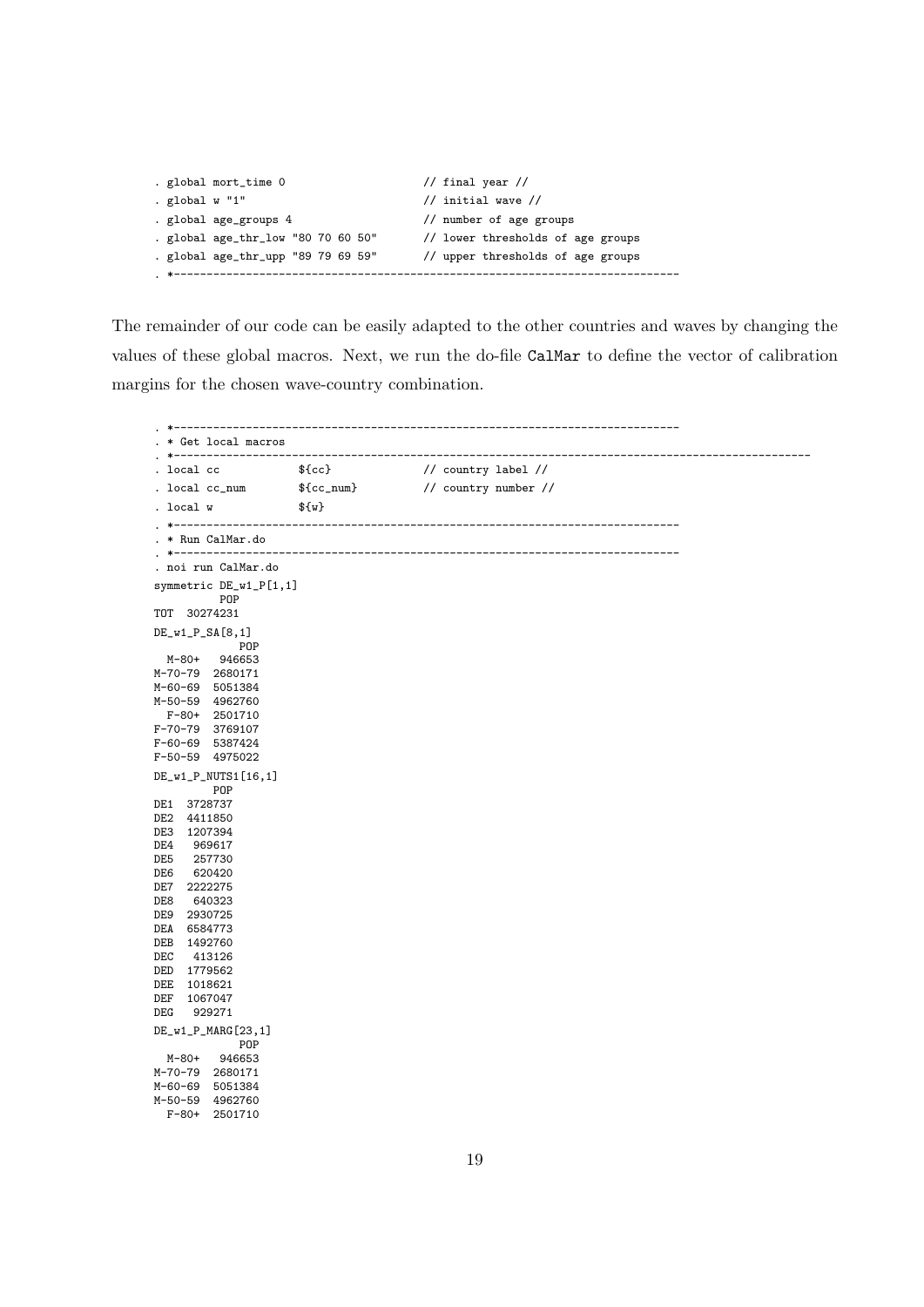| F-70-79 | 3769107 |
|---------|---------|
| F-60-69 | 5387424 |
| F-50-59 | 4975022 |
| DE2.    | 4411850 |
| DE3     | 1207394 |
| DE4     | 969617  |
| DE5     | 257730  |
| DE6     | 620420  |
| DE7     | 2222275 |
| DE8     | 640323  |
| DE9     | 2930725 |
| DEA     | 6584773 |
| DEB.    | 1492760 |
| DEC     | 413126  |
| DED     | 1779562 |
| DEE     | 1018621 |
| DEF     | 1067047 |
| DEG.    | 929271  |
|         |         |

. \*-----------------------------------------------------------------------------

As described in the previous section, this do-file creates one scalar and three vectors in the form of Stata matrices. The scalar  $DE_w1_P$  contains the German target population aged  $50+$  at the time of the wave 1 interview, while the vectors  $DE_w1_P_SA$  and  $DE_w1_P_MUTS1$  contain, respectively, a breakdown of the population by gender-age group (i.e. males and females in the age groups  $[50 - 59]$ ,  $[60 - 69]$ ,  $[70 - 79]$ ,  $[80 + 1]$  and NUTS1 regional area. Stacking together the vector DE w1 P SA and the vector obtained by excluding the first component of DE w1 P NUTS1 yields the vector of calibration margins DE w1 P MARG used to construct the SHARE calibrated weights. The dimensions of these vectors are stored in a set of local macros because they correspond to the number of calibration equations.

```
. *-----------------------------------------------------------------------------
. * Number of calibration equations
. *-----------------------------------------------------------------------------
. mata: st_matrix("C1",rows(st_matrix("${cc}_w${w}_P_SA")))
. local C1 = C1[1,1]. mata: st_matrix("C",rows(st_matrix("${cc}_w${w}_P_MARG")))
. local C = C[1,1]. local C2 = C^{\prime} - C1^{\prime}. local nag = °C1' / 2
. *-----------------------------------------------------------------------------
```
Next we load the individual level database and select the DE subsample:

. \*----------------------------------------------------------------------------- . \* Load my SHARE database and select the country-specific sample . \*----------------------------------------------------------------------------- . qui use mydata\_w1\_ind, clear . qui keep if country==`cc\_num´ . \*-----------------------------------------------------------------------------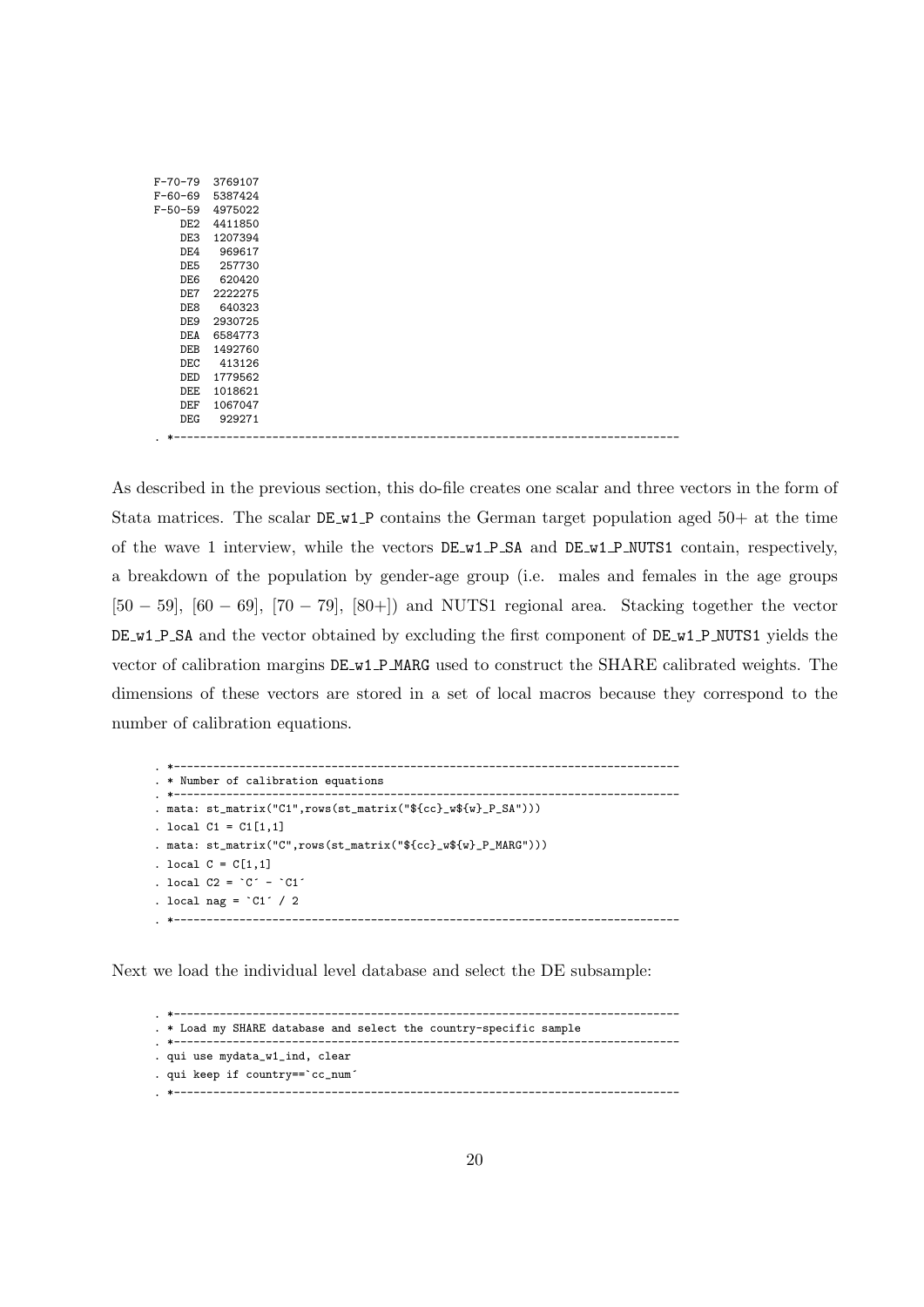Our set of calibration variables consists of age, gender and NUTS1 regional area. Summary statistics reveal that the variables  $age_w1$  and  $dw_w1$  contain one missing observation due to item nonresponse. Unless we impute these missing values, the calibrated weight assigned to this observation will be also missing. In addition, we need to ensure that calibrated weights are missing for all respondents aged less than 50 years because these persons do not belong to the target population of interest. Based on these criteria, we find that calibrated weights will be missing for 69 observations.

|                        | sum age gender dw_w1            |                   |                 |          |          |
|------------------------|---------------------------------|-------------------|-----------------|----------|----------|
| Variable               | Obs                             | Mean              | Std. Dev.       | Min      | Max      |
| age_w1                 | 2,996                           | 63.95828          | 9.769357        | 30       | 97       |
| gender                 | 2,997                           | 1.541875          | .4983265        | 1        | 2        |
| $dw_w1$                | 2,996                           | 5013.145          | 1819.142        | 1987.101 | 9525.167 |
|                        | . qui gen str3 nuts1=nuts1_2003 |                   |                 |          |          |
| . qui gen region $=$ . |                                 |                   |                 |          |          |
| . qui replace region=0 |                                 | if nuts1=="DE1"   |                 |          |          |
| qui replace region=1   |                                 | if nuts1=="DE2"   |                 |          |          |
| . qui replace region=2 |                                 | if nuts1=="DE3"   |                 |          |          |
| . qui replace region=3 |                                 | if nuts1=="DE4"   |                 |          |          |
| . qui replace region=4 |                                 | if nuts1=="DE5"   |                 |          |          |
| . qui replace region=5 |                                 | if nuts1=="DE6"   |                 |          |          |
| . qui replace region=6 |                                 | if nuts1=="DE7"   |                 |          |          |
| . qui replace region=7 |                                 | if nuts1=="DE8"   |                 |          |          |
| . qui replace region=8 |                                 | if nuts1 == "DE9" |                 |          |          |
| . qui replace region=9 |                                 | if nuts1=="DEA"   |                 |          |          |
|                        | qui replace region=10           | if nuts1=="DEB"   |                 |          |          |
|                        | . qui replace region=11         | if nuts1=="DEC"   |                 |          |          |
|                        | . qui replace region=12         | if nuts1=="DED"   |                 |          |          |
|                        | . qui replace region=13         | if nuts1=="DEE"   |                 |          |          |
|                        | . qui replace region=14         | if nuts1 == "DEF" |                 |          |          |
|                        | . qui replace region=15         | if nuts1=="DEG"   |                 |          |          |
| tab region, mis        |                                 |                   |                 |          |          |
| region                 | Freq.                           | Percent           | Cum.            |          |          |
| 0                      | 325                             | 10.84             | 10.84           |          |          |
| 1                      | 434                             | 14.48             | 25.33           |          |          |
| $\boldsymbol{2}$       | 108                             | 3.60              | 28.93           |          |          |
| 3                      | 94                              | 3.14              | 32.07           |          |          |
| 4<br>5                 | 27<br>64                        | 0.90<br>2.14      | 32.97<br>35.10  |          |          |
| 6                      | 276                             | 9.21              | 44.31           |          |          |
| $\overline{7}$         | 45                              | 1.50              | 45.81           |          |          |
| 8                      | 294                             | 9.81              | 55.62           |          |          |
| 9                      | 656                             | 21.89             | 77.51           |          |          |
| 10                     | 138                             | 4.60              | 82.12           |          |          |
| 11                     | 26                              | 0.87              | 82.98           |          |          |
| 12                     | 191                             | 6.37              | 89.36           |          |          |
| 13                     | 86                              | 2.87              | 92.23           |          |          |
| 14                     | 149<br>84                       | 4.97<br>2.80      | 97.20<br>100.00 |          |          |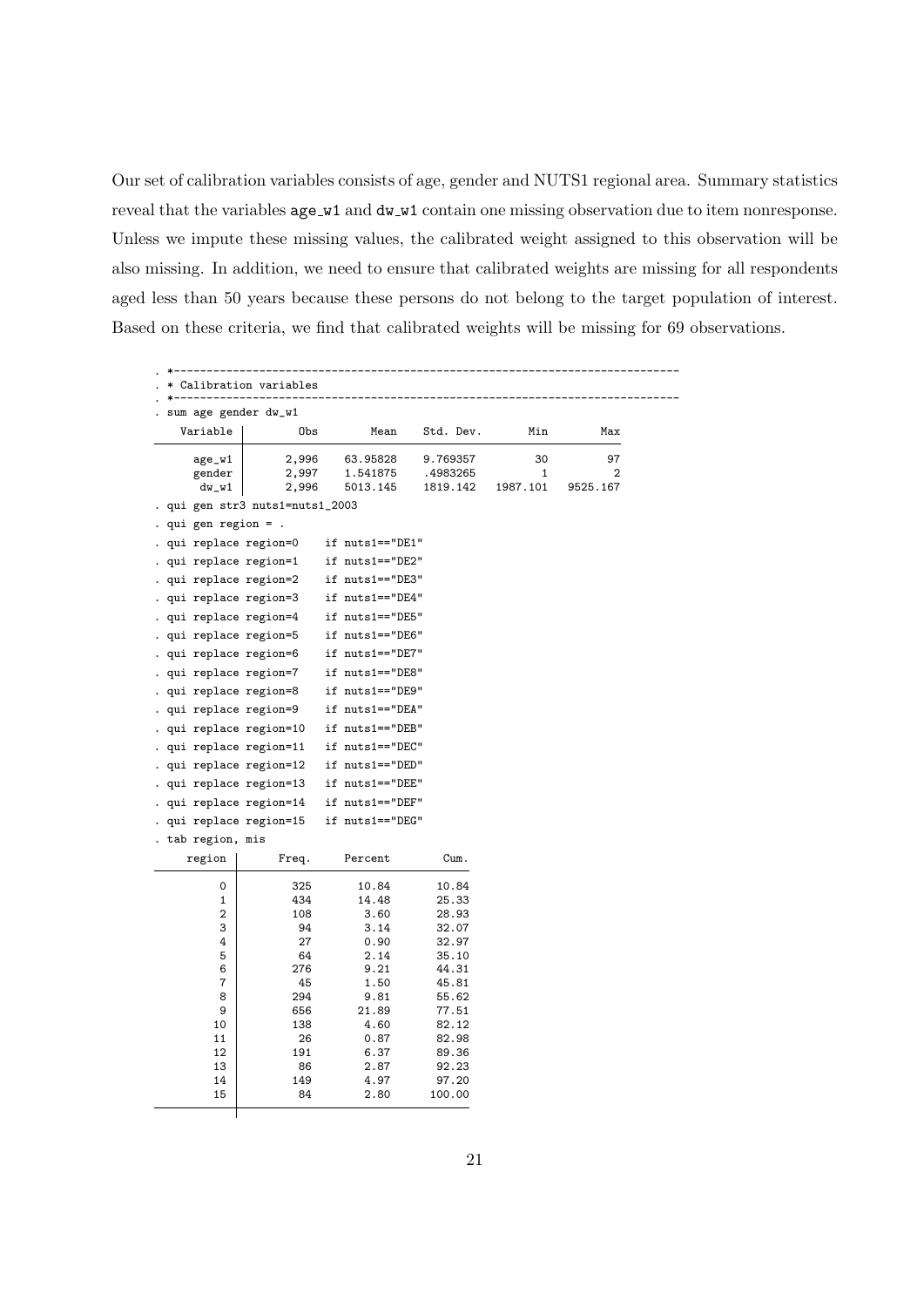| Total               | 2,997                                                       | 100.00  |        |
|---------------------|-------------------------------------------------------------|---------|--------|
|                     | . qui gen nowi=(dw_w1==. gender==. age==. region==. age<50) |         |        |
| . noi tab nowi, mis |                                                             |         |        |
| nowi                | Freq.                                                       | Percent | Cum.   |
| 0                   | 2,928                                                       | 97.70   | 97.70  |
| 1                   | 69                                                          | 2.30    | 100.00 |
| Total               | 2,997                                                       | 100.00  |        |
|                     |                                                             |         |        |

In the following code we define a set of binary indicators for our calibration variables. More precisely, we generate the binary indicators xi 1-xi 8 for the 8 gender-age groups and the binary indicators xi 9-xi 23 for the 15 NUTS1 regional areas. This list of these indicators is stored in the local macro list Cvar.

```
. *-----------------------------------------------------------------------------
. * Binary indicators for calibration groups
. *-----------------------------------------------------------------------------
. local t = 1. forvalues ss=1(1)2 {<br>2 forvalues ss=1(2. forvalues aa=1(1)`nag´ {<br>3. local lb = ${cc} w${w}
  3. local 1b = $(cc) \cdot w$(w) - P \cdot AGE \cdot THR['aa', 1]<br>4. local ub = ${cc} w${w} P AGE THR[`aa´, 2]
  4. local ub = fcc) wf(w) P_AGE THR['aa', 2]<br>5. if 'aa'==1 qui gen xi 't'=(age wf(w)) = 1
  5. if `aa´==1 qui gen xi_`t´=(age_w${w}>=`lb´)*(age_w${w}!=. )*(gender==`ss´) if nowi!=1
  6. else qui gen xi^{-1}t´=(age_w${w}>=`lb´)*(age_w${w}<=`ub´)*(gender==`ss´) if nowi!=1<br>7 local t = `t´ + 1
       local t = \dot{t} + 1{\bf 8} .
  9. }
. forvalues i=1(1)<sup>o</sup>C2<sup>\prime</sup> {
  2. local i2 = CI' + I'3. qui gen xi_`i2´ = (region==`i´ & age_w${w}>=50 & age_w${w}!=. & gender!=.) if nowi!=1
  4. }
. list mergeid gender age_w1 xi_1-xi_8 if _n<=5, noobs
         mergeid gender age_w1 xi_1 xi_2 xi_3 xi_4 xi_5 xi_6 xi_7 xi_8
    DE-000066-01 Male 53 0 0 0 1 0 0 0 0
    DE-000111-01 Female 80 0 0 0 0 1 0 0 0
    DE-000132-01 Female 51 0 0 0 0 0 0 0 1
    DE-001225-01 Male 77 0 1 0 0 0 0 0 0<br>DE-001225-02 Female 69 0 0 0 0 0 0 0 1 0
    DE-001225-02
. list mergeid region xi_9-xi_23 if _n<=5, noobs
  (output omitted )
. local list_CVar ""
 forvalues i=1(1)^C C^T {<br>2. local list CVar
      2. local list_CVar `list_CVar´ xi_`i´
  3. }
. *-----------------------------------------------------------------------------
```
At this stage of the procedure we have all necessary ingredients for reproducing the SHARE calibrated weights. This can be done by the sreweight command. In addition to the list of calibration variables, this command requires to specify three arguments: the option nweight for the new vari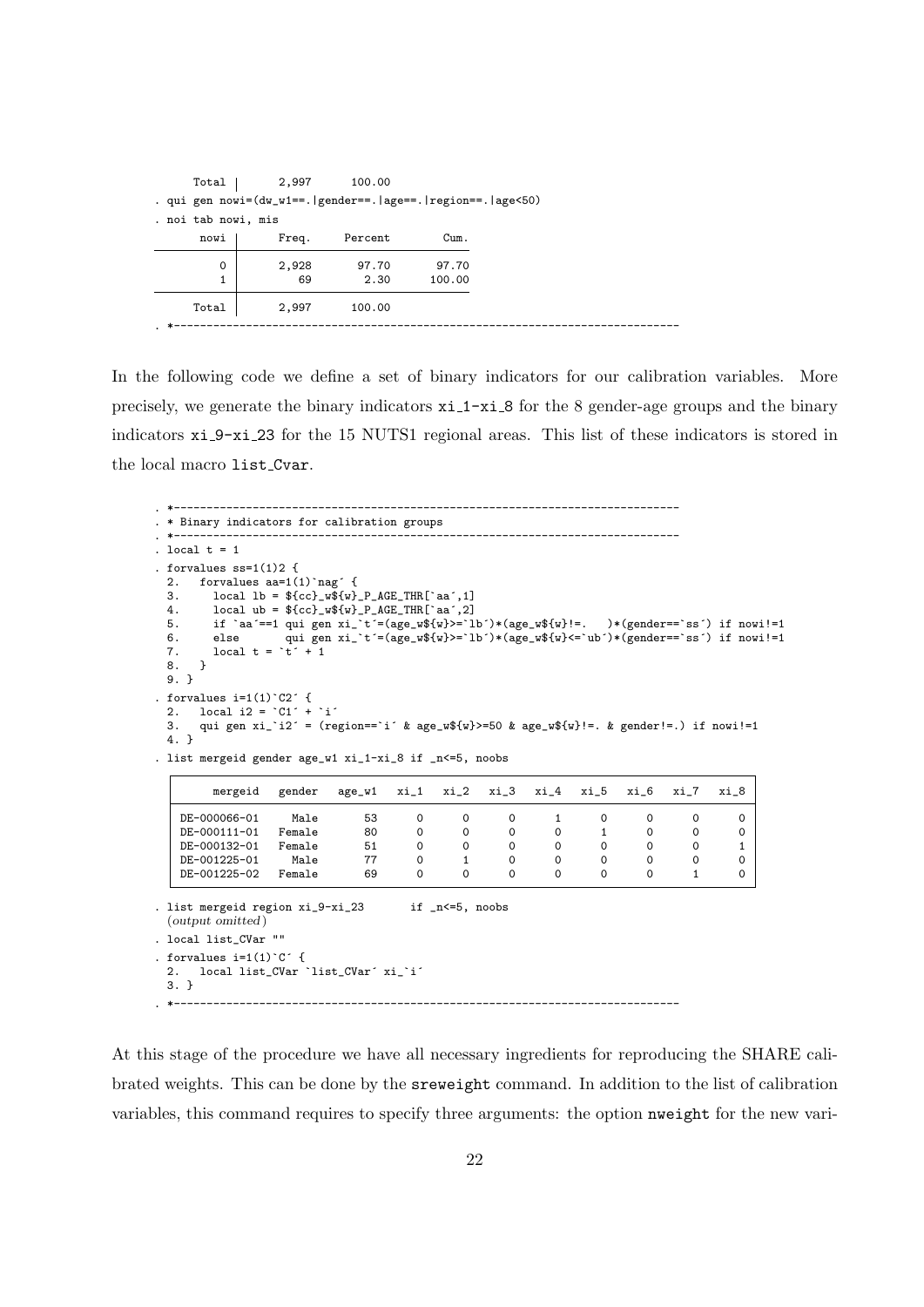able containing the calibrated weights, the option sweight for the variable containing the original design weights, and the option total for the vector containing the population calibration margins. As additional arguments, it also provides a number of options to control the choice of the distance function between the calibrated and the design weights and other useful features of the iterative process (e.g. starting values, maximum number of iterations and tolerance level) used to determine the vector of Lagrange multipliers. Below we show the syntax of this command using a logit specification of the distance function with lower bound  $l = 0.01$  and upper bound  $u = 4$ . Since the default number of 50 iterations is not sufficient to reach convergence, we have increased the maximum number of iteration up to 200 by the niter option.

. \*----------------------------------------------------------------------------- . \* Compute calibrated weights (distance function: DS - case 6) . \*----------------------------------------------------------------------------- . sreweight `list\_CVar´ if nowi!=1, /// > nweight(my\_wgt) sweight(dw\_w1) /// > total(\${cc}\_w\${w}\_P\_MARG) /// > dfunction(ds) upbound(4) lowbound(.01) > niter(200) Note: missing values encountered. Rows with missing values are not included in the calibration procedure Iteration 1 (output omitted ) Iteration 78 Iteration 79 - Converged

| Survey and calibrated totals |         |
|------------------------------|---------|
| Original                     | New     |
| 261769                       | 946653  |
| 1330893                      | 2680171 |
| 2561657                      | 5051384 |
| 2376842                      | 4962760 |
| 957141                       | 2501710 |
| 1743516                      | 3769107 |
| 2678301                      | 5387424 |
| 2565563                      | 4975022 |
| 2041721                      | 4411850 |
| 561047                       | 1207394 |
| 451408                       | 969617  |
| 156807                       | 257730  |
| 321432                       | 620420  |
| 1268037                      | 2222275 |
| 274075                       | 640323  |
| 1390704                      | 2930725 |
| 3172213                      | 6584773 |
| 674739                       | 1492760 |
| 132149                       | 413126  |
| 887983                       | 1779562 |
| 423823                       | 1018621 |
| 675615                       | 1067047 |
| 406627                       | 929271  |
|                              |         |

Note: type-ds distance function used Current bounds: upper=4 - lower=.01

. \*-----------------------------------------------------------------------------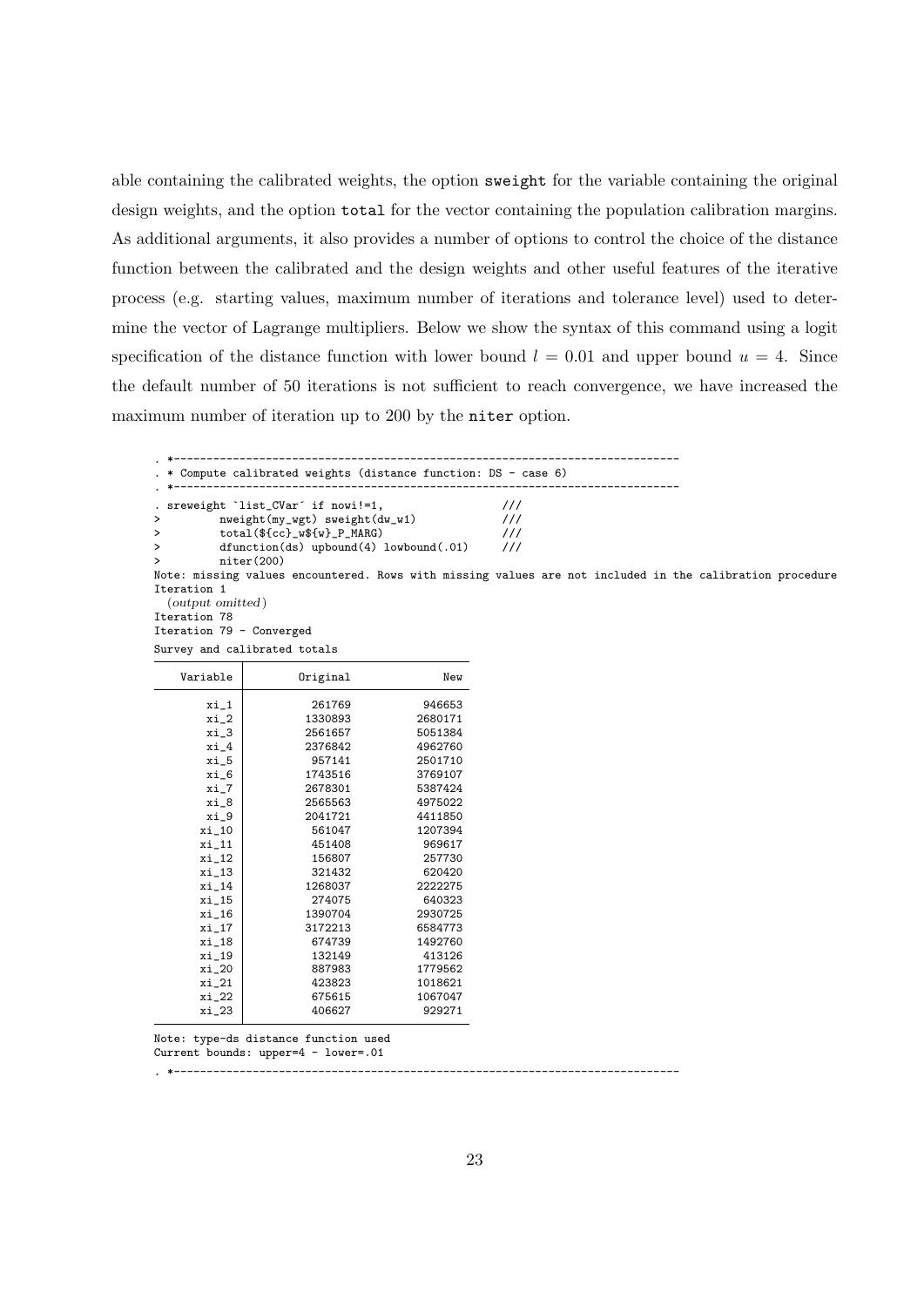In this example, convergence was achieved at the 79-th iteration. The new calibrated weights are stored in the variable my wgt and the associated vector of Lagrange multipliers is available in the output vector  $r(\text{lm})$ . Notice that, since the original design weights  $d\text{w-w1}$  lead to a downward biased estimates of the known population totals, the calibration procedure increases uniformly the weights of all sample units to satisfy the 23 calibration equations. Below, we compare our calibrated weights my wgt with both the original design weights dw w1 and the calibrated weights cciw w1 available in the release 6.0.0 of the SHARE data.

. \*-----------------------------------------------------------------------------

- . \* Comparison between calibrated and design weights . \*-----------------------------------------------------------------------------
- . qui gen double r\_wgt=my\_wgt/dw\_w1

. gen my\_wgt\_f=(my\_wgt==.)

- . bysort hhid1: gen double hh=(\_n==1)
- . table my\_wgt\_f, c(count hh sum my\_wgt) row format(%9.0f)

|          | $sum(my_wgt)$ | N(hh)       | my_wgt_f |
|----------|---------------|-------------|----------|
| 30274231 |               | 2,928<br>69 |          |
| 30274231 |               | 2,997       | Total    |

. compare my\_wgt cciw\_w1

.

| minimum<br>count<br>average<br>my_wgt=cciw_w1<br>2928<br>2928<br>$\Omega$<br>jointly defined<br>$\Omega$<br>69<br>jointly missing<br>2997<br>total<br>111<br>. twoway<br>111<br>$(kdensity dw_w1, lc(blue) lp(solid))$<br>><br>111<br>(kdensity my_wgt, $lc(\text{red})$ lp(-)<br>⋗<br>111<br>><br>111<br>ytitle(density) xtitle(weights) graphr(c(white))<br>><br>111<br>legend(<br>><br>order(<br>111<br>111<br>1 "design wgt"<br>2 "calibrated wgt"<br>111<br>111<br>$\lambda$<br>111<br>row(2) $col(3)$ symxsize(5) rowg(*.4)<br>$region(lc(white))$ position(1) ring(0)<br>111<br>111<br>. twoway<br>111<br>$(kdensity r_wgt, lc(red) lp(-))$<br>111<br>ytitle(density) xtitle(Cal wgt / Des wgt)<br>111<br>xlab(1(1)4) graphr(c(white))<br>> |   |  | difference |  |  |         |
|----------------------------------------------------------------------------------------------------------------------------------------------------------------------------------------------------------------------------------------------------------------------------------------------------------------------------------------------------------------------------------------------------------------------------------------------------------------------------------------------------------------------------------------------------------------------------------------------------------------------------------------------------------------------------------------------------------------------------------------------------|---|--|------------|--|--|---------|
|                                                                                                                                                                                                                                                                                                                                                                                                                                                                                                                                                                                                                                                                                                                                                    |   |  |            |  |  | maximum |
|                                                                                                                                                                                                                                                                                                                                                                                                                                                                                                                                                                                                                                                                                                                                                    |   |  |            |  |  |         |
|                                                                                                                                                                                                                                                                                                                                                                                                                                                                                                                                                                                                                                                                                                                                                    |   |  |            |  |  | 0       |
|                                                                                                                                                                                                                                                                                                                                                                                                                                                                                                                                                                                                                                                                                                                                                    |   |  |            |  |  |         |
|                                                                                                                                                                                                                                                                                                                                                                                                                                                                                                                                                                                                                                                                                                                                                    |   |  |            |  |  |         |
|                                                                                                                                                                                                                                                                                                                                                                                                                                                                                                                                                                                                                                                                                                                                                    |   |  |            |  |  |         |
|                                                                                                                                                                                                                                                                                                                                                                                                                                                                                                                                                                                                                                                                                                                                                    |   |  |            |  |  |         |
|                                                                                                                                                                                                                                                                                                                                                                                                                                                                                                                                                                                                                                                                                                                                                    |   |  |            |  |  |         |
|                                                                                                                                                                                                                                                                                                                                                                                                                                                                                                                                                                                                                                                                                                                                                    |   |  |            |  |  |         |
|                                                                                                                                                                                                                                                                                                                                                                                                                                                                                                                                                                                                                                                                                                                                                    |   |  |            |  |  |         |
|                                                                                                                                                                                                                                                                                                                                                                                                                                                                                                                                                                                                                                                                                                                                                    |   |  |            |  |  |         |
|                                                                                                                                                                                                                                                                                                                                                                                                                                                                                                                                                                                                                                                                                                                                                    | ≻ |  |            |  |  |         |
|                                                                                                                                                                                                                                                                                                                                                                                                                                                                                                                                                                                                                                                                                                                                                    | ≻ |  |            |  |  |         |
|                                                                                                                                                                                                                                                                                                                                                                                                                                                                                                                                                                                                                                                                                                                                                    | > |  |            |  |  |         |
|                                                                                                                                                                                                                                                                                                                                                                                                                                                                                                                                                                                                                                                                                                                                                    | ⋋ |  |            |  |  |         |
|                                                                                                                                                                                                                                                                                                                                                                                                                                                                                                                                                                                                                                                                                                                                                    | > |  |            |  |  |         |
|                                                                                                                                                                                                                                                                                                                                                                                                                                                                                                                                                                                                                                                                                                                                                    | > |  |            |  |  |         |
|                                                                                                                                                                                                                                                                                                                                                                                                                                                                                                                                                                                                                                                                                                                                                    | ⋋ |  |            |  |  |         |
|                                                                                                                                                                                                                                                                                                                                                                                                                                                                                                                                                                                                                                                                                                                                                    |   |  |            |  |  |         |
|                                                                                                                                                                                                                                                                                                                                                                                                                                                                                                                                                                                                                                                                                                                                                    |   |  |            |  |  |         |
|                                                                                                                                                                                                                                                                                                                                                                                                                                                                                                                                                                                                                                                                                                                                                    | > |  |            |  |  |         |
|                                                                                                                                                                                                                                                                                                                                                                                                                                                                                                                                                                                                                                                                                                                                                    | > |  |            |  |  |         |
|                                                                                                                                                                                                                                                                                                                                                                                                                                                                                                                                                                                                                                                                                                                                                    | > |  |            |  |  |         |
|                                                                                                                                                                                                                                                                                                                                                                                                                                                                                                                                                                                                                                                                                                                                                    |   |  |            |  |  |         |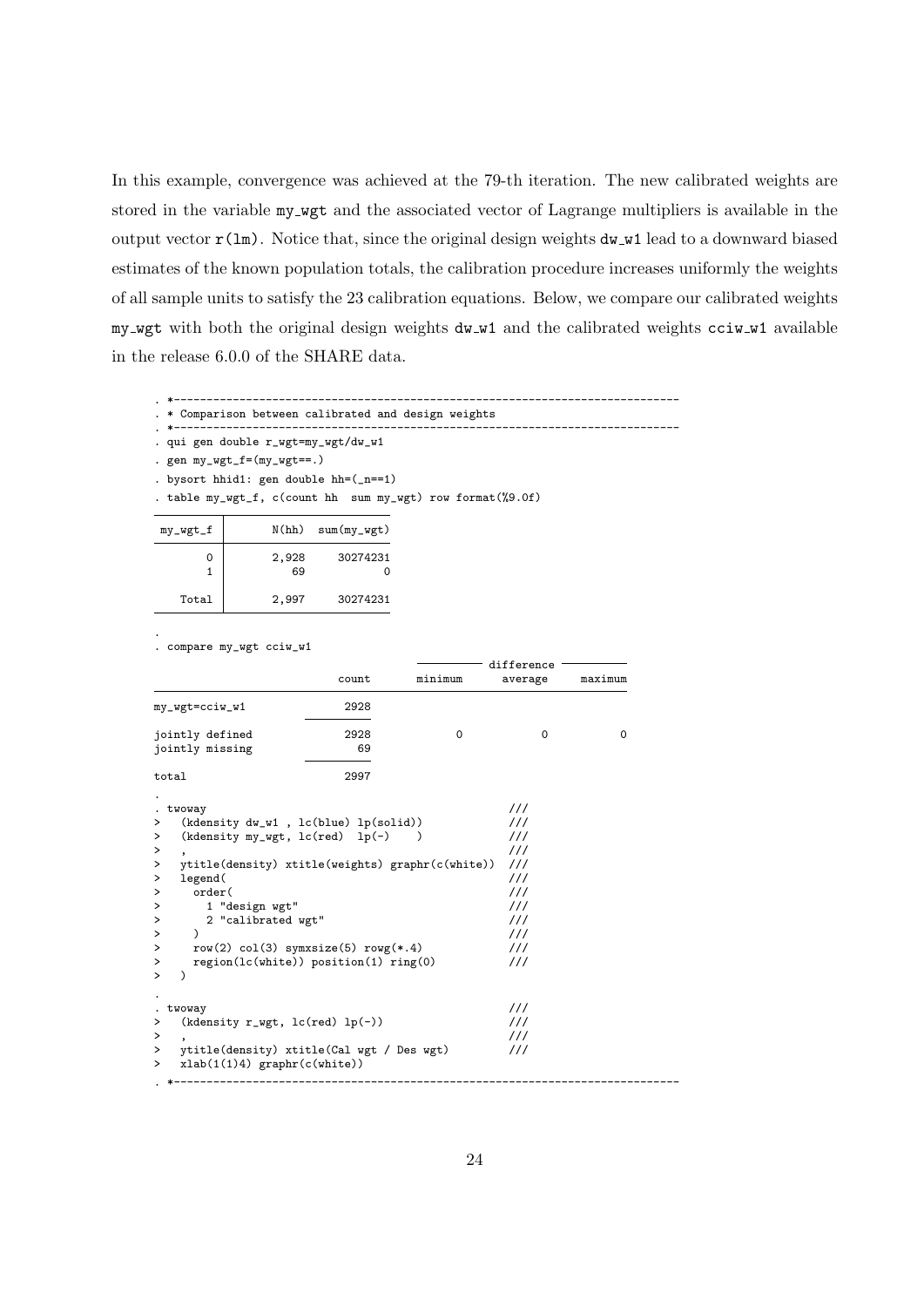Notice that the calibrated weights my wgt coincide exactly with the calibrated weights cciw w1 available in the SHARE data. These weights contains 69 missing values and 2,928 regular observations. The sum over all sample units matches exactly the size of the target population. Figure 1 shows a kernel density of the design and the calibrated weights, while Figure 2 shows a kernel density of the ratio between calibrated and design weights. As expected, calibrated weights are greater than the design weights. Moreover, the ratio between these two sets of weights lies in the predefined interval  $(l, u) = (0.01, 4)$ .

Since the distance function between calibrated and design weights is chosen arbitrarily, it is useful to check robustness of the calibration procedure to alternative specifications of this function. This can be done in two ways. First, given a logit specification of the distance function, we can change the lower and upper bounds for the ratio between calibrated and design weights. In the following code we try to compute the calibrated weights under 25 possible combinations of  $(l, u)$ with  $l = \{.01, .25, .50, .75, .90\}$  and  $u = \{3.5, 4.0, 4.5, 5.0, 5.5\}.$ 

```
. *-----------------------------------------------------------------------------
. * Calibrated weights - Alternative bounds
. *-----------------------------------------------------------------------------
. local u_list "3.5 4.0 4.5 5.0 5.5"
. local l_list ".01 .25 .50 .75 .90"
. local 11 num=1. local wgt_list "my_wgt"
. local r_wgt_list "r_wgt"
. foreach 11 of local 1 list {
  2. local uu_num=1<br>3 foreach uu of
  3. foreach uu of local u_list {<br>4. if 'll'==.01 & 'uu'==4 con
  4. if 11' == .01 & ^{\circ}uu<sup>-</sup>=4 continue<br>5. di in gr ^{\circ}(1.u): (^{\circ}11...^{\circ}uu<sup>-</sup>) -
  5. di in gr ''(1,u): ('11',`uu') - ", _c<br>6. cap sreweight `list CVar´ if nowi!=1
          cap sreweight 'list_CVar' if nowi!=1, \frac{1}{2} ///<br>nueight(my wet 'll num' 'uu num') sweight(dw w1) ///
> nweight(my_wgt_'ll_num'_'uu_num') sweight(dw_w1)
> total(${cc}_w${w}_P_MARG) ///
> dfunction(ds) lowbound('ll') upbound('uu')
> niter(200)<br>7 if "r(convers
          7. if "`r(converged)´"=="yes" {
  8. di in ye "Convergence : yes"
  9. local wgt_list "`wgt_list´ my_wgt_`ll_num´_`uu_num´"
 10. qui gen double r_wgt_`ll_num´_`uu_num´=my_wgt_`ll_num´_`uu_num´/dw_w1
 11. local r_wgt_list "`r_wgt_list´ r_wgt_`ll_num´_`uu_num´"
 12. }
 13. else di in red "Convergence : no"
 14. local uu_num='uu_num'+1<br>15. }
 15.16.16. local ll_num=`ll_num´+1
 17. }
(1, u): (.01, 3.5) - Convergence : no
(1,u): (.01,4.5) - Convergence : yes<br>(1,u): (.01,5.0) - Convergence : yes
(1,u): (.01,5.0) - Convergence : yes<br>(1,u): (.01,5.5) - Convergence : yes
(1,u): (.01,5.5) - Convergence : yes<br>(1,u): (.25,3.5) - Convergence : no
(1, u): (.25, 3.5) -(1, u): (.25, 4.0) - Convergence : yes
(1,u): (.25,4.5) - Convergence : yes<br>(1,u): (.25,5.0) - Convergence : yes
(1,u): (.25,5.0) -(1, u): (.25, 5.5) - Convergence : yes
```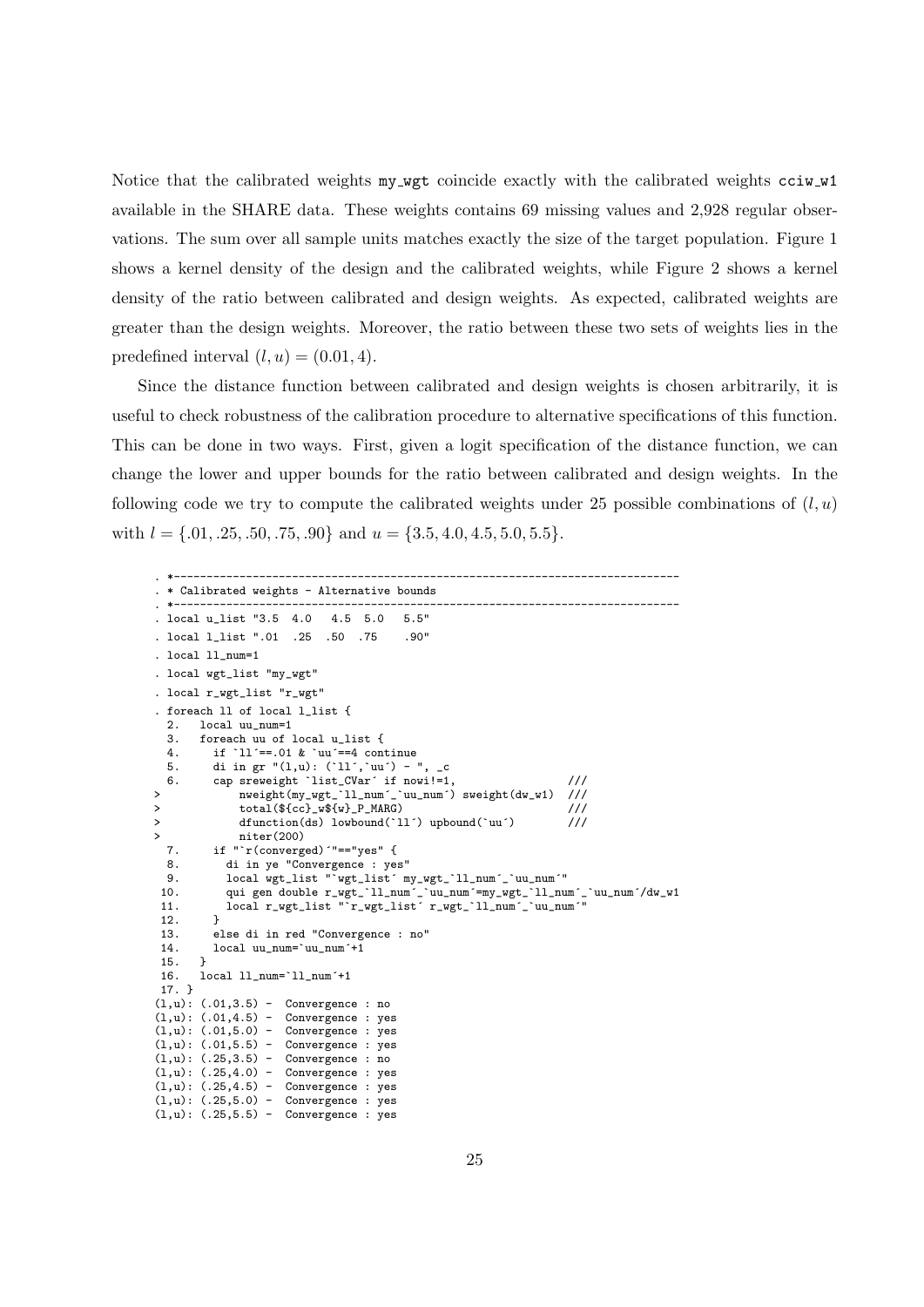```
(1,u): (.50,3.5) - Convergence : no
(1, u): (.50, 4.0) - Convergence : yes
(1, u): (.50, 4.5) - Convergence : yes
(1, u): (.50, 5.0) - Convergence : yes
(1,u): (.50,5.5) - Convergence : yes
(l,u): (.75,3.5) - Convergence : no
(1, u): (.75, 4.0) - Convergence : no
(1, u): (.75, 4.5) - Convergence : no
(l,u): (.75,5.0) - Convergence : no
(1, u): (.75, 5.5) - Convergence : no
(1, u): (.90, 3.5) - Convergence : no
(1, u): (.90, 4.0) - Convergence : no
(1, u): (.90, 4.5) - Convergence : no
(1, u): (.90, 5.0) - Convergence : no
(1, u): (.90, 5.5) - Convergence : no
.
. local fig_wgt ""
. foreach wgt of local wgt_list {
  2. local fig_wgt "`fig_wgt´ (kdensity `wgt´)"
  3. }
. twoway `fig_wgt´, ytitle(density) xtitle(weights) ylab(0(.0001).0003) graphr(c(white))
.
. local fig_r_wgt ""
. foreach r_wgt of local r_wgt_list {
  2. local fig_r_wgt "`fig_r_wgt´ (kdensity `r_wgt´)"
 3. }
. twoway `fig_r_wgt´, ytitle(density) xtitle(weights) graphr(c(white))
 . *-----------------------------------------------------------------------------
```
Here, convergence is achieved only for 12 of 25 possible combinations of  $(l, u)$ . Lack of convergence occurs in cases where either  $l > .50$  or  $u < 4$ . Figure 3 shows a kernel density of the 12 calibrated weights which admit a solution, while Figure 4 shows a kernel density of the ratios between calibrated weights and original design weights. Both figures suggest that calibrated weights are robust to alternative choices of the lower and upper bounds in the logit specification of the distance function.

Our second robustness check concerns the specification of the distance function between calibrated and design weights. In the following code, we try to compute calibrated weights using the chi-square distance function plus three alternative specifications discussed in Deville and Särndal (1992) and Pacifico (2014).

```
. *-----------------------------------------------------------------------------
. *Calibrated weights with alternative distance functions
. *-----------------------------------------------------------------------------
. local dis_func "chi2 a b c"
. foreach dd of local dis_func {
 2. di in gr "Distance function `dd´" _col(25) " - ", _c
 3. cap sreweight 'list_CVar' if nowi!=1,
> nweight(my_wgt_`dd´) sweight(dw_w1) ///
>
total(${cc}_w${w}_P_MARG)
<br>
>
dfunction(`dd´)
///
/
        dfunction(`dd´)
       niter(200)
  4. if "`dd´"=="chi2"|"`r(converged)´"=="yes" {
```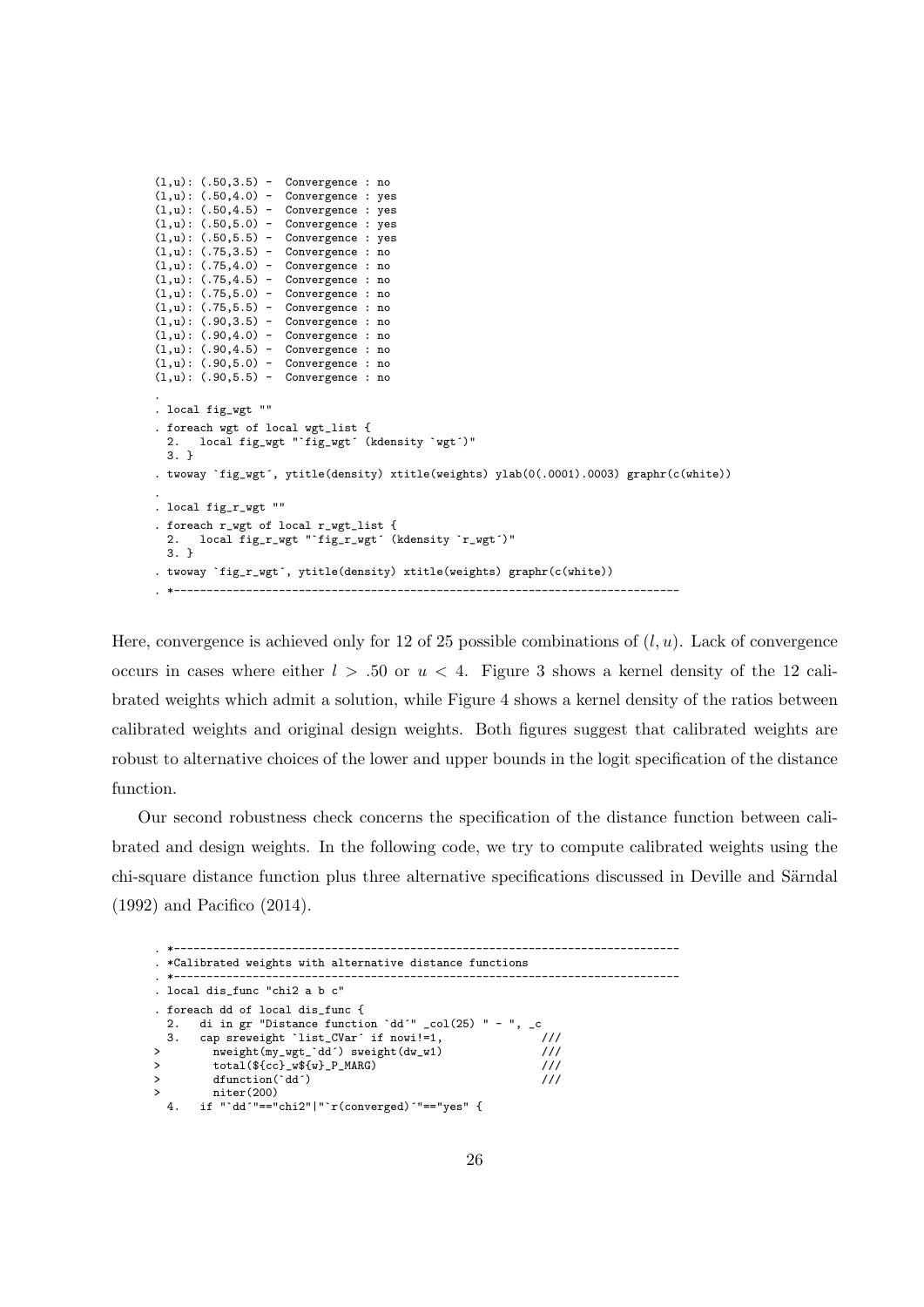```
5. di in ye "Convergence : yes"<br>6. qui gen double r_wgt_`dd´=my
         qui gen double r_wgt_`dd´=my_wgt_`dd´/dw_w1<br>}
  7. }
  8. else di in red "Convergence : no"
   9. }
Distance function chi2 - Convergence : yes<br>Distance function a - Convergence : no
Distance function a - Convergence : no<br>Distance function b - Convergence : no
Distance function b - Convergence : no<br>Distance function c - Convergence : yes
                                     - Convergence : yes
```
. sum my\_wgt my\_wgt\_chi2 my\_wgt\_c

.

| Variable                          | Obs                                                   | Mean                        | Std. Dev. | Min           | Max      |
|-----------------------------------|-------------------------------------------------------|-----------------------------|-----------|---------------|----------|
| my_wgt                            | 2,928                                                 | 10339.56                    | 4391.609  | 3125.645      | 34565.25 |
| my_wgt_chi2                       | 2,928                                                 | 10339.56                    | 4392.394  | 3132.131      | 34667.13 |
| my_wgt_c                          | 2,928                                                 | 10339.56                    | 4397.699  | 3197.321      | 34797.94 |
|                                   |                                                       |                             |           |               |          |
| twoway                            |                                                       |                             |           | 111           |          |
| (kdensity my_wgt<br>>             |                                                       | , $lc(\text{red})$ $lp(-))$ |           | 111           |          |
| >                                 | $(kdensity my_wgt_chi2, lc(s12) lp(2))$               |                             |           | 111           |          |
| >                                 | $(kdensity my_wgt_c , lc(s1) lp(#, . 4))$             |                             |           | 111           |          |
| >                                 |                                                       |                             |           | 111           |          |
| >                                 | ytitle(density) xtitle(weights) graphr(c(white))      |                             |           | 111           |          |
| legend(<br>>                      |                                                       |                             |           | 111           |          |
| order(<br>>                       |                                                       |                             |           | 111           |          |
| >                                 | $1$ "DS (case 6)"                                     |                             |           | 111           |          |
| 2 "Chi2"<br>><br>$3$ " $C$ "      |                                                       |                             |           | 111<br>111    |          |
| ><br>$\lambda$<br>>               |                                                       |                             |           | $\frac{1}{2}$ |          |
| >                                 | row(3) $col(1)$ symxsize(5) rowg(*.4)                 |                             |           | $\frac{1}{1}$ |          |
| >                                 | $region(lc(white))$ position(1) ring(0)               |                             |           | $\frac{1}{1}$ |          |
| $\mathbf{L}$                      |                                                       |                             |           |               |          |
|                                   |                                                       |                             |           |               |          |
| twoway                            |                                                       |                             |           | 111           |          |
| $\bullet$<br>(kdensity r_wgt<br>> |                                                       | , $lc(\text{red})$ $lp(-))$ |           | $\frac{1}{1}$ |          |
| >                                 | (kdensity $r_wgt_{chi2}$ , $lc(gs12) lp( )$ )         |                             |           | 111           |          |
| >                                 | (kdensity r_wgt_c                                     | , $lc(gs1) lp(\##))$        |           | $\frac{1}{1}$ |          |
| >                                 |                                                       |                             |           | 111           |          |
| >                                 | $xlab(1(1)4)$ ytitle(density) xtitle(Cal wgt/Des wgt) |                             |           | $\frac{1}{1}$ |          |
| graphr(c(white))<br>$\,>\,$       |                                                       |                             |           | 111           |          |
| legend(<br>$\,>\,$                |                                                       |                             |           | 111           |          |
| order(<br>>                       |                                                       |                             |           | 111           |          |
| >                                 | 1 "DS (case $6$ )/dw_w1"                              |                             |           | $\frac{1}{1}$ |          |
| >                                 | 2 "Chi2/dw_w1"                                        |                             |           | 111           |          |
| >                                 | 3 "C/dw_w1"                                           |                             |           | 111           |          |
| $\lambda$<br>>                    |                                                       |                             |           | $\frac{1}{1}$ |          |
| >                                 | row(3) $col(1)$ symxsize(5) rowg(*.4)                 |                             |           | $\frac{1}{1}$ |          |
| >                                 | $region(lc(white))$ position(1) $ring(0)$             |                             |           | $\frac{1}{1}$ |          |
| >                                 |                                                       |                             |           |               |          |

Convergence is achieved only for the chi-square distance function and the distance function type- $c$ in Pacifico (2014). The kernel density plots in Figures 5 and 6 suggest again that the calibration procedure is rather robust to alternative specifications of the distance function between calibrated and design weights.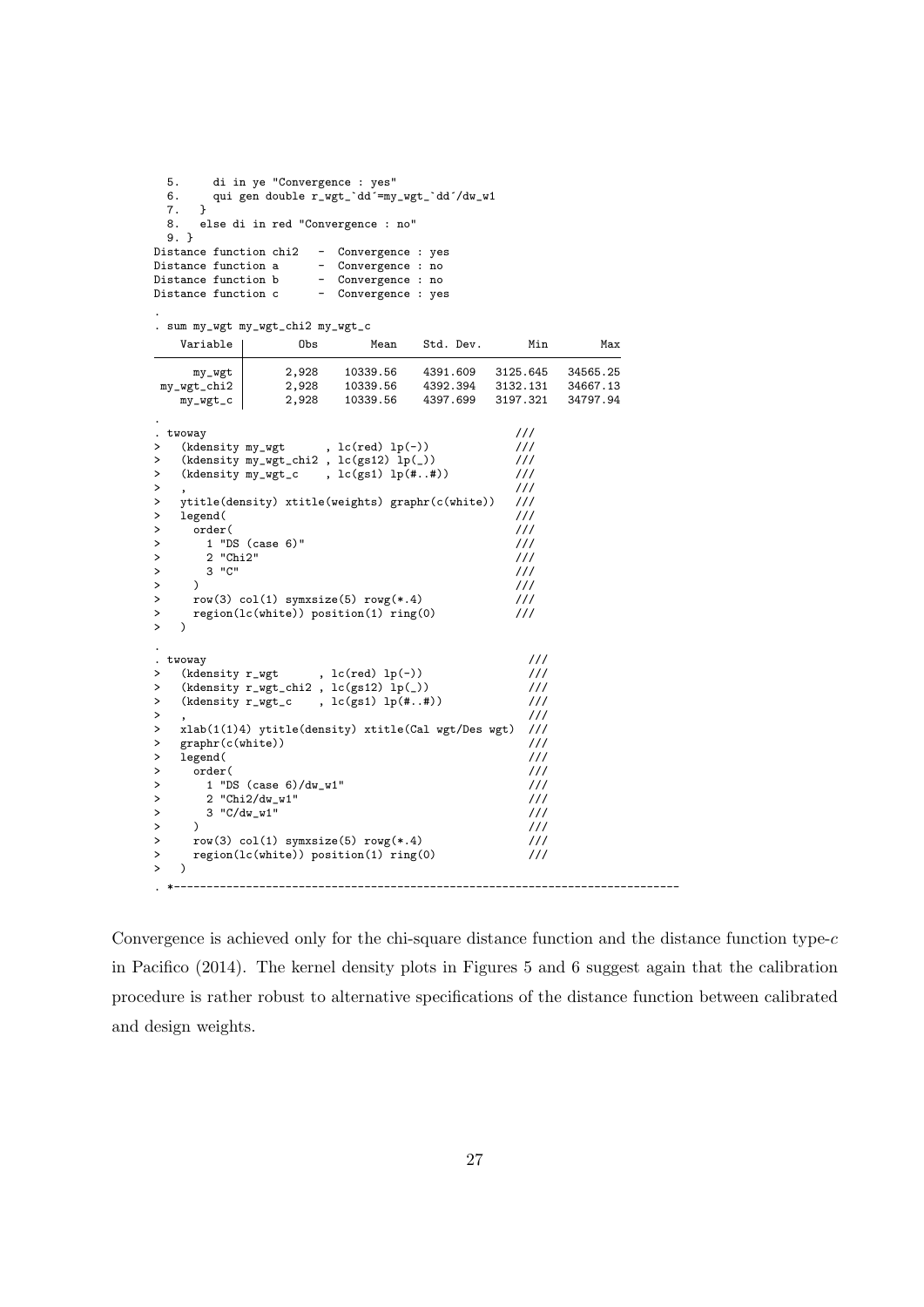#### 3.4 Calibrated cross-sectional household weights

Consider now the calibrated cross-sectional household weights  $\texttt{cchw_w1}$ . The main difference with respect to the calibrated cross-sectional individual weights is that each household member will now receive an identical calibrated weight that depends on the household design weight and the vectors of calibration variables of all 50+ household members. The initial steps of the Stata code for reproducing this type of weights are similar to those discussed in the previous section, including the specification of calibration margins which are defined at the individual level.

```
. *-----------------------------------------------------------------------------
. * Select wave (e.g. w1) and country (e.g. DE)
. *-----------------------------------------------------------------------------
. global cc "DE" // country label //
. global cc_num "12" // country number //
. global pop_time 2004 // reference year //
. global mort_time 0 // final year //
. global w "1" \frac{1}{2} // initial wave //
. global age_groups 4 // number of age groups
. global age_thr_low "80 70 60 50" // lower thresholds of age groups
. global age_thr_upp "89 79 69 59" // upper thresholds of age groups
. *-----------------------------------------------------------------------------
.
.
. *-----------------------------------------------------------------------------
 . * Get local macros
                                       . *-------------------------------------------------------------------------------------------------
. local cc \qquad \qquad $\{cc\}. local cc_num {fcc\_num} // country number //
. local w = \frac{1}{w}. *-----------------------------------------------------------------------------
. * Run CalMar.do
. *-----------------------------------------------------------------------------
. noi run CalMar.do
 (output omitted )
                           . *-----------------------------------------------------------------------------
.
. *-----------------------------------------------------------------------------
. * Number of calibration equations
. *-----------------------------------------------------------------------------
. mata: st_matrix("C1",rows(st_matrix("${cc}_w${w}_P_SA")))
. local C1 = C1[1,1]. mata: st_matrix("C",rows(st_matrix("${cc}_w${w}_P_MARG")))
. local C = C[1,1]. local C2 = C^2 - C1^2. local nag = °C1' / 2. *-----------------------------------------------------------------------------
.
.
. *-----------------------------------------------------------------------------
. * Load my SHARE database and select the country-specific sample
. *-----------------------------------------------------------------------------
. qui use mydata_w1_hhs, clear
. qui keep if country==`cc_num´
. *-----------------------------------------------------------------------------
```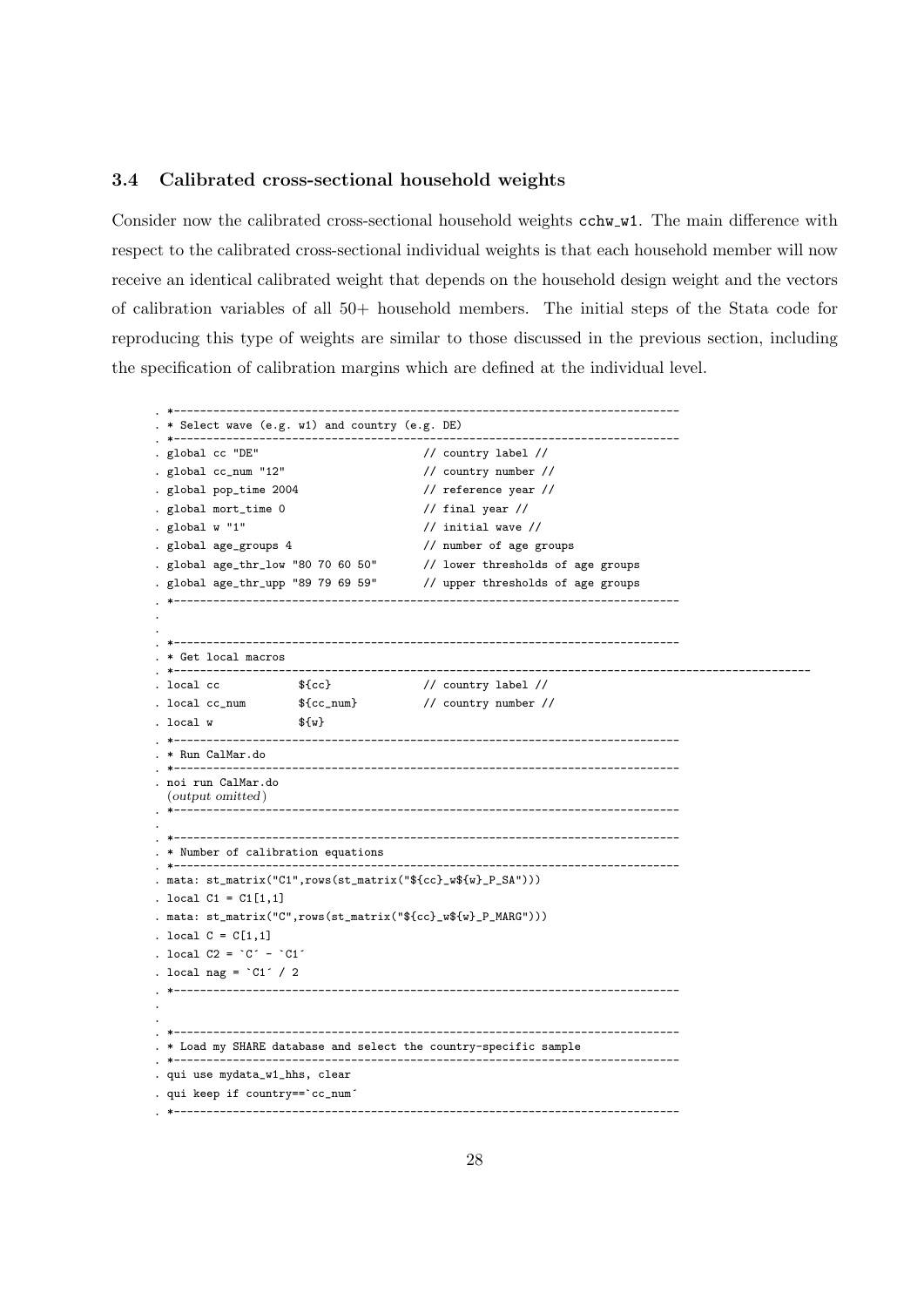|                                                            | ---------------------            |
|------------------------------------------------------------|----------------------------------|
| * Recode of NUTS1 regional codes                           |                                  |
| -----------------------<br>. qui gen str3 nuts1=nuts1_2003 | -------------------------------- |
| . qui gen region $=$ .                                     |                                  |
| . qui replace region=0 if nuts1=="DE1"                     |                                  |
| . qui replace region=1                                     | if nuts1=="DE2"                  |
| . qui replace region=2                                     | if nuts1=="DE3"                  |
| . qui replace region=3                                     | if nuts1=="DE4"                  |
| . qui replace region=4                                     | if nuts1=="DE5"                  |
| . qui replace region=5                                     | if nuts1 == "DE6"                |
| . qui replace region=6                                     | if nuts1=="DE7"                  |
| . qui replace region=7                                     | if nuts1=="DE8"                  |
| . qui replace region=8                                     | if nuts1=="DE9"                  |
| . qui replace region=9                                     | if nuts1 == "DEA"                |
| . qui replace region=10                                    | if nuts1=="DEB"                  |
| . qui replace region=11                                    | if nuts1=="DEC"                  |
| . qui replace region=12                                    | if nuts1=="DED"                  |
| . qui replace region=13                                    | if nuts1=="DEE"                  |
| . qui replace region=14                                    | if nuts1=="DEF"                  |
| . qui replace region=15                                    | if nuts1=="DEG"                  |
|                                                            |                                  |

In the household level data, the binary indicator for missing calibrated weights is equal to 1 if the design weight  $dw_w1$  is missing or there exist no household member aged 50+ years at the time of the wave 1 interview. Based on this criterion, we find that calibrated cross-sectional household weights will be missing only for one household.

|                                           | . * Binary indicator for missing weights |         |        |                                                                      |  |  |  |  |  |  |  |
|-------------------------------------------|------------------------------------------|---------|--------|----------------------------------------------------------------------|--|--|--|--|--|--|--|
|                                           |                                          |         |        |                                                                      |  |  |  |  |  |  |  |
| . gen n_elig_w1=0                         |                                          |         |        |                                                                      |  |  |  |  |  |  |  |
| . forvalues $i=1(1)10$ {<br>2.<br>$3. \}$ |                                          |         |        | qui replace $n$ -elig_w1=n_elig_w1 +(age_w1_'i'>=50 & age_w1_'i'!=.) |  |  |  |  |  |  |  |
|                                           | . gen $nowh=(dw_w1==. n_elig_w1==0)$     |         |        |                                                                      |  |  |  |  |  |  |  |
| . noi tab nowh, mis                       |                                          |         |        |                                                                      |  |  |  |  |  |  |  |
| nowh                                      | Freq.                                    | Percent | Cum.   |                                                                      |  |  |  |  |  |  |  |
| $\Omega$                                  | 1,992                                    | 99.95   | 99.95  |                                                                      |  |  |  |  |  |  |  |
|                                           |                                          | 0.05    | 100.00 |                                                                      |  |  |  |  |  |  |  |
| Total                                     | 1,993                                    | 100.00  |        |                                                                      |  |  |  |  |  |  |  |

The syntax used to create the calibration variables is slightly different from that used before because our household level database contains information about gender and age of all household members in a wide format. Here, our Stata code generates a set of indicators (i.e. the variables  $xh_1-xh_2$ )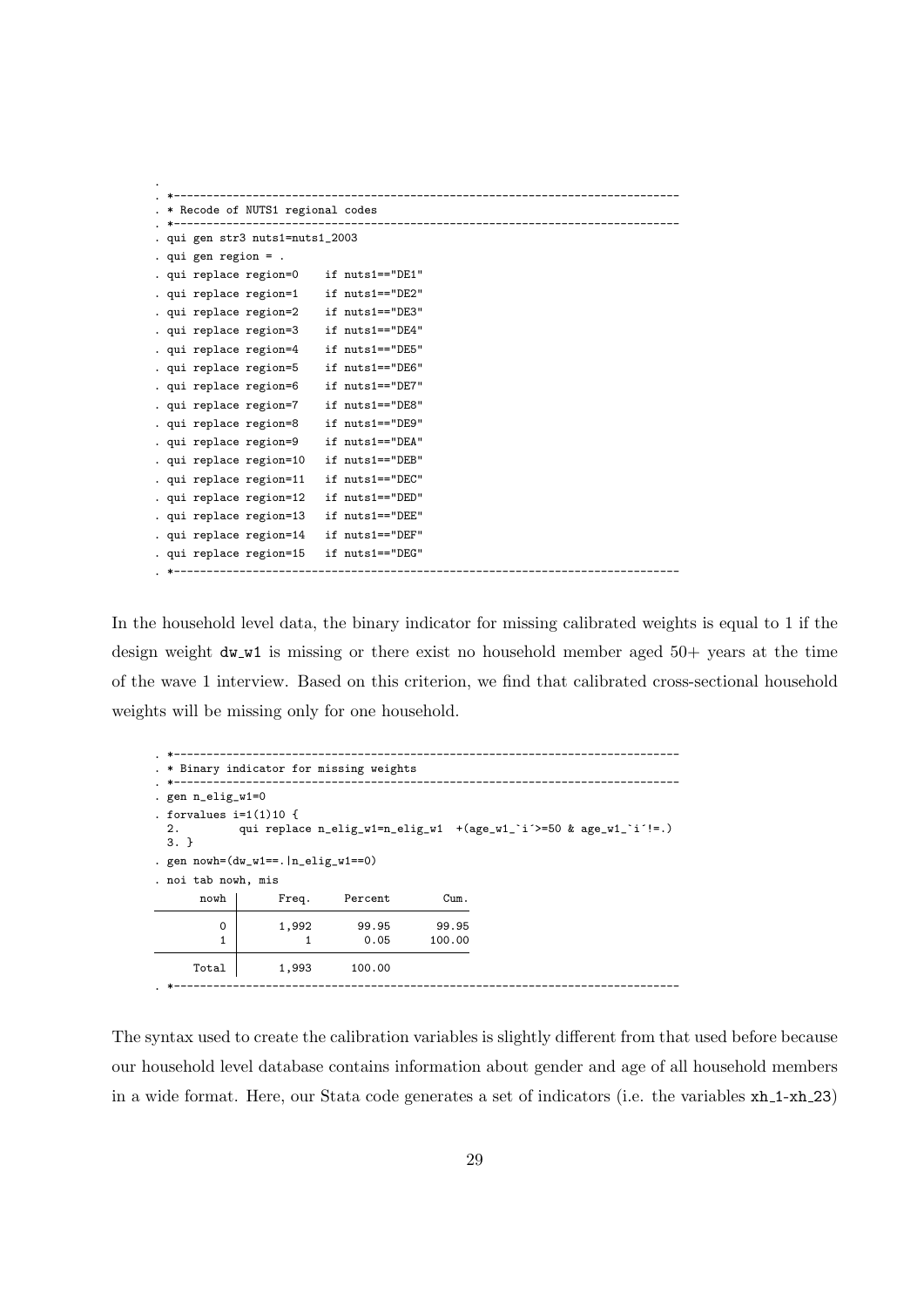indicating the number of household members that belong to each calibration group. As before, the set of calibration variables is stored in the local macro list Cvar.

```
. *-----------------------------------------------------------------------------
. * Indicators for the calibration groups
. *-----------------------------------------------------------------------------
. local X="age_w1_"
. local Y="gender_"
. forvalues i=1(1)10 {
 2. qui gen double CII_i<sup>=</sup> ///
> 1*(`X´`i´>=80) * (`X´`i´!=. ) ///
> +2*(`X´`i´>=70) * (`X´`i´<=79) ///
> +3*(`X´`i´>=60) * (`X´`i´<=69) ///
> +4*(`X´`i´>=50) * (`X´`i´<=59) ///
> +4*(`Y´`i´-1)*(`X´`i´>=50)
>
 3. if `C2´>0 qui gen CI2_`i´=(`C1´+region)*(`Y´`i´!=. & `X´`i´>=50 & `X´`i´!=.) if region>0
 4. }
. qui mvencode CI* , mv(0) o
. forvalues i=1(1)10 {
 2. assert C11_i^i>=0 & C11_i^i<=C1<sup>2</sup><br>3. if C2 > 0 assert C12 i<sup>---0</sup> | (CI
       3. if `C2´>0 assert CI2_`i´==0 | (CI2_`i´>`C1´ & CI2_`i´<=`C´)
 4. }
. local list_CVar ""
. forvalues i=1(1)^C C^T {<br>2 qui gen double i2. qui gen double xh_i i=0<br>3. foreach i of varlist CIforeach j of varlist CI* {
 4. qui replace xh_i<sup>-</sup>i^2=xh_i<sup>-i^2+(i^2i^2)=i^2)</sup>
 5. }
 6. local list_CVar `list_CVar´ xh_`i´
 7. }
. cap drop CI*
.
. sum xh*
   Variable | Obs Mean Std. Dev. Min Max
        \begin{array}{c|cccccc}\n\texttt{xh\_1} & & 1,993 & .0331159 & .1789841 & & 0 & 1 \\
\texttt{xh\_2} & & 1,993 & .1680883 & .3740385 & & 0 & 1\n\end{array}xh_2 1,993 .1680883 .3740385 0 1<br>xh_3 1,993 .3246362 .4694269 0 2
                   1,993 .3246362 .4694269 0 2<br>1.993 .2604114 .4389693 0 1
        xh_4 1,993 .2604114 .4389693 0 1
        xh_5 1,993 .0873056 .2823532 0 1
       \begin{array}{ccccccccc}\nxh_6 & & 1,993 & .1716006 & & .3811 & & 0 & & 2\n\end{array}<br>
\begin{array}{ccccccccc}\nxh & 7 & & 1,993 & .3236327 & .4690506 & & 0 & & 2\n\end{array}xh_7 1,993 .3236327 .4690506 0 2<br>xh_8 1,993 .3100853 .4626444 0 1
       \begin{array}{c|cccccc}\nxh_2 & 1,993 & .3100853 & .4626444 & 0 & 1\\
xh_3 & 1,993 & .244857 & .6267585 & 0 & 4\n\end{array}xh_9 1,993 .244857 .6267585 0 4
      xh_10 | 1,993 .0546914 .3047801 0 3
      xh_11 1,993 .0536879 .317855 0 4
       xh_12 1,993 .0140492 .1479557 0 2
       xh_13 1,993 .0331159 .2431949 0 2
      xh_14 1,993 .1565479 .5326475 0 4<br>xh_15 1,993 .0280983 .2130606 0 2
                                         .2130606xh_16 1,993 .1675866 .5339978 0 3
      xh_17 1,993 .3692925 .7357074 0 3
      xh_18 1,993 .0772704 .3668631 0 3
      \begin{array}{c|cccccc}\nxh_19 & & 1,993 & .0145509 & .1593442 & & 0 & 2 \\
xh_20 & & 1,993 & .1018565 & .420558 & & 0 & 3\n\end{array}xh_20 1,993 .1018565 .420558 0 3
      xh_21 1,993 .0481686 .2898689 0 2<br>xh_22 1,993 .082288 .3871069 0 3
      xh_22 1,993 .082288 .3871069 0 3<br>xh_23 1,993 .0541897 .3105795 0 3
                                         .3105795
```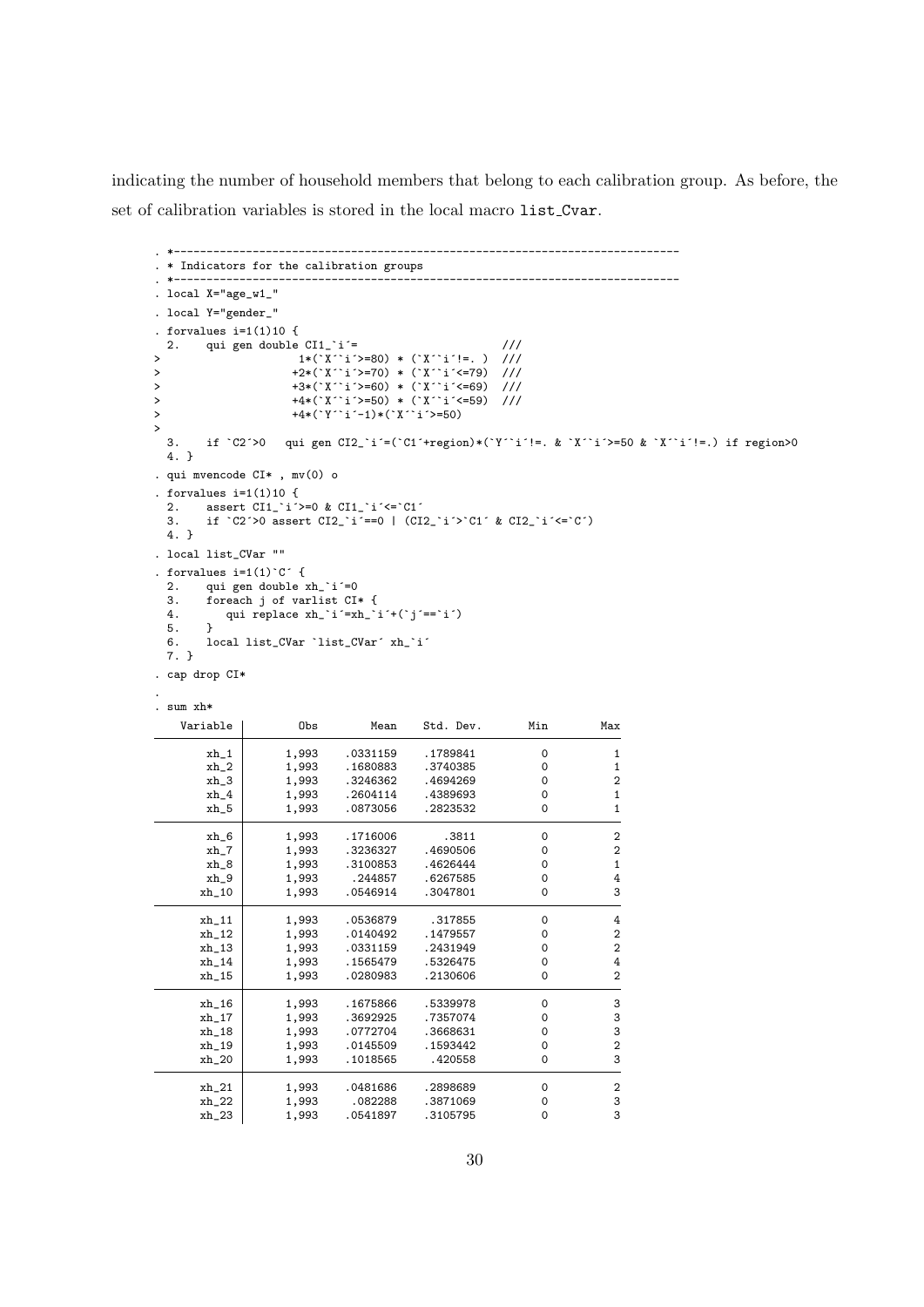| ><br>><br>><br>><br>$\mathbf{L}$ | . list hhid1                                                 |    |                    | $xh_1-xh_8$                                                                  | gender_1 age_w1_1<br>gender_2 age_w1_2<br>gender_3 age_w1_3<br>gender_4 age_w1_4<br>region xh_9-xh_23 |        |          |                   | 111<br>111<br>111<br>111<br>111 |                    |           |          |                      |          | if $hhid1 == "DE-100831-A", noobs$ |             |   |                     |
|----------------------------------|--------------------------------------------------------------|----|--------------------|------------------------------------------------------------------------------|-------------------------------------------------------------------------------------------------------|--------|----------|-------------------|---------------------------------|--------------------|-----------|----------|----------------------|----------|------------------------------------|-------------|---|---------------------|
|                                  | hhid1<br>gender_1<br>age_w1_1<br>DE-100831-A<br>Female<br>58 |    |                    | gender_2<br>gender_3<br>$age_w1_2$<br>age_w1_3<br>Female<br>Male<br>86<br>53 |                                                                                                       |        |          |                   |                                 | gender_4<br>Female |           |          |                      |          |                                    |             |   |                     |
|                                  | $age_w1_4$                                                   | 76 | $xh_1$<br>$\Omega$ | $xh_2$<br>$\Omega$                                                           | $xh_3$<br>$\Omega$                                                                                    | $xh_4$ | 1        | $xh_5$<br>1       | $xh_6$                          |                    | xh_7<br>0 |          | xh_8<br>$\mathbf{1}$ |          | region<br>1.                       | $xh_9$<br>4 |   | $xh_10$<br>$\Omega$ |
|                                  | $xh_11$<br>$\Omega$                                          |    | xh_12<br>$\Omega$  | xh_13<br>$\Omega$                                                            | xh_14<br>$\Omega$                                                                                     | xh_15  | $\Omega$ | xh_16<br>$\Omega$ | $xh_17$                         | 0                  | xh_18     | $\Omega$ | xh_19                | $\Omega$ | $xh_2$<br>$\Omega$                 | $xh_21$     | 0 | $xh_22$<br>$\Omega$ |
|                                  |                                                              |    |                    |                                                                              |                                                                                                       |        |          |                   | $xh_23$<br>$\Omega$             |                    |           |          |                      |          |                                    |             |   |                     |

Now, we reproduce the calibrated cross-sectional household weights available in the SHARE database using a logit specification of the distance function with lower bound  $l = 0.95$  and upper bound  $u = 5$ . Notice that, to achieve convergence, we have to change the default starting values of the Lagrange multipliers. The resulting weights  $my$ -wgt hh coincide exactly with the calibrated cross-sectional household weights cchw w1 available in the release 6.0.0 of the SHARE data.

. \*-----------------------------------------------------------------------------

. \*----------------------------------------------------------------------------- . \* Compute calibrated weights (distance function: DS - case 6) . \*---------------------------------------------------------------------------- sreweight 'list\_CVar' if nowh!=1,  $\frac{1}{1}$ > nweight(my\_wgt\_hh) sweight(dw\_w1) /// > total(\${cc}\_w\${w}\_P\_MARG) ///  $dfunction(ds)$  upbound(5) lowbound(.95)  $niter(200)$ Note: missing values encountered. Rows with missing values are not included in the calibration proce > dure Iteration 1 (output omitted ) Iteration 199 Iteration 200 Not Converged within the maximum number of iterations. Try to use the NTRIES option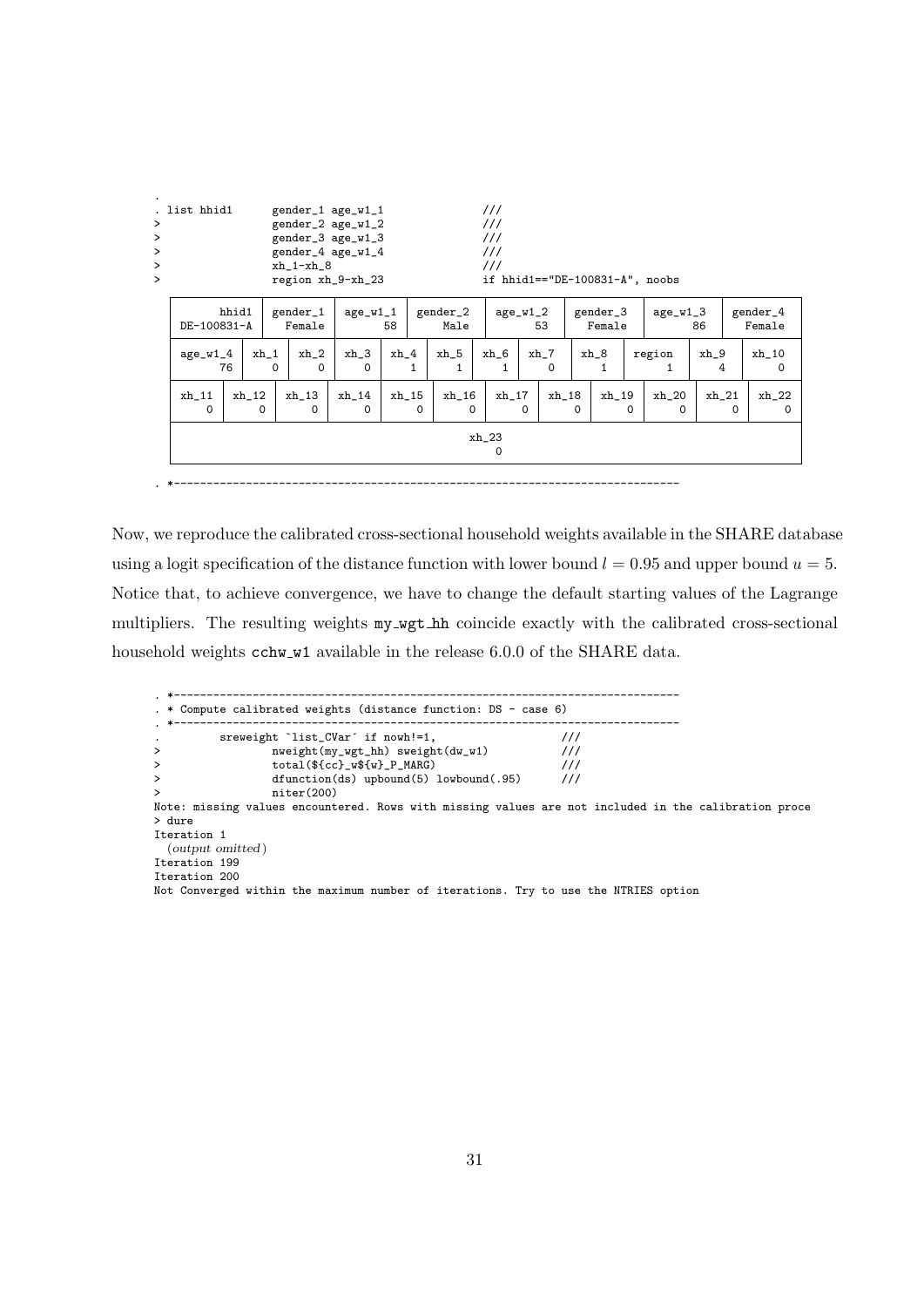| $\ddot{\phantom{a}}$ | matrix start= $J(23,1, .1)$                                                                          |               |  |  |
|----------------------|------------------------------------------------------------------------------------------------------|---------------|--|--|
| $\bullet$            | sreweight 'list_CVar' if nowh!=1,                                                                    |               |  |  |
| $\geq$               | $nweight(my_wgt_hh)$ sweight $(dw_w1)$                                                               | ///           |  |  |
| $\geq$               | $total(${cc}$ $w$(w]$ $P$ $MARG)$                                                                    | $\frac{1}{2}$ |  |  |
| $\geq$               | $dfunction(ds)$ upbound(5) lowbound(.95)                                                             | $\frac{1}{2}$ |  |  |
| $\geq$               | niter(200) svalues(start)                                                                            |               |  |  |
|                      | Note: missing values encountered. Rows with missing values are not included in the calibration proce |               |  |  |
| > dure               |                                                                                                      |               |  |  |
| Iteration 1          |                                                                                                      |               |  |  |
|                      | ( <i>output omitted</i> )                                                                            |               |  |  |
|                      | Iteration 76 - Converged                                                                             |               |  |  |

|  | Survey and calibrated totals |  |
|--|------------------------------|--|
|  |                              |  |

| Variable | Original | New     |
|----------|----------|---------|
| $xh_1$   | 298619   | 946653  |
| xh_2     | 1486411  | 2680171 |
| $xh_3$   | 2902064  | 5051384 |
| xh_4     | 2652226  | 4962760 |
| $xh_5$   | 1034318  | 2501710 |
| xh_6     | 1855672  | 3769107 |
| xh_7     | 3013223  | 5387424 |
| xh_8     | 2870268  | 4975022 |
| xh 9     | 2290691  | 4411850 |
| xh 10    | 573515   | 1207394 |
| xh 11    | 495994   | 969617  |
| xh_12    | 160828   | 257730  |
| $xh_13$  | 338807   | 620420  |
| xh 14    | 1420118  | 2222275 |
| xh 15    | 318948   | 640323  |
| xh 16    | 1563762  | 2930725 |
| xh 17    | 3569874  | 6584773 |
| xh 18    | 750026   | 1492760 |
| xh_19    | 144163   | 413126  |
| $xh_2$   | 956367   | 1779562 |
| $xh_21$  | 477429   | 1018621 |
| xh_22    | 740787   | 1067047 |
| xh 23    | 515534   | 929271  |

Note: type-ds distance function used Current bounds: upper=5 - lower=.95

. gen $my\_wgt\_hh_f=(my\_wgt\_hh==.)$ 

. gen double hh=1

. table my\_wgt\_hh\_f, c(count hh sum my\_wgt\_hh) row format(%9.0f)

| my_wgt_hh |       | $N(hh)$ sum $(my_wgt$ -h) |
|-----------|-------|---------------------------|
|           | 1,992 | 18753916                  |
| Total     | 1,993 | 18753916                  |

. compare my\_wgt\_hh cchw\_w1

|                                    |       |         | difference |         |
|------------------------------------|-------|---------|------------|---------|
|                                    | count | minimum | average    | maximum |
| my_wgt_hh=cchw_w1                  | 1992  |         |            |         |
| jointly defined<br>jointly missing | 1992  | 0       | 0          | 0       |
| total                              | 1993  |         |            |         |
| $\star-$                           |       |         |            |         |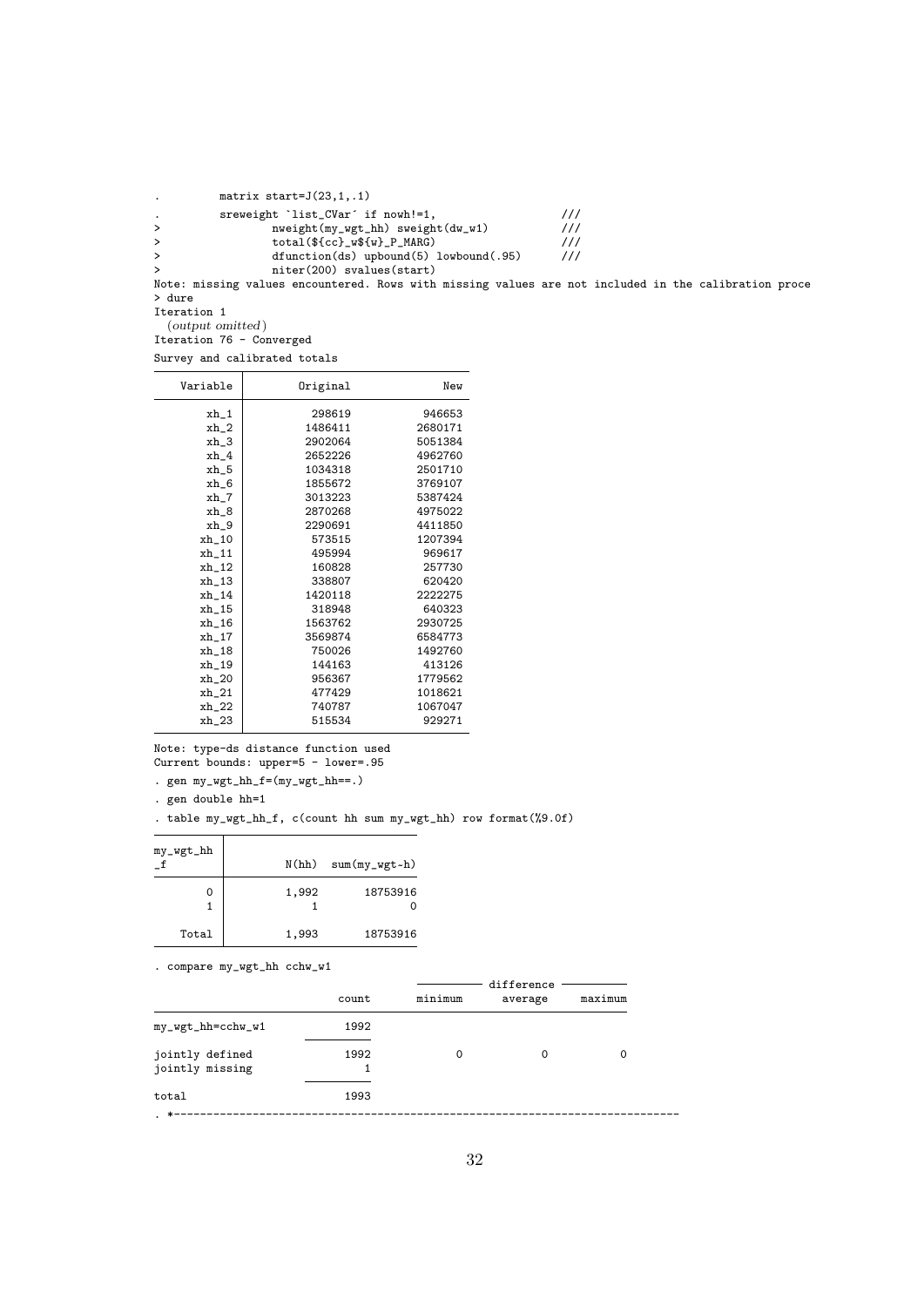#### 3.5 Calibrated longitudinal individual weights

In this section we show how to reproduce the calibrated longitudinal individual weights (i.e. the variable cliw b) for the balanced panel of respondents in a given country participating in all waves of SHARE of a given wave span. We focus again on the German respondents in waves 1 and 2 by setting the following macros

```
. *-----------------------------------------------------------------------------
. * Select country (e.g. DE), initial wave (e.g. w1) and final wave (e.g. w2)
. *-----------------------------------------------------------------------------
                                          \frac{1}{2} initial wave \frac{1}{2}. global wf 2 \frac{1}{\sqrt{2}} // final wave \frac{1}{\sqrt{2}}. global cc "DE" // country label //
. global cc_num "12" // country number //
. global pop_time 2004 // reference year //
. global mort_time 2006 // final year //
. global \mathtt{w} "l_`wi´_`wf´"
. global age_groups 4 // number of age groups
. global age_thr_low "80 70 60 50" // lower thresholds of age groups<br>. global age thr unn "89 79 69 59" // unner thresholds of age groups
. global age_thr_upp "89 79 69 59" // upper thresholds of age groups
. *-----------------------------------------------------------------------------
```
The remainder of our code can be easily adapted to the other countries and waves by changing the values of these macros. Next, we run the do-file CalMar to define the vector of calibration margins for the population in the reference year that survives up to the final year. This is done in the do-file CalMar by subtracting the number of deaths between initial and final year from the population in the initial year.

For simplicity, in the computation of calibrated longitudinal weights we exclude regional information about NUTS1 regions by setting the DE\_w1\_P\_MARG vector equal to the vector DE\_w1\_P\_SA. This can be easily changed by commenting out the first command of the following code.

```
. *-----------------------------------------------------------------------------
. * No NUTS1 for longitudinal weights
. *-----------------------------------------------------------------------------
. matrix ${cc}_w${w}_P_MARG = ${cc}_w${w}_P_SA
. noi mat li ${cc}_w${w}_P_MARG
DE_wl_1_2_P_MARG[8,1]
            POP
  M-80+ 720789
M-70-79 2444070
M-60-69 4879081
M-50-59 4891028
 F-80+ 1978719
F-70-79 3575138
F-60-69 5298005
F-50-59 4938152
. *-----------------------------------------------------------------------------
```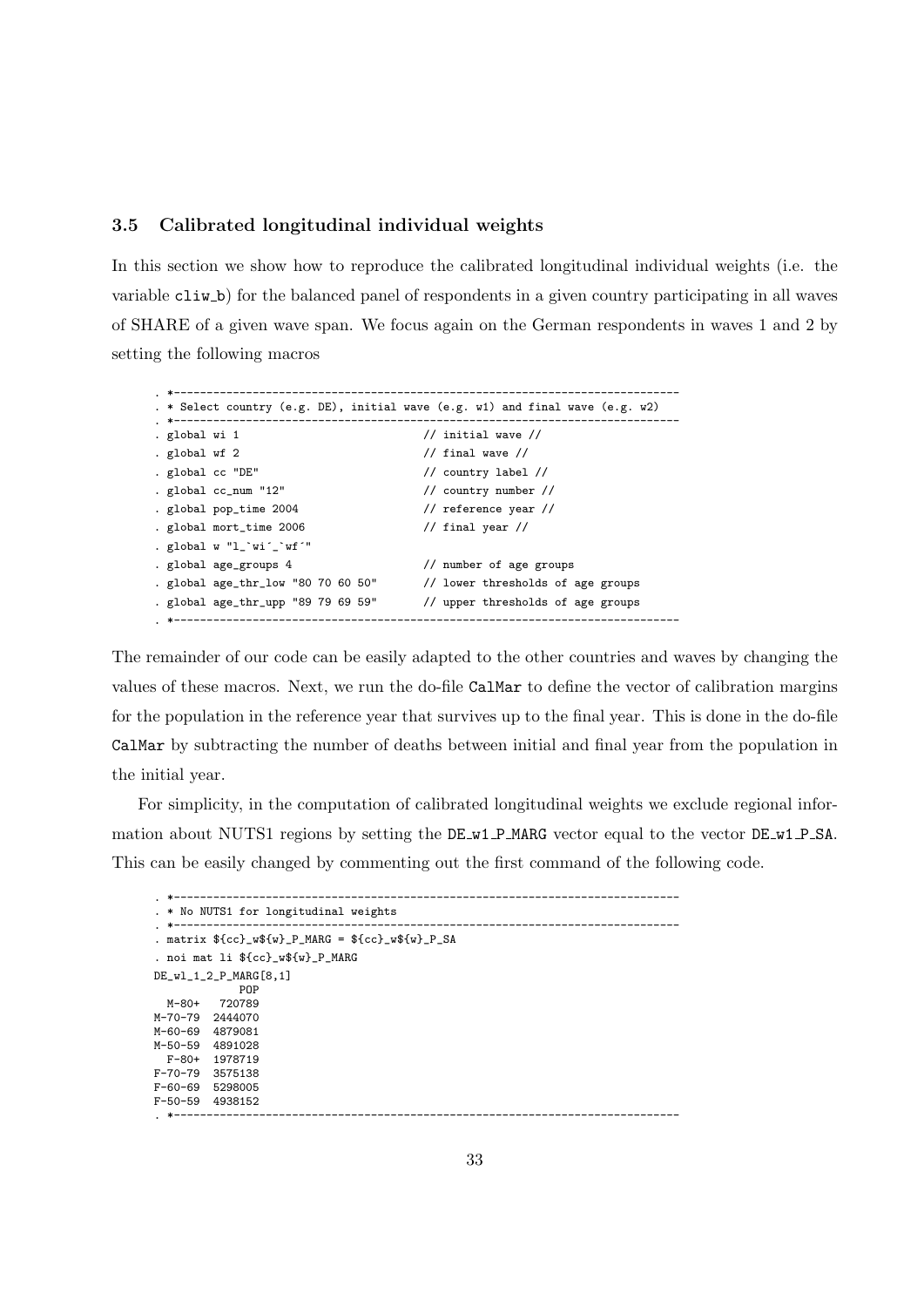Again, the dimensions of these vectors are stored in a set of local macros because they correspond to the number of calibration equations.

```
. *-----------------------------------------------------------------------------
. * Number of calibration equations
. *-----------------------------------------------------------------------------
. mata: st_matrix("C1",rows(st_matrix("${cc}_w${w}_P_SA")))
. local C1 = C1[1,1]. mata: st_matrix("C",rows(st_matrix("${cc}_w${w}_P_MARG")))
. local C = C[1,1]. local C2 = C^{\prime} - C1^{\prime}. local nag = °C1' / 2
.
. assert `C1´==8
. assert `C2´==0
  . *-----------------------------------------------------------------------------
```
Next we load the individual level longitudinal database and select the DE subsample:

```
. *-----------------------------------------------------------------------------
. * Get local macros
. *-------------------------------------------------------------------------------------------------
. local wi \{w_i\} // initial wave //
. local wf f(wf) // initial wave //
. local cc \{c\} // country label //
. local cc_num f{cc\_num} // country number //
. local w = \frac{1}{2} w. *-----------------------------------------------------------------------------
. * Load my SHARE dataset and select the country-data
. *-----------------------------------------------------------------------------
. qui use mydata_long_ind, clear
. qui keep if country==`cc_num´
                              . *-----------------------------------------------------------------------------
```
Our set of calibration variables consists of age and gender. We need to ensure that calibrated weights are missing when the calibration variables contain one missing values due to item nonresponse (unless we impute these missing values), and for all respondents aged less than 50 years because these persons do not belong to the target population of interest. Based on these criteria, we find that calibrated weights will be missing for 30 observations.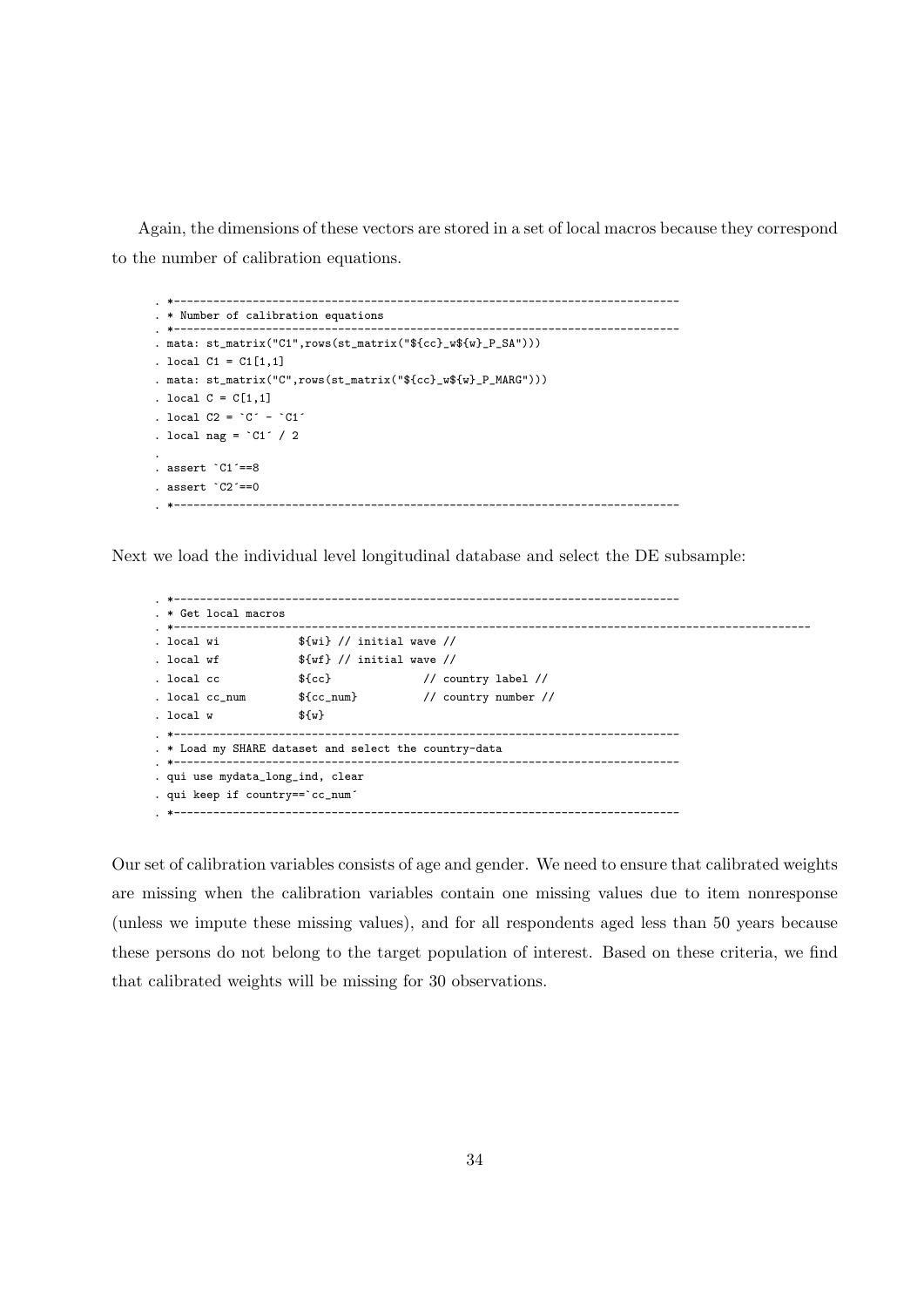|                             | . sum age gender dw_w`wi'                               |                           |           |          |          |
|-----------------------------|---------------------------------------------------------|---------------------------|-----------|----------|----------|
|                             |                                                         |                           |           |          |          |
| Variable                    | Obs                                                     | Mean                      | Std. Dev. | Min      | Max      |
| age_w1                      | 1,599                                                   | 63.4459                   | 9.098648  | 33       | 94       |
| gender                      |                                                         | 1,599 1.543465            | .4982631  | 1        | 2        |
| $dw_w1$                     |                                                         | 1,599 4888.512            | 1738.689  | 1987.101 | 9525.167 |
|                             | * Binary indicator for missing weights                  | ------------------------- |           |          |          |
|                             | . qui gen nowi=(dw_w1==.   gender==.   age==.   age<50) |                           |           |          |          |
|                             |                                                         |                           |           |          |          |
| . noi tab nowi, mis<br>nowi | Freq.                                                   | Percent                   | Cum.      |          |          |
| $\Omega$                    | 1,569                                                   | 98.12                     | 98.12     |          |          |
| 1                           | 30                                                      | 1.88                      | 100.00    |          |          |

In the following code we define a set of binary indicators for our calibration variables. More precisely, we generate the binary indicators  $x_i_1 - x_i_8$  for the 8 gender-age groups. This list of these indicators is stored in the local macro list Cvar. In the following code, please note that the local macro C2 is now equal to zero because we do not use the 15 NUTS1 regional areas as additional calibration margins. Nonetheless, we keep the code as general as possible.

```
. *-----------------------------------------------------------------------------
. * Binary indicators for calibration groups
                                                      . *-----------------------------------------------------------------------------
. local t = 1. forvalues ss=1(1)2 {<br>2. forvalues aa=1(1)2. forvalues aa=1(1)`nag´ {
3. local lb = fcc]_wf(w)_P_AGE_THR['aa',1]<br>4. local ub = fcc]_wf(w)_P_AGE_THR['aa',2]
4. local ub = fcc}_wf(w)_P_AGE_THR[`aa´,2]<br>5. if `aa´==1 qui gen xi_`t´=(age_w`wi´>=`lb´)*(age_w`wi´!=. )*(gender==`ss´) if nowi!=1
5. if `aa´==1 qui gen xi_`t´=(age_w`wi´>=`lb´)*(age_w`wi´!=. )*(gender==`ss´) if nowi!=1
6. else qui gen xi_`t´=(age_w`wi´>=`lb´)*(age_w`wi´<=`ub´)*(gender==`ss´) if nowi!=1
7. local t = \dot{t} + 18. }
9. }
. forvalues i=1(1) C2<sup>2</sup> {<br>2. local i2 = C1<sup>2</sup> + i<sup>2</sup>
2. local i2 = °C1' + i'3. qui gen xi_`i2´ = (region==`i´ & age_w`wi´>=50 & age_w`wi´!=. & gender!=.) if nowi!=1
4. }
```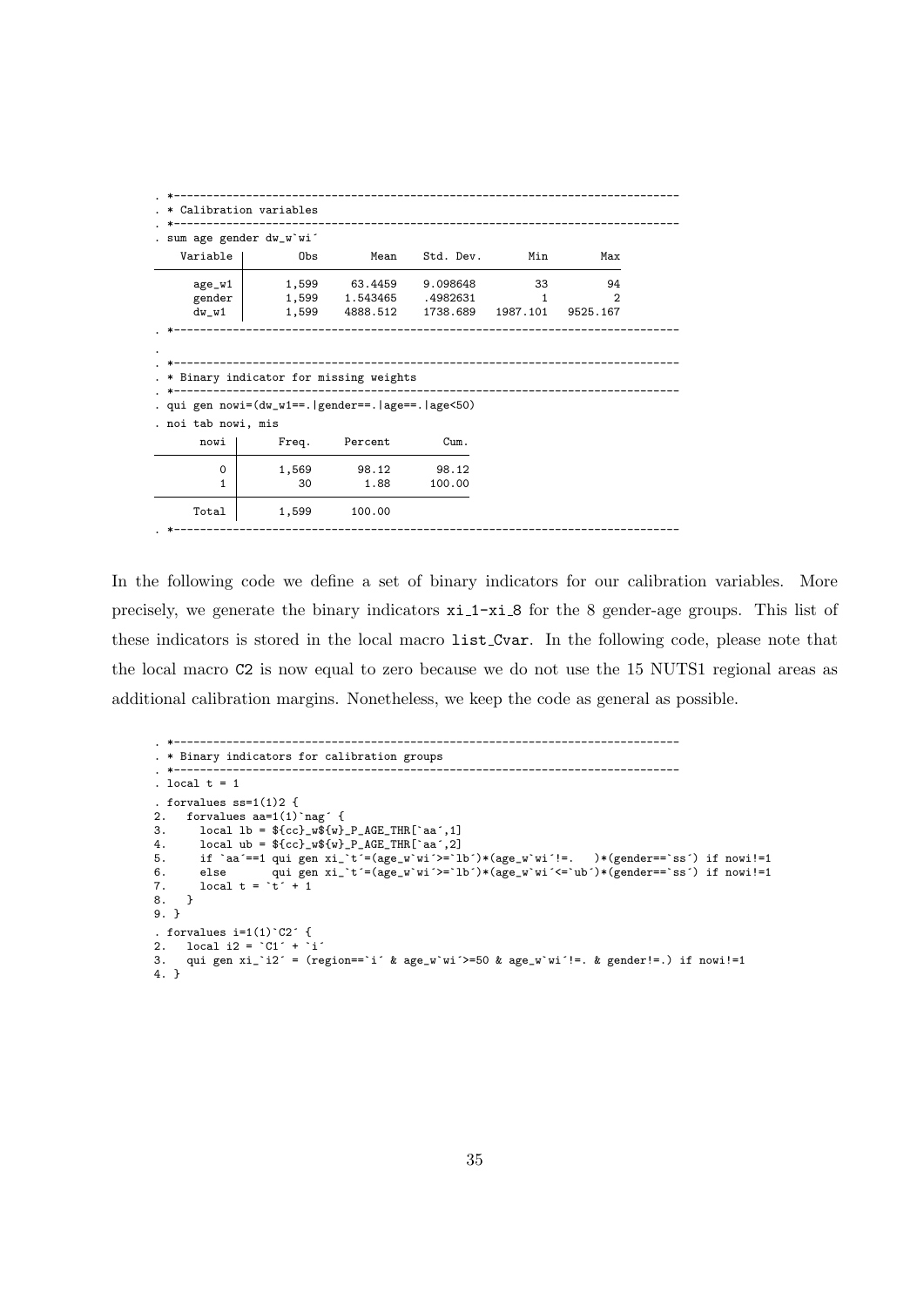. list mergeid gender age\_w1 xi\_1-xi\_8 if \_n<=5, noobs

| mergeid      | gender | age_w1 | xi_1     | xi_2     | xi_3     | xi_4     | xi_5     | xi 6     | xi 7 | xi 8     |
|--------------|--------|--------|----------|----------|----------|----------|----------|----------|------|----------|
| DE-000132-01 | Female | 51     | $\Omega$ | $\Omega$ | $\Omega$ | $\Omega$ | $\Omega$ | 0        | 0    |          |
| DE-001381-01 | Female | 51     | 0        | $\Omega$ | $\Omega$ | $\Omega$ | $\Omega$ | $\Omega$ | 0    |          |
| DE-002106-01 | Male   | 74     | 0        |          | $\Omega$ | $\Omega$ | $\Omega$ | 0        | 0    | $\Omega$ |
| DE-002106-02 | Female | 65     | 0        | $\Omega$ | $\Omega$ | $\Omega$ | $\Omega$ | 0        |      | $\Omega$ |
| DE-002173-01 | Male   | 68     | 0        | $\Omega$ |          | $\Omega$ | $\Omega$ | $\Omega$ | 0    | $\Omega$ |

At this stage we have everything we need for reproducing the SHARE calibrated longitudinal weights. We compute these weights by using the sreweight command. Below we show the syntax of this command using a logit specification of the distance function with lower bound  $l = 0.01$  and upper bound  $u = 10$ . Again, we allowed the maximum number of iteration to go up to 200 by the niter option. Note that the original design weights (the option sweight) are the design weights of the wave when the longitudinal sample was originally selected (wave 1).

. \*----------------------------------------------------------------------------- . \* Compute calibrated weights (distance function: DS - case 6) . \*----------------------------------------------------------------------------- . local list\_CVar "" . forvalues  $i=1(1)^c$ <br>2. local list CVar rvalues i=1(1)`C´ {<br>local list\_CVar `list\_CVar´ xi\_`i´ 3. } . sreweight `list\_CVar´ if nowi!=1 & dw\_w`wi'!=., ///<br>> nweight(my wgt) sweight(dw\_w`wi') > nweight(my\_wgt) sweight(dw\_w`wi´) ///<br>> total(\$fcc} w\$fw} P MARG) /// ///  $\text{total}(\frac{\${cc}}{\$cc}^{\text{w}}\text{w}\text{w}^{\text{w}})$ > dfunction(ds) upbound(10) lowbound(.01) /// > niter(200) Note: missing values encountered. Rows with missing values are not included in the calibration procedure Iteration 1 (output omitted ) Iteration 170 Iteration 171 - Converged Survey and calibrated totals Variable Driginal New  $\begin{array}{c|c} \texttt{xi\_1} & \texttt{105068} & \texttt{720789} \\ \texttt{xi\_2} & \texttt{588938} & \texttt{2444070} \end{array}$  $\begin{array}{c|c}\nxi_2 \\
xi_3\n\end{array}$  588938 1453059 4879081 xi\_4 1230270 4891028  $x$ i\_5  $459720$  1978719<br> $x$ i\_6 808439 3575138 xi\_6 808439 3575138<br>xi\_7 1516538 5298005  $\begin{array}{c|c}\n \text{xi} \\
 \text{xi} \\
 \text{xi} \\
 \text{xi} \\
 \text{eta}\n \end{array}$ 1516538<br>
1418732 4938152 1418732 Note: type-ds distance function used

Current bounds: upper=10 - lower=.01

. \*-----------------------------------------------------------------------------

In this example, convergence required 171 iterations. The new calibrated weights are stored in the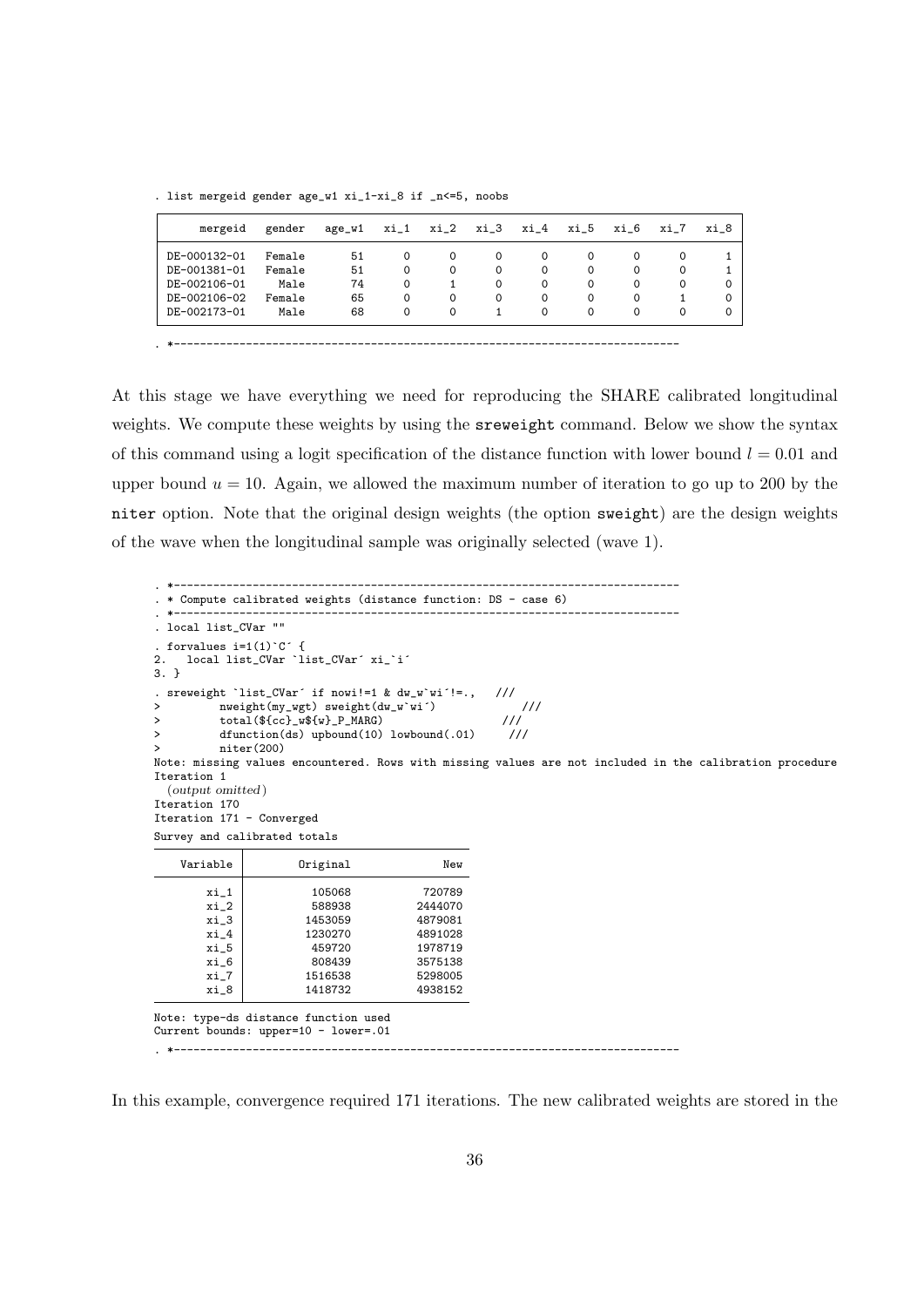variable my wgt and the associated vector of Lagrange multipliers is available in the output vector  $r(lm)$ . Below, we compare our calibrated longitudinal weights my wgt with both the original design weights dw w1 and the calibrated longitudinal weights cliw b available in the release 6.0.0 of the SHARE data.

|                                                                                                      | Comparison between calibrated and design weights                                                                                                                                                                                                                      |                                                                                                                                                                            |         |  |   |   |
|------------------------------------------------------------------------------------------------------|-----------------------------------------------------------------------------------------------------------------------------------------------------------------------------------------------------------------------------------------------------------------------|----------------------------------------------------------------------------------------------------------------------------------------------------------------------------|---------|--|---|---|
|                                                                                                      | gen $my_wgt_f=(my_wgt==.)$<br>bysort hhid'wi': gen double hh=(_n==1)<br>table my_wgt_f, c(count hh sum my_wgt) row format(%9.0f)                                                                                                                                      |                                                                                                                                                                            |         |  |   |   |
| my_wgt_f                                                                                             | N(hh)                                                                                                                                                                                                                                                                 | $sum(my_wgt)$                                                                                                                                                              |         |  |   |   |
| 0<br>$\mathbf{1}$                                                                                    | 1,569<br>30                                                                                                                                                                                                                                                           | 28724982<br>0                                                                                                                                                              |         |  |   |   |
| Total                                                                                                | 1,599                                                                                                                                                                                                                                                                 | 28724982                                                                                                                                                                   |         |  |   |   |
| count                                                                                                | . noi compare my_wgt cliw_b<br>difference -<br>minimum                                                                                                                                                                                                                | average                                                                                                                                                                    | maximum |  |   |   |
| my_wgt=cliw_b                                                                                        |                                                                                                                                                                                                                                                                       | 1569                                                                                                                                                                       |         |  |   |   |
| jointly defined<br>jointly missing                                                                   |                                                                                                                                                                                                                                                                       | 1569<br>30                                                                                                                                                                 | 0       |  | 0 | 0 |
| total                                                                                                |                                                                                                                                                                                                                                                                       | 1599                                                                                                                                                                       |         |  |   |   |
| twoway<br>><br>><br>><br>><br>legend(<br>><br>order(<br>><br>><br>><br>$\lambda$<br>><br>><br>><br>` | (kdensity dw_w'wi', lc(blue) lp(solid))<br>(kdensity my_wgt, $lc(\text{red})$ lp(-)<br>ytitle(density) xtitle(weights) graphr(c(white))<br>1 "design wgt"<br>2 "calibrated wgt"<br>$row(2) col(3) symrsize(5) rowg(*.4)$<br>$region(lc(white))$ position(1) $ring(0)$ | 111<br>$\frac{1}{2}$<br>$\frac{1}{2}$<br>$\frac{1}{2}$<br>$\frac{1}{2}$<br>111<br>///<br>$\frac{1}{2}$<br>$\frac{1}{2}$<br>$\frac{1}{2}$<br>$\frac{1}{2}$<br>$\frac{1}{1}$ |         |  |   |   |
|                                                                                                      |                                                                                                                                                                                                                                                                       |                                                                                                                                                                            |         |  |   |   |

Notice that the calibrated weights my wgt coincide exactly with the calibrated weights cliw b available in the SHARE data. These weights contains 30 missing values and 1,569 non-missing observations. The sum over all sample units matches exactly the size of the target population. Figure 7 shows a kernel density of the design and the calibrated weights. Again, as expected, calibrated weights are greater than the design weights.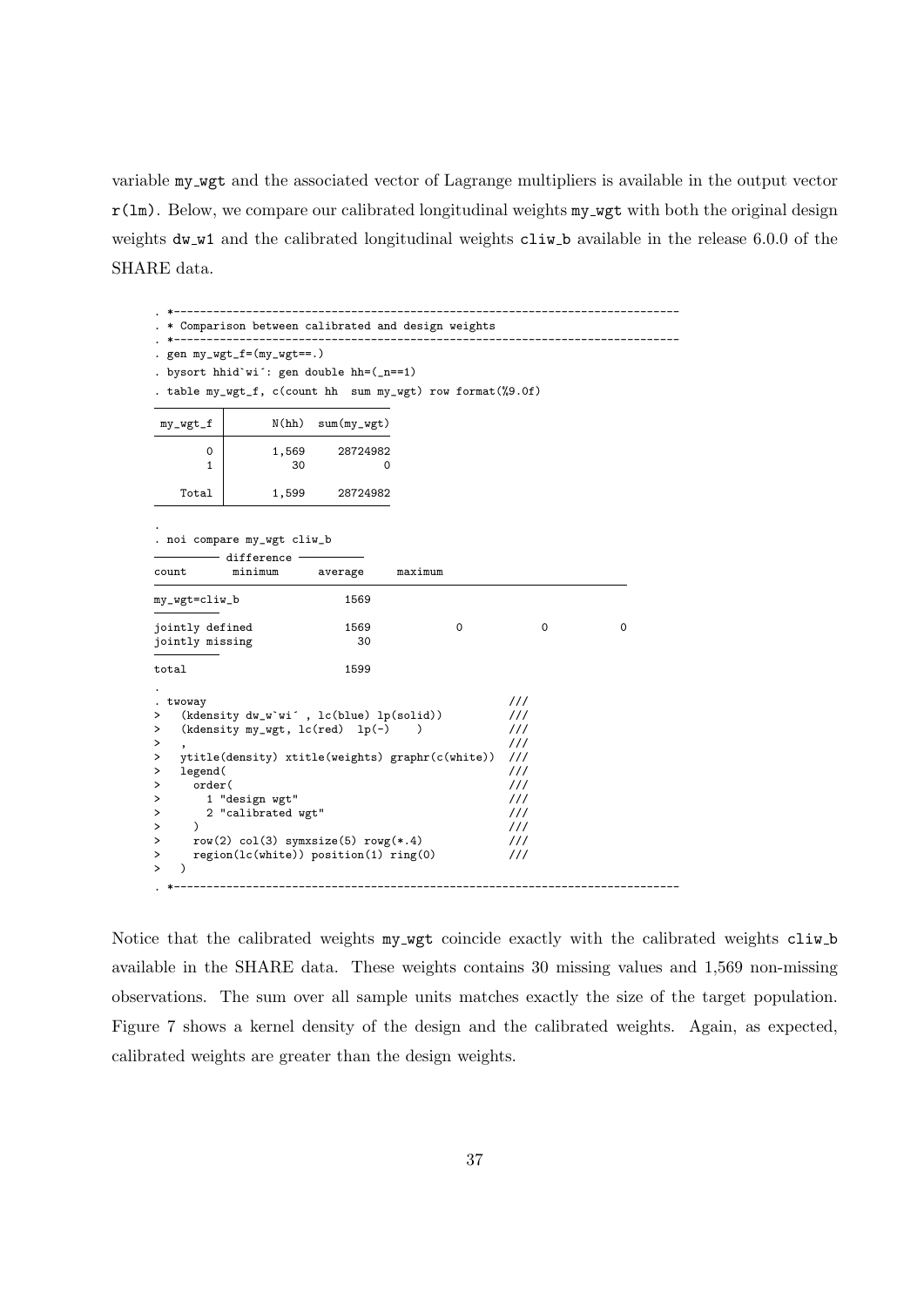#### 3.6 Calibrated longitudinal household weights

Finally, we consider calibrated longitudinal household weights clhw b. Like the cross-sectional case, the main difference with respect to the calibrated individual weights is that each household member must receive an identical calibrated weight that depends on the household design weight and the vectors of calibration variables of all 50+ household members. The setting of the macros to select the country, the initial and the final wave, as well as the specification of calibration margins, defined at the individual level, is similar to the previous section.

```
. *-----------------------------------------------------------------------------
. * Select country (e.g. DE), initial wave (e.g. w1) and final wave (e.g. w2)
. *-----------------------------------------------------------------------------
. global wi 1 \frac{1}{\sqrt{2}} // initial wave \frac{1}{\sqrt{2}}. global wf 2 \frac{1}{2} // final wave //
. global cc "DE" // country label //
. global cc_num "12" // country number //
. global pop_time 2004 // reference year //
. global mort_time 2006 // final year //
. global w "l_`wi´_`wf´"
. global age_groups 4 // number of age groups
. global age_thr_low "80 70 60 50" // lower thresholds of age groups
. global age_thr_upp "89 79 69 59" // upper thresholds of age groups
. *-----------------------------------------------------------------------------
. * Run CalMar.do
. *-----------------------------------------------------------------------------
. run CalMar.do
 (output omitted )
. *-----------------------------------------------------------------------------
. * Number of calibration equations
. *-----------------------------------------------------------------------------
. * No NUTS1 for longitudinal weights
. matrix ${cc}_w${w}_P_MARG = ${cc}_w${w}_P_SA
. noi mat li ${cc}_w${w}_P_MARG
 (output omitted )
. mata: st_matrix("C1",rows(st_matrix("${cc}_w${w}_P_SA")))
. local C1 = C1[1,1]. mata: st_matrix("C",rows(st_matrix("${cc}_w${w}_P_MARG")))
. local C = C[1,1]. local C2 = C^{\prime} - C1^{\prime}. local nag = °C1' / 2
.
. assert `C1´==8
. assert `C2´==0
. *-----------------------------------------------------------------------------
. * Load my SHARE dataset and select the country-data
. *-----------------------------------------------------------------------------
. qui use mydata_long_hhs, clear
. qui keep if country==`cc_num´
. *-----------------------------------------------------------------------------
```
In the household level data, the binary indicator for missing calibrated weights is equal to 1 if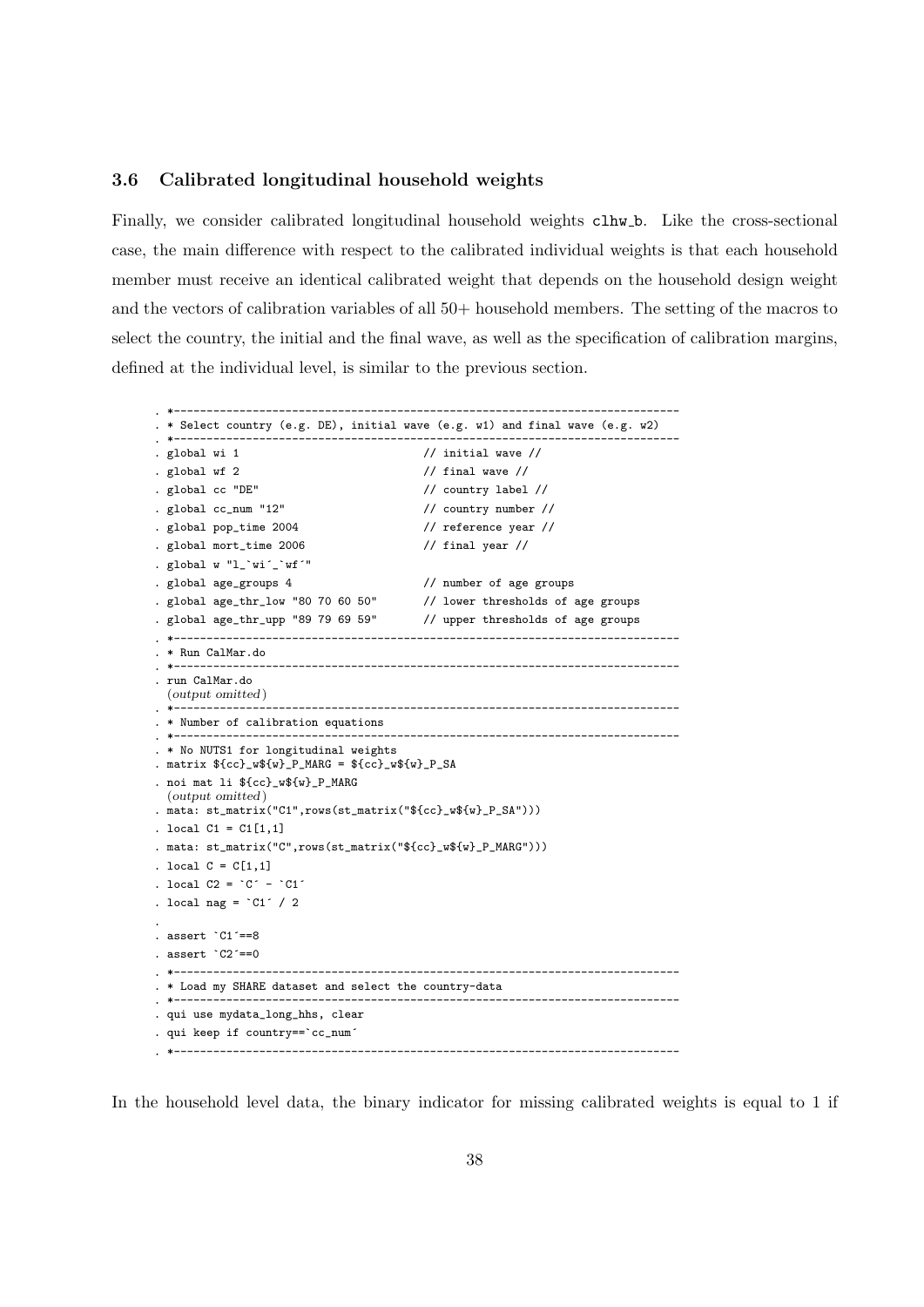the design weight  $dw_w1$  is missing or there exist no household member aged 50 years or older at the time of the wave 1 interview. We find that calibrated longitudinal household weights will be missing for 29 household.

```
. *-----------------------------------------------------------------------------
. * Binary indicator for missing weights
. *-----------------------------------------------------------------------------
. gen n_elig_w`wi´=0
. forvalues i=1(1)10 {
2. replace n-elig_w`wi´ = n-elig_w`wi´ +(age_w`wi´_`i´>=50 & age_w`wi´_`i´!=.)
3. }
. gen nowh = (dw_w'wi' == .|n_elig_w'wi' == 0). noi tab nowh, mis
      nowh | Freq. Percent Cum.
         0 1,090 97.41 97.41
         1 29 2.59 100.00
     Total 1,119 100.00
. *-----------------------------------------------------------------------------
```
Then, we generate a set of variables (i.e. the variables  $xh_1-xh_2$ ) counting the number of household members that belong to each gender-age class calibration group. The set of calibration variables is stored in the macro list Cvar. As before, we keep the code as general as possible, although in this example the local macro C2 is equal to zero because we do not use the NUTS1 regional areas as additional calibration margins.

```
. *-----------------------------------------------------------------------------
. * Indicators for calibration groups
. *-----------------------------------------------------------------------------
. local X="age_w`wi´_"
. local Y="gender_"
. local list_CVar ""
. local t = 1. forvalues ss=1(1)2 {
2. forvalues aa=1(1)`nag´ {<br>3. gen xh `t´ = 0
3. gen xh^t = 0<br>4. local list CVan
4. local list_CVar `list_CVar´ xh_`t´<br>5. local lb = Cc}_w${w}_P_AGE_THR[`
      local lb = ${cc} w{{}_{w}} P AGE THR [aa',1]6. \text{local ub} = \frac{1}{2} \cdot \text{log}(w) - \text{P}_AGE_THR[\text{aa}^{\text{-}},2]7. forvalues i=1(1)10 {<br>8. if \lambda aa'==1 replace
8. if `aa´==1 replace xh_`t´ = xh_`t´ + ((`X´`i´>=`lb´)*(`X´`i´!=.)*(`Y´`i´==`ss´))
9. else replace xh_`t´ = xh_`t´ + ((`X´`i´>=`lb´)*(`X´`i´<=`ub´)*(`Y´`i´==`ss´))
10. }
11. local t = `t´ + 1
12. }
13.}
```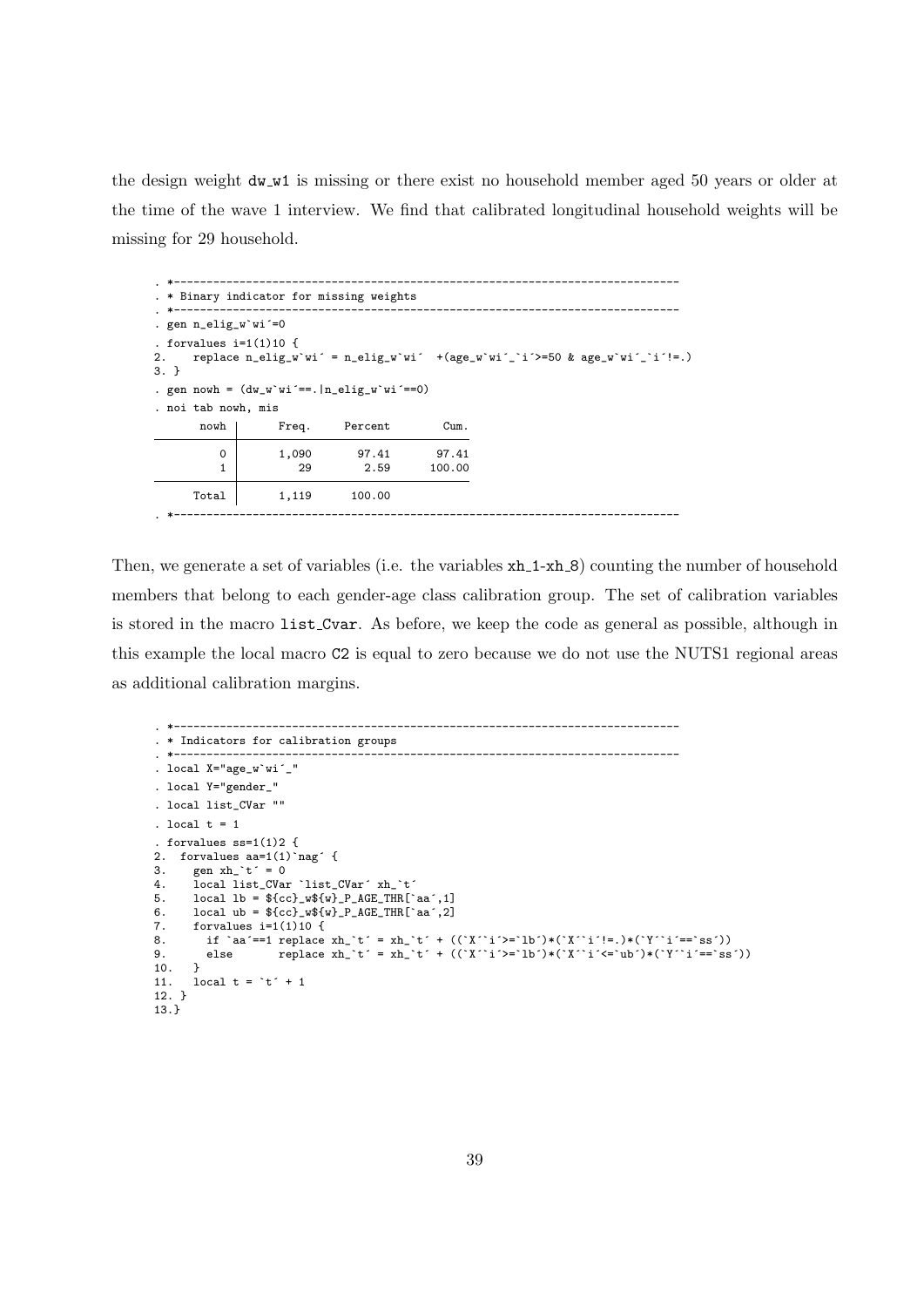| . forvalues $r=1(1)$ $C2$ {<br>gen $xh^t = 0$<br>local list_CVar 'list_CVar' xh_'t'<br>2.<br>forvalues $i=1(1)10$ {<br>3.<br>replace $xh^t = xh^t + (region == r^k Y^i := k^N Y^i - s) = 50 k^Y i^t = 0$ if region>0<br>4.<br><sup>1</sup><br>5.<br>local $t = \dot{t} + 1$<br>6.<br>$7.}$ |                                                                                                                                                                                              |                    |                    |                        |  |                  |          |                        |                    |                    |
|--------------------------------------------------------------------------------------------------------------------------------------------------------------------------------------------------------------------------------------------------------------------------------------------|----------------------------------------------------------------------------------------------------------------------------------------------------------------------------------------------|--------------------|--------------------|------------------------|--|------------------|----------|------------------------|--------------------|--------------------|
| . sum $x h*$                                                                                                                                                                                                                                                                               |                                                                                                                                                                                              |                    |                    |                        |  |                  |          |                        |                    |                    |
| Variable                                                                                                                                                                                                                                                                                   | Obs                                                                                                                                                                                          |                    | Mean               | Std. Dev.              |  |                  | Min      | Max                    |                    |                    |
| $xh_1$                                                                                                                                                                                                                                                                                     | 1,119                                                                                                                                                                                        |                    | .0330652           | .1788869               |  |                  | 0        |                        | 1                  |                    |
| $xh_2$                                                                                                                                                                                                                                                                                     | 1,119                                                                                                                                                                                        |                    | .1599643           | .3667368               |  |                  | 0        |                        | 1                  |                    |
| $xh_3$                                                                                                                                                                                                                                                                                     | 1,119                                                                                                                                                                                        |                    | .3458445           | .4758555               |  |                  | 0        |                        | 1                  |                    |
| $xh_4$                                                                                                                                                                                                                                                                                     | 1,119                                                                                                                                                                                        |                    | .2689902           | .4436331               |  |                  | 0        |                        | 1                  |                    |
| $xh_5$                                                                                                                                                                                                                                                                                     | 1,119                                                                                                                                                                                        |                    | .0866845           | .281498                |  |                  | $\Omega$ |                        | 1                  |                    |
| $xh_6$                                                                                                                                                                                                                                                                                     | 1,119                                                                                                                                                                                        |                    | .1483467           | .3605978               |  |                  | $\Omega$ |                        | $\overline{2}$     |                    |
| $xh_7$                                                                                                                                                                                                                                                                                     | 1,119                                                                                                                                                                                        |                    | .3547811           | .4805259               |  |                  | $\circ$  |                        | $\overline{2}$     |                    |
| $xh_8$                                                                                                                                                                                                                                                                                     | 1,119                                                                                                                                                                                        |                    | .3252904           | .4686927               |  |                  | $\Omega$ |                        | $\mathbf{1}$       |                    |
| . list hhid1<br>$\,>\,$<br>><br>><br>><br>$\mathbf{L}$                                                                                                                                                                                                                                     | 111<br>gender_1 age_w'wi'_1<br>$\frac{1}{1}$<br>gender_2 age_w'wi'_2<br>gender_3 age_w'wi'_3<br>111<br>111<br>gender_4 age_w'wi'_4<br>111<br>$xh_1-xh_8$<br>if hhid1 == "DE-100831-A", noobs |                    |                    |                        |  |                  |          |                        |                    |                    |
| hhid1<br>DE-100831-A                                                                                                                                                                                                                                                                       | gender_1<br>Female                                                                                                                                                                           | $age_w1_1$         | 58                 | gender_2<br>Male       |  | $age_w1_2$<br>53 |          | gender_3<br>Female     | $age_w1_3$<br>86   | gender_4<br>Female |
| $age_w1_4$<br>76                                                                                                                                                                                                                                                                           | $xh_1$<br>$\Omega$                                                                                                                                                                           | $xh_2$<br>$\Omega$ | $xh_3$<br>$\Omega$ | $xh_4$<br>$\mathbf{1}$ |  | xh_5<br>1        |          | $xh_6$<br>$\mathbf{1}$ | $xh_7$<br>$\Omega$ | xh_8<br>1          |
|                                                                                                                                                                                                                                                                                            |                                                                                                                                                                                              |                    |                    |                        |  |                  |          |                        |                    |                    |

Now, we are ready to compute the calibrated individual household weights available in the SHARE database using a logit specification of the distance function with lower bound  $l = 0.5$  and upper bound  $u = 15$ . Up to 152 iterations are needed to achieve convergence. The resulting weights my wgt hh are exactly equal to the calibrated longitudinal household weights clhw b available in the release 6.0.0 of the SHARE data.

|           | . * Compute calibrated weights (distance function: DS - case 6)                                      |               |  |  |
|-----------|------------------------------------------------------------------------------------------------------|---------------|--|--|
| . *-      |                                                                                                      |               |  |  |
| $\bullet$ | sreweight 'list_CVar' if nowh!=1,                                                                    |               |  |  |
| $\geq$    | $nweight(my_wgt_hh)$ sweight $(dw_w'u')$                                                             | $\frac{1}{1}$ |  |  |
| $\geq$    | $total($cc]_{w${w}_{p}$ _P_MARG)                                                                     | $\frac{1}{2}$ |  |  |
|           | $dfunction(ds)$ upbound(15) lowbound(.5)                                                             | $\frac{1}{2}$ |  |  |
|           | niter(200)                                                                                           |               |  |  |
|           | Note: missing values encountered. Rows with missing values are not included in the calibration proce |               |  |  |
| > dure    |                                                                                                      |               |  |  |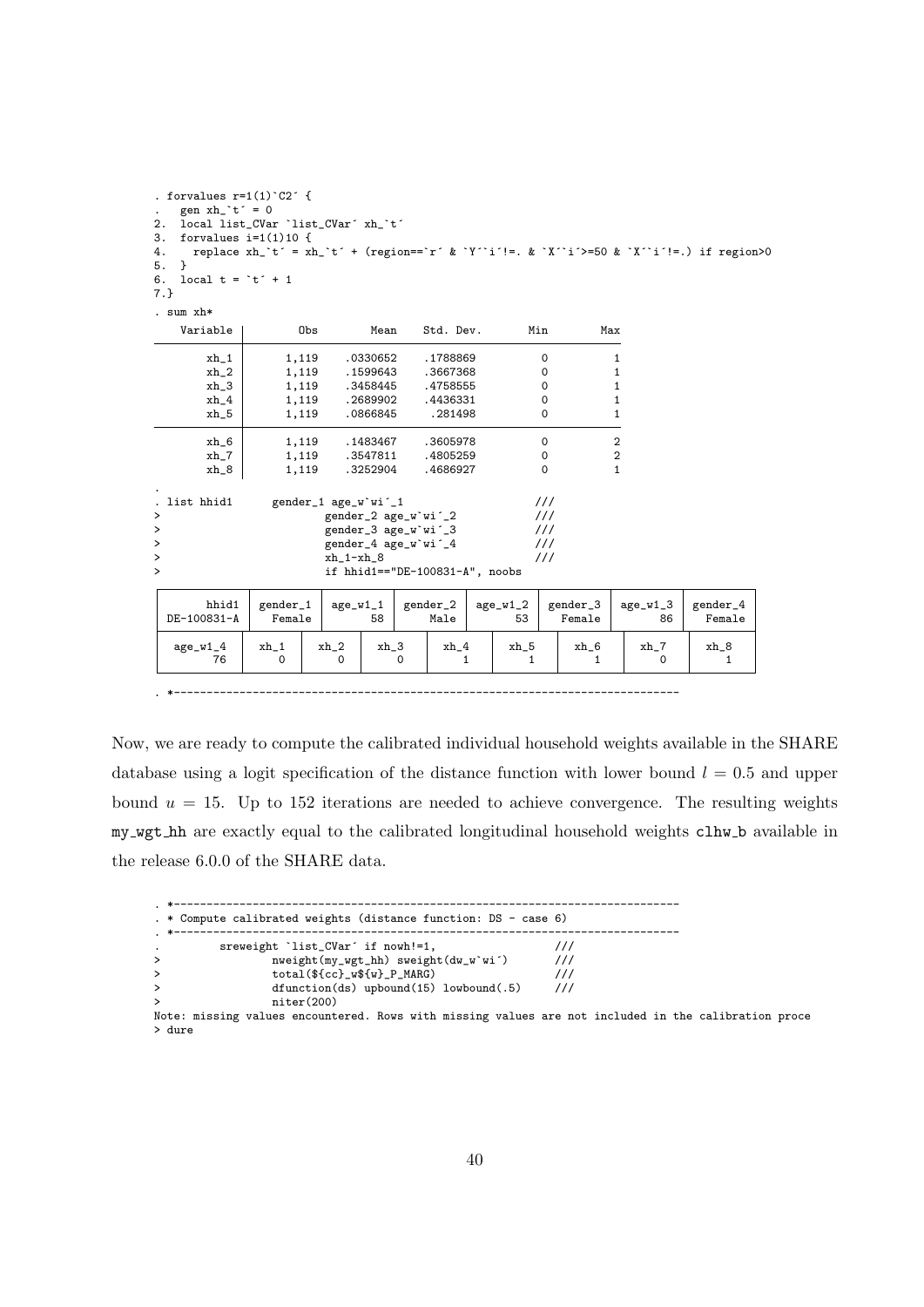Iteration 1 (output omitted ) Iteration 152 - Converged Survey and calibrated totals

| Variable | Original | New     |
|----------|----------|---------|
| xh_1     | 136073   | 720789  |
| xh_2     | 715785   | 2444070 |
| xh 3     | 1690376  | 4879081 |
| $xh_4$   | 1458319  | 4891028 |
| xh_5     | 516020   | 1978719 |
| xh 6     | 861385   | 3575138 |
| xh_7     | 1787257  | 5298005 |
| xh 8     | 1658252  | 4938152 |

Note: type-ds distance function used

Current bounds: upper=15 - lower=.5

- . \*-----------------------------------------------------------------------------
- . \* Comparison between calibrated and design weights . \*-----------------------------------------------------------------------------
- . gen my\_wgt\_hh\_f=(my\_wgt\_hh==.)

. gen double hh=1

. table my\_wgt\_hh\_f, c(count hh sum my\_wgt\_hh) row format(%9.0f)

| my_wgt_hh |             | $N(hh)$ sum $(my_wgt$ |
|-----------|-------------|-----------------------|
| 0         | 1,090<br>29 | 16895749              |
| Total     | 1,119       | 16895749              |

| $\bullet$                          | . noi compare my_wgt_hh clhw_b |            |         |   |          |   |
|------------------------------------|--------------------------------|------------|---------|---|----------|---|
| count                              | difference<br>minimum          | average    | maximum |   |          |   |
| my_wgt_hh=clhw_b                   |                                | 1090       |         |   |          |   |
| jointly defined<br>jointly missing |                                | 1090<br>29 |         | 0 | $\Omega$ | 0 |
| total                              |                                | 1119       |         |   |          |   |

## 4 Conclusions

In this report we have provided an overview of the Stata programs available to compute calibrated weights that account for problems of unit nonresponse in cross-sectional surveys and problems of attrition in longitudinal surveys. The intuitive idea of the calibration approach is to adjust the original design weights of respondents to compensate for their systematic differences relative to nonrespondents. In addition to the orginal design weights, this type of adjustment requires additional information on the target population that is typically available from either the sampling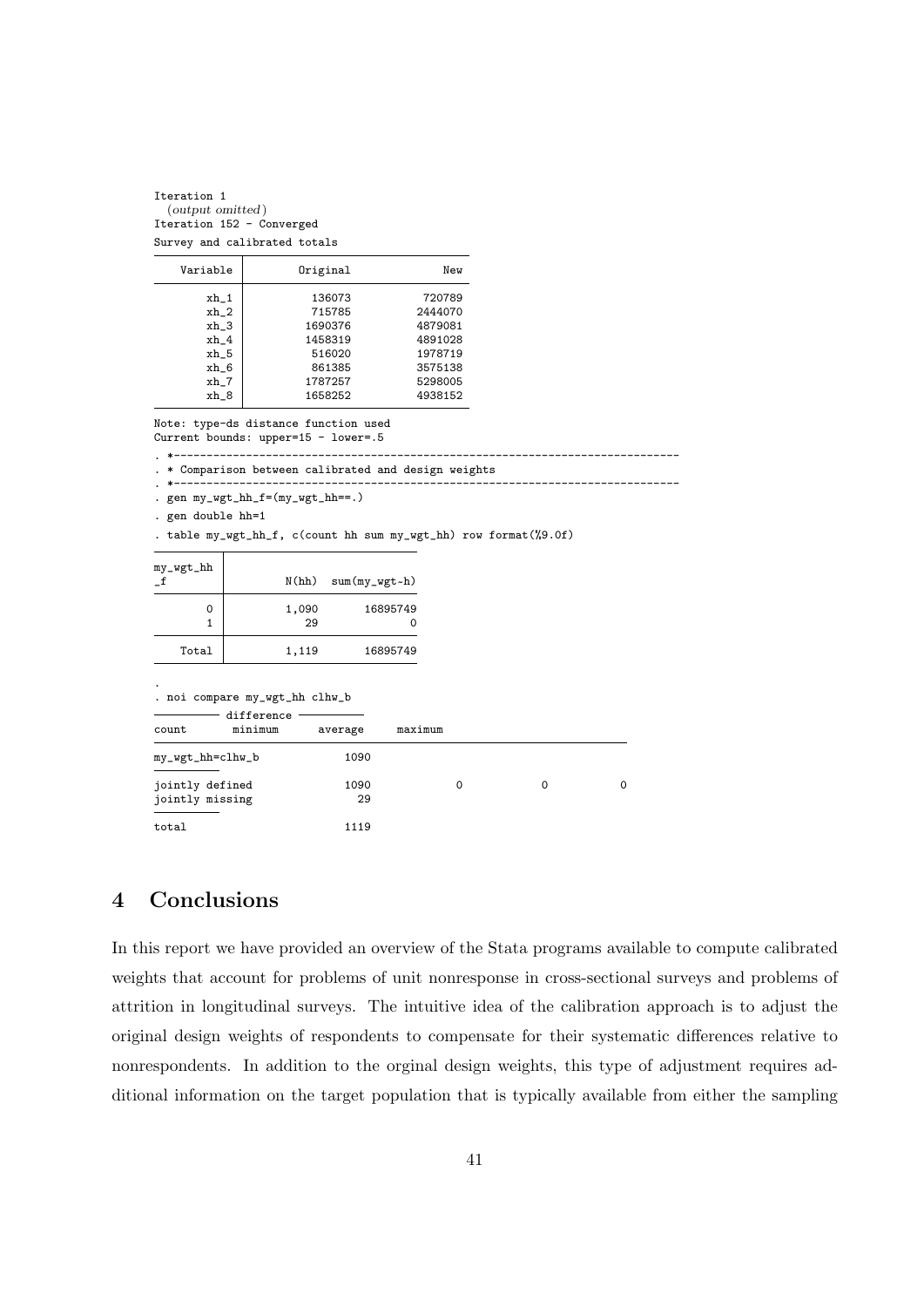frame or other external sources such as census data and administrative archives. Given such information, calibrated weights can be computed easily through the sreweight command implemented by Pacifico (2014), which is fast and includes several options for controlling the key features of the underlying optimization problem. In this report, we have illustrated the use of this Stata command by providing a variety of examples in the context of the SHARE data. Our Stata do-files can be easily extended to compute either calibrated cross-sectional weights with other types of calibration margins or calibrated longitudinal weights for different wave combinations. The same approach can be also be extended to other sample surveys such as the European Social Survey (ESS) and the Gender and Generations Program (GGP).

## References

- Bergmann, M., De Luca, G., and Scherpenzeel, A. (2017). Sample design and weighting strategies in SHARE Wave 6. In Malter F. and A. Börsch-Supan (ed.),  $SHARE$  Wave 6: Panel innovations and collecting Dried Blood Spots (pp. 77–93). Munich: MEA, Max Planck Institute for Social Law and Social Policy.
- Brick, J. M. (2013). Unit nonresponse and weighting adjustments: a critical review. *Journal of* Official Statistics 29: 329–353.
- Deville, J. C., and Särndal, C. E. (1992). Calibration estimators in survey sampling. *Journal of* the American Statistical Association 87: 376–382.
- Haziza, D., and Lesage, E. (2016). A discussion of weighting procedures for unit nonresponse. Journal of Official Statistics 32: 129–145.
- Lundström, S., and Särndal, C. E. (1999). Calibration as a standard method for treatment of nonresponse. Journal of Official Statistics 15: 305-327.
- Lynn, P. (2009). Methods for longitudinal surveys. In P. Lynn (Ed.), Methodology of longitudinal surveys (pp. 1-19). Chichester: Wiley.
- Pacifico, D. (2014). sreweight: A Stata command to reweight survey data to external totals. Stata Journal 14: 4–21.
- Särndal, C. E., and Lundström, S. (2005). *Estimation in surveys with nonresponse*. Wiley, Chichester.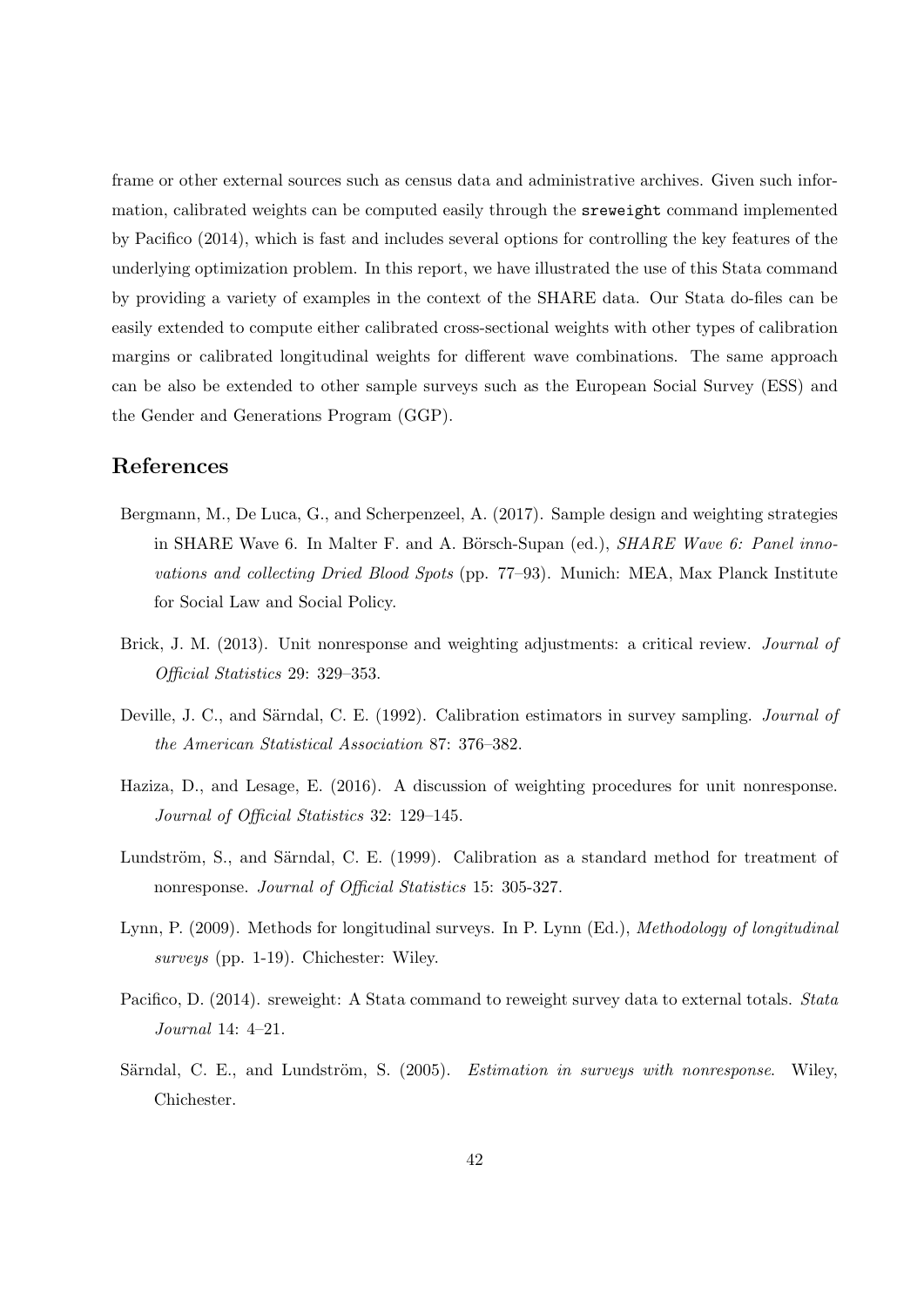

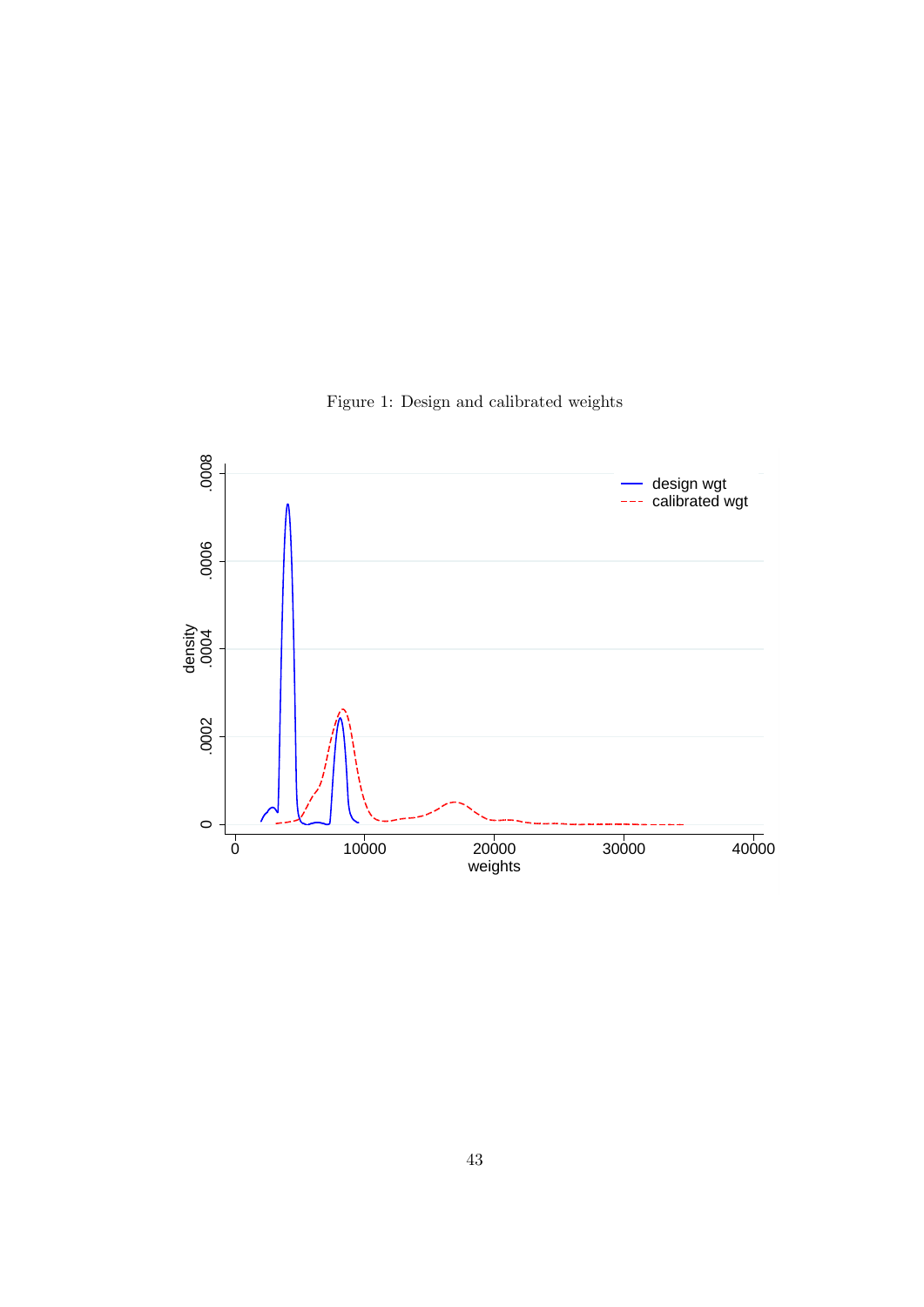

Figure 2: Ratio between calibrated and design weights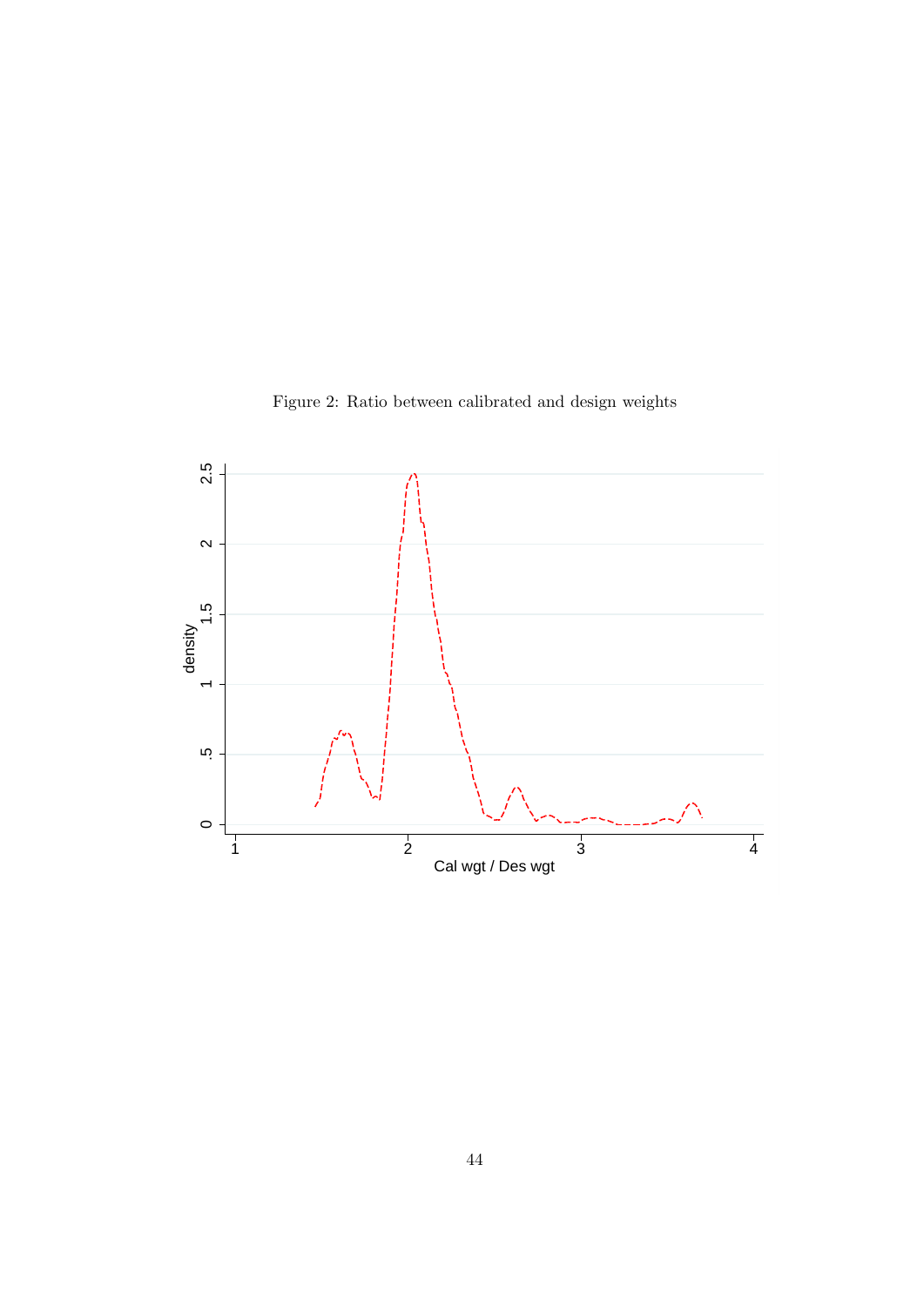Figure 3: Calibrated weights with alternative bounds in the logit distance function

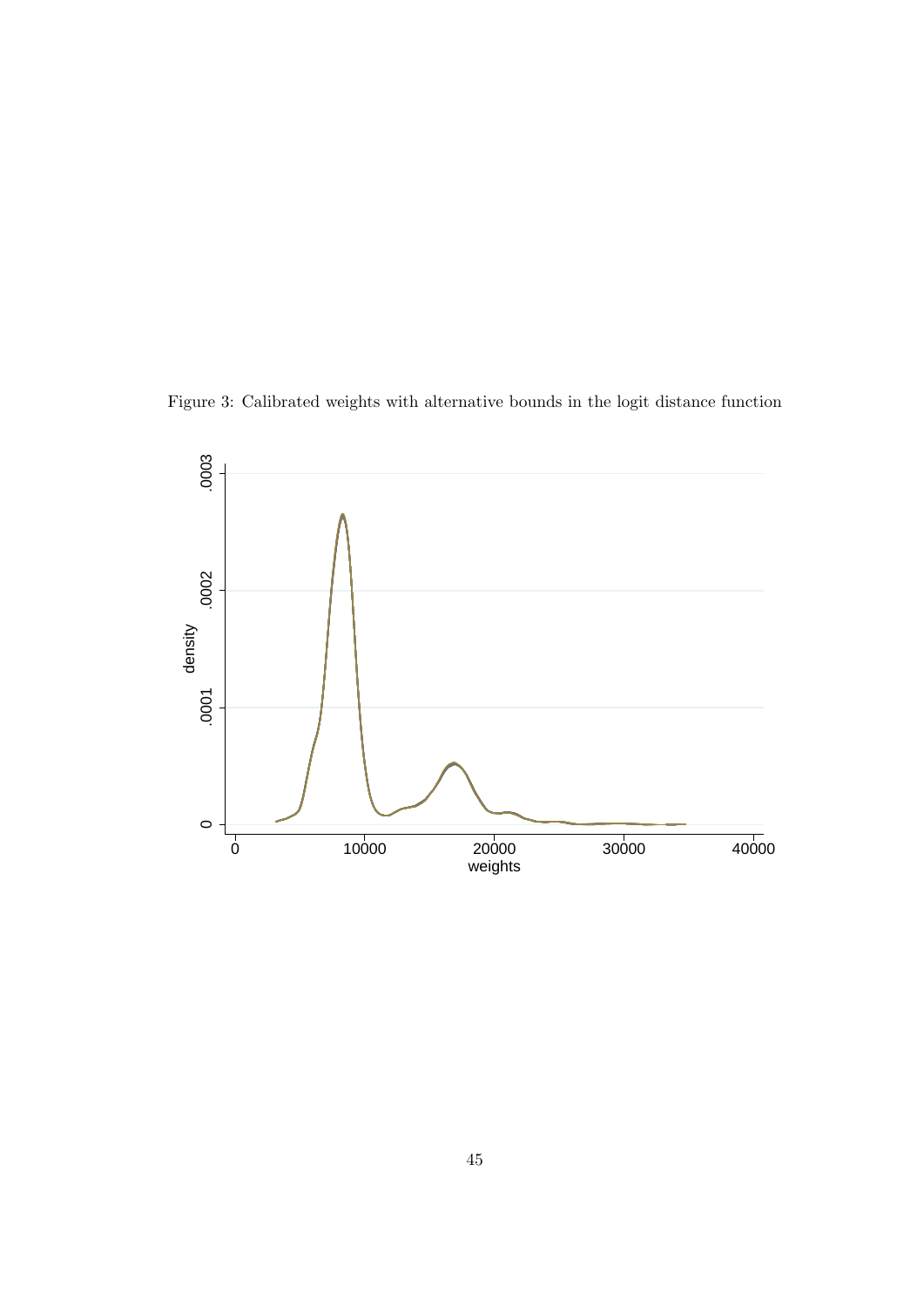Figure 4: Ratio between calibrated weights with alternative bounds in the logit distance function and design weights

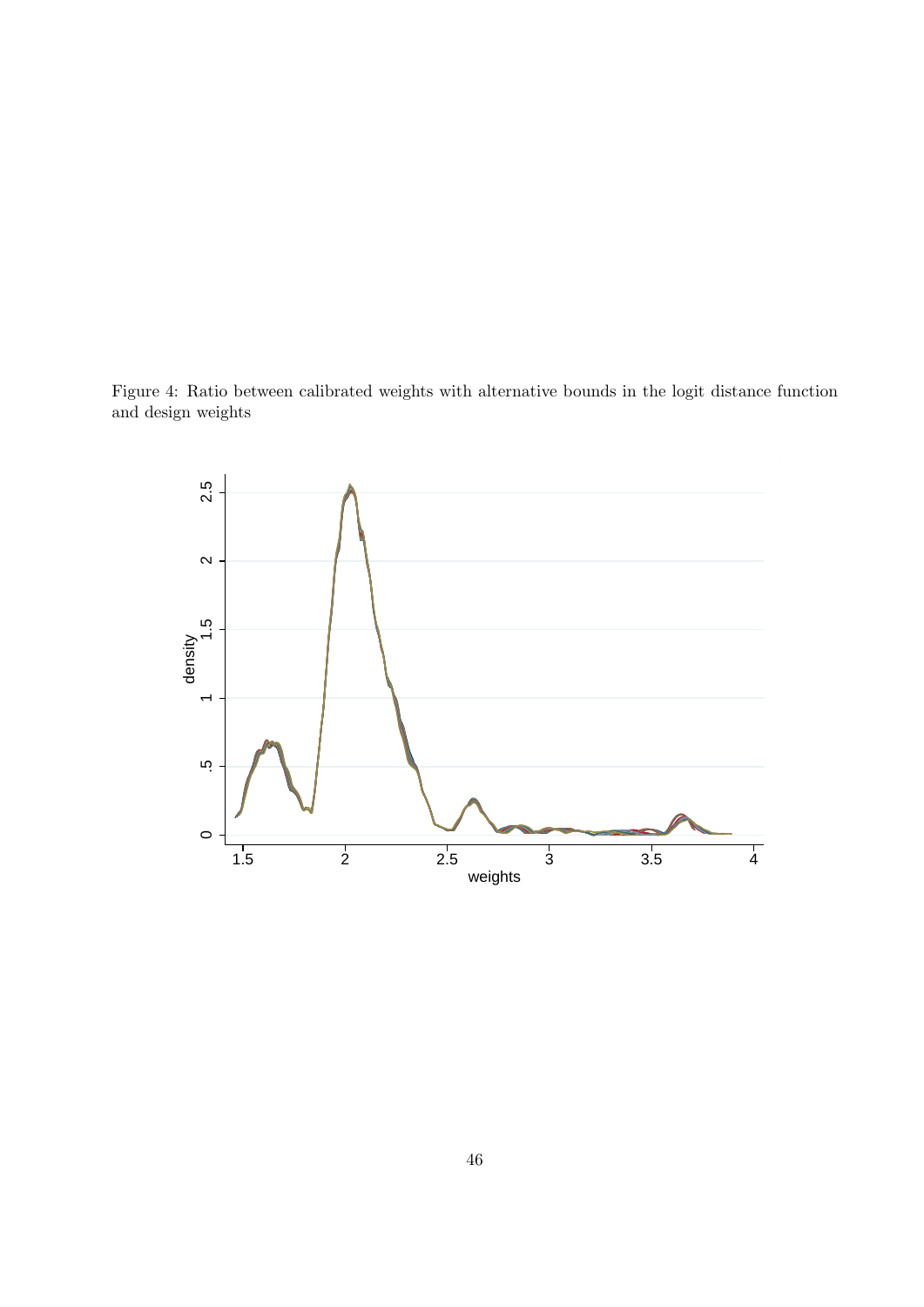Figure 5: Calibrated weights with alternative specifications of the distance function

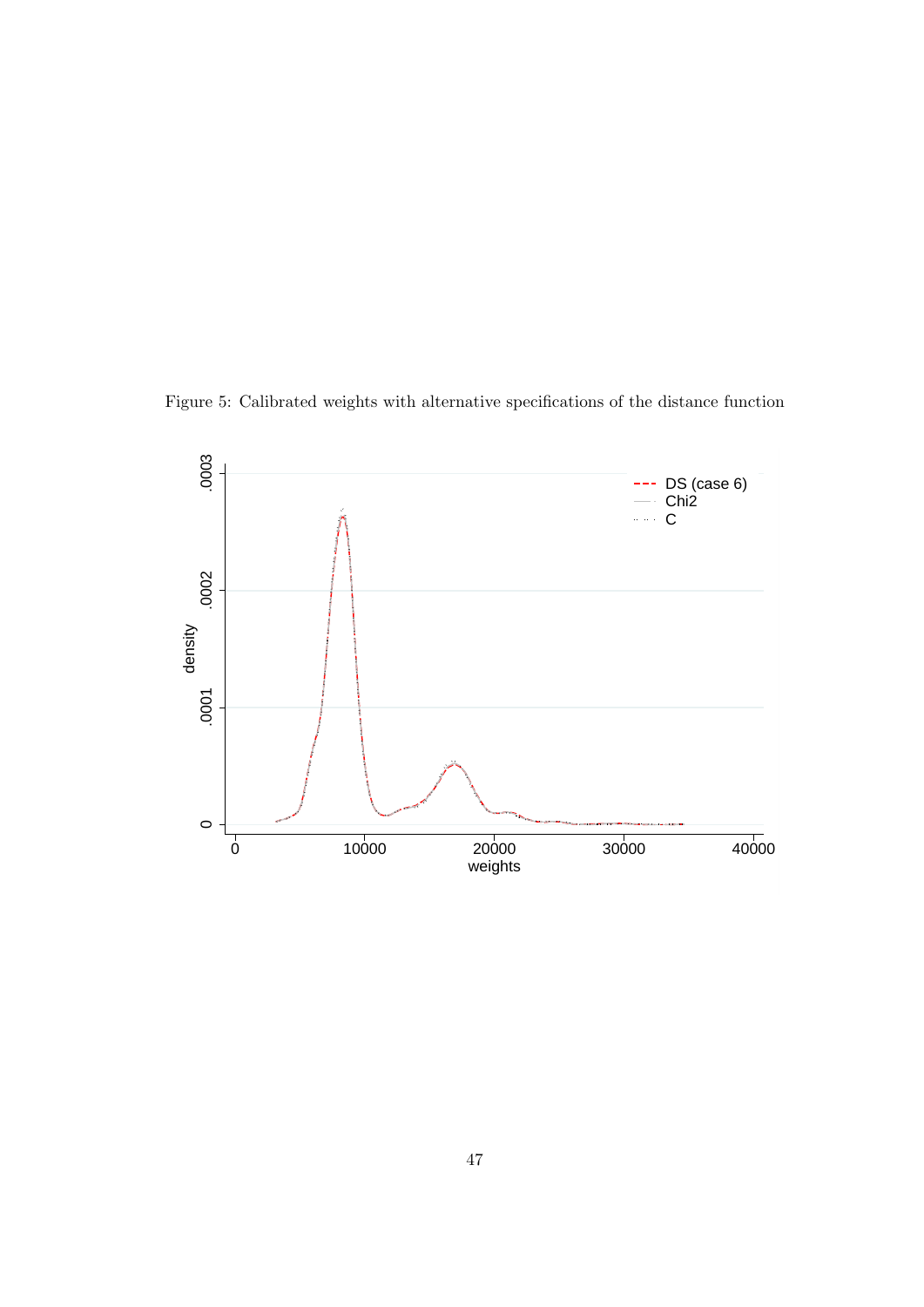Figure 6: Ratio between calibrated and design weights with alternative specifications of the distance function and design weights